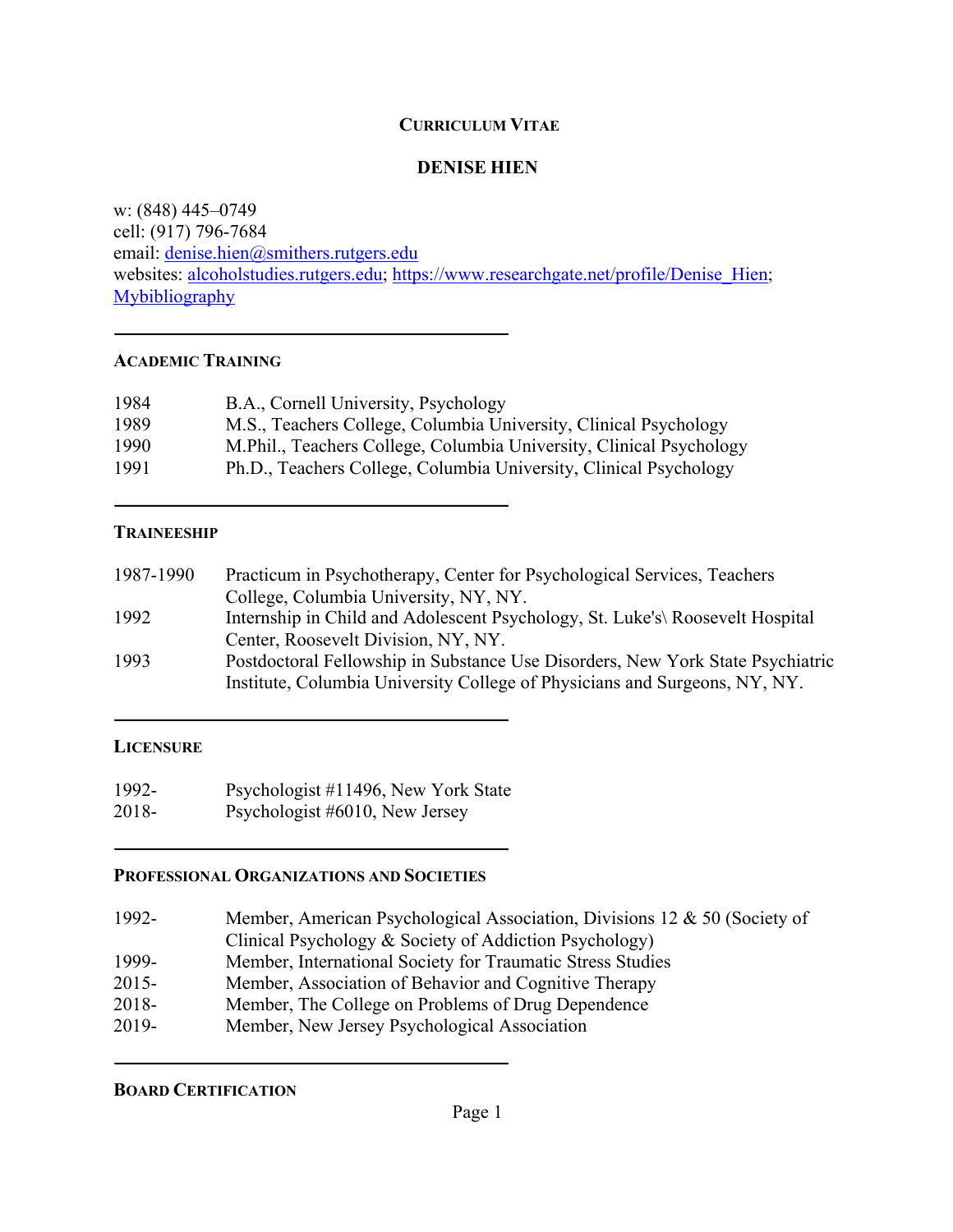# 2011- Specialty Board in Clinical Psychology #6922, American Board of Professional Psychology

### **ACADEMIC APPOINTMENTS**

| 1993-1994 | <b>Adjunct Assistant Professor, Department of Clinical Psychology, Teachers</b>                     |
|-----------|-----------------------------------------------------------------------------------------------------|
|           | College, Columbia University, NY, NY.                                                               |
| 1994-2002 | Lecturer in Clinical Psychology, Columbia University College of Physicians<br>and Surgeons, NY, NY. |
| 1995-2001 | Assistant Professor, Derner Institute of Advanced Psychological Studies,                            |
|           | Adelphi University, Garden City, NY.                                                                |
| 2001-2002 | <b>Associate Professor with Tenure, Derner Institute of Advanced Psychological</b>                  |
|           | Studies, Adelphi University, Garden City, NY.                                                       |
| 2002-2007 | Research Scientist, Columbia University School of Social Work, Social                               |
|           | Intervention Group, NY, NY.                                                                         |
| 2007-2008 | Senior Research Scientist, Columbia University School of Social Work, Social                        |
|           | Intervention Group, NY, NY.                                                                         |
| 2008-2011 | Full Professor, Doctoral Program in Clinical Psychology, City University of New                     |
|           | York, NY, NY.                                                                                       |
| 2008-     | <b>Adjunct Senior Research Scientist</b> , Department of Psychiatry, Columbia                       |
|           | University College of Physicians and Surgeons, NY, NY.                                              |
| 2011-2014 | Full Professor with Tenure, Doctoral Program in Clinical Psychology, The                            |
|           | Graduate Center, City University of New York, NY, NY.                                               |
| $2015 -$  | <b>Adjunct Professor, Doctoral Program in Clinical Psychology, The Graduate</b>                     |
|           | Center, City University of New York, NY, NY.                                                        |
| 2015-2017 | Full Professor with Tenure, Doctoral Program in Clinical Psychology, Derner                         |
|           | School of Psychology, Adelphi University, Garden City, NY.                                          |
| 2017-     | Full Professor with Tenure, Clinical Psychology Department, Graduate School                         |
|           | of Applied and Professional Psychology, Rutgers, The State University of New                        |
|           | Jersey, Piscataway, NJ.                                                                             |
|           |                                                                                                     |

# **OTHER APPOINTMENTS**

- 2017- **Director**, Center of Alcohol & Substance Use Studies, Rutgers University-New Brunswick, Piscataway, NJ.
- 2017- **President**, Alcohol Research Documentation Inc., Journal of Alcohol and Drug Studies, Center of Alcohol & Substance Use Studies, Piscataway, NJ.
- 2021- **Vice Provost for Research**, Chancellor-Provost's Office, New Brunswick, NJ.

**HONORS**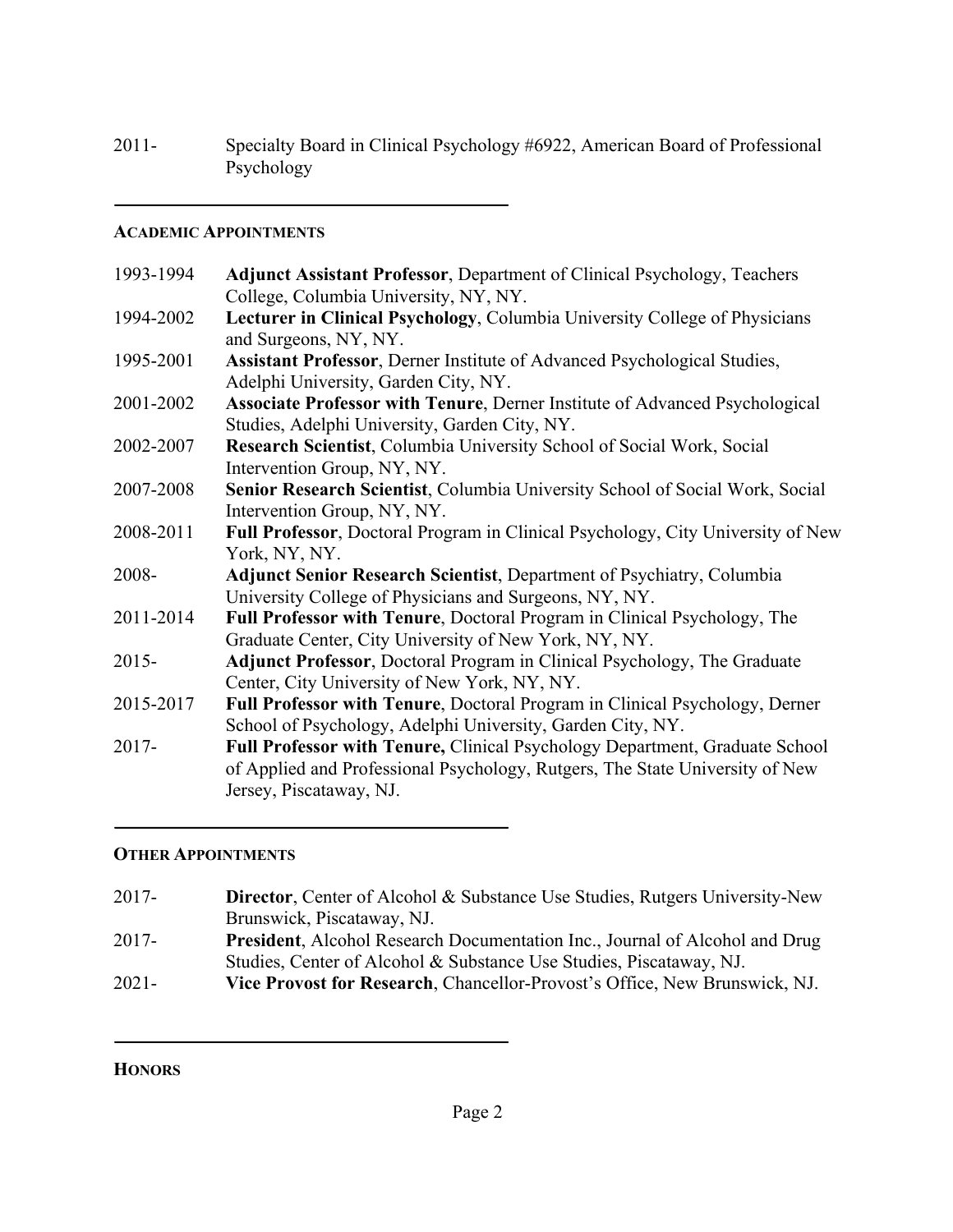| 1987-1989 | Awardee, Teachers College Minority Scholarship                                 |
|-----------|--------------------------------------------------------------------------------|
| 1994      | Awardee, The College on Problems of Drug Dependence, National Institute on     |
|           | Drug Abuse Travel Award                                                        |
| 1996      | Awardee, National Data Archive on Child Abuse and Neglect, Cornell University, |
|           | Research Summer Institute Awardee                                              |
| 2008      | Nominee, Best Paper of the Year, Hazelden Betty Ford Foundation                |
| 2014      | Awardee, NIAAA/R13 Symposium (APA Convention) Travel Award                     |
| 2017      | Nominee, International Society for Traumatic Stress Studies Mentorship Award   |
| 2018      | Elected Advisory Board Member for DART Program, Medical University of          |
|           | South Carolina                                                                 |
| 2019      | Elected Member, The College on Problems of Drug Dependence                     |
| 2019      | Honoree, Humanitarian of the Year, Empowering Futures, Transforming            |
|           | Communities Gala, Center for Great Expectations, New Jersey                    |
| 2020      | Eminent Scholar Mentorship Award, UMBC, University of Maryland, Baltimore      |
|           | County, for work with Rebecca Schact, Ph.D.                                    |
| 2020      | Inaugural Helen E. Chaney Endowed Chair in Alcohol Studies, Center of Alcohol  |
|           | & Substance Use Studies, Rutgers University-New Brunswick.                     |
| 2021      | Nominee, Board of Governors, College on Problems of Drug Dependence            |

# **FELLOWSHIP AND GRANT SUPPORT**

Active Support:

| 2017-2022 | <b>Co-Investigator, "Using the Strategic Prevention Framework to Reduce and</b>      |
|-----------|--------------------------------------------------------------------------------------|
|           | Prevent Underage Drinking and Drug Use" (PI-Robert Melara, Ph.D.) New York           |
|           | State Office of Alcoholism and Substance Abuse Services, Total and Direct            |
|           | Costs, \$500,000.                                                                    |
| 2017-2022 | Consultant, "Global Evaluation & Applied Research Solutions (GEARS) Inc."            |
|           | (PI: Diane Roberts, MA, President). Substance Abuse and Mental Health Services       |
|           | Administration, IDIQ Grant.                                                          |
| 2018-2022 | Principal Investigator, "Meta-Analysis with Individual Patient Data for PTSD         |
|           | and Alcohol Use Disorders" (MPI: Antonio Morgan-Lopez, Ph.D.), National              |
|           | Institute on Alcoholism and Alcohol Abuse (NIH) R01, Total Direct and Indirect       |
|           | Costs \$1.8 Million.                                                                 |
| 2019-2024 | <b>Consultant/Scientific Advisory Board, "Missing Data Matters: Substance Use</b>    |
|           | Disorder Clinical Trials" (PI: Dan Scharfstein, MD; Co-I's: Edward Nunes, MD         |
|           | & Aimee Campbell, Ph.D.), National Institute on Drug Abuse. Total Direct and         |
|           | Indirect Costs $\sim$ \$2.0 Million.                                                 |
| 2019-2021 | <b>Principal Investigator, Addiction Continuing Education for Licensed Drug and</b>  |
|           | Alcohol Counselors, State of New Jersey, Department of Health, Division of           |
|           | Mental Health and Addiction Services, \$108,000.                                     |
| 2020-2025 | <b>Principal Investigator, Translational Research Training in Addictions at City</b> |
|           | College and Columbia University College of Physicians and Surgeons (TRACC)           |
|           | (MPI: Ruglass, CCNY; Co-I's: Frances R. Levin, M.D., Aimee Campbell, Ph.D.,          |
|           |                                                                                      |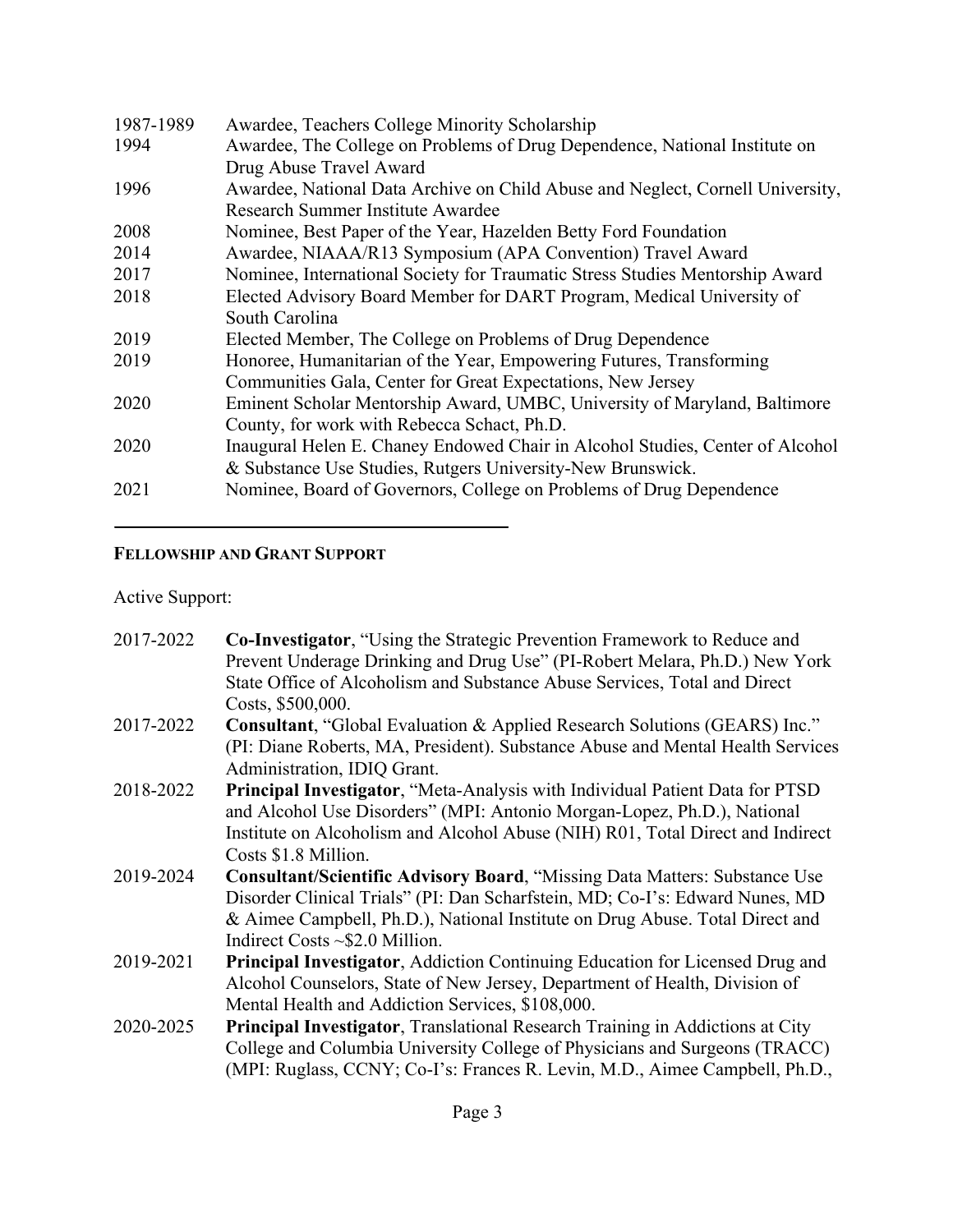|           | Francine Conway, Ph.D., Robert Melara, Ph.D., Mauricio Trevisan, M.D.),<br>National Institute on Drug Abuse (NIH) R25 Renewal, Total Direct and Indirect<br>Costs \$2.0 Million.                                                                                                                                         |
|-----------|--------------------------------------------------------------------------------------------------------------------------------------------------------------------------------------------------------------------------------------------------------------------------------------------------------------------------|
| 2020-2022 | Principal Investigator, COVID-Dynamic Study, Co-I's: Yihong Zhao, Ph.D.,<br>Matt Lee, Ph.D., Ralph Adolphs, Ph.D., Caltech, Teresa Lopez-Castro, Ph.D.,<br>CCNY, Damian Stanley, Ph.D., Adelphi University. Funded through Caltech,<br>Yale University, Rutgers Center of Alcohol & Substance Use Studies. \$150,000.    |
| 2021-2022 | Principal Investigator, The WinR <sup>1</sup> Addiction Advocacy Internship/Fellowship<br>Program for Rutgers BIPOC Students & Faculty (Co-I's: Swarbrick, Ph.D.,<br>FAOTA & Bauer, Ph.D.), GSAPP Strategic Initiative Funds, Total Direct and<br>Indirect Costs \$225,000.                                              |
| 2021-2022 | <b>Principal Investigator, Wellness in Recovery (WinR), Self-care Training and</b><br>Toolkits for People Living with Alcohol Use Disorders (AUDs) and their Family<br>Supporters (WinR-S). (Co-I's: Swarbrick, Ph.D., FAOTA & Howard, M.S.W,<br>LCADC), Indivior, Total Direct and Indirect Costs \$20,000.             |
| 2021-2026 | Scientific Advisory Board Member, Enhancing Diversity in Alcohol Research<br>(EDAR) program (PI: Julianne Flanagan, Ph.D.), National Institute on<br>Alcoholism and Alcohol Abuse, R25.                                                                                                                                  |
| 2021-2023 | Scientific Advisory Board Member. Archiving and Harmonizing Data on<br>Prevention and Treatment of Child Traumatic Stress (PI: Nancy Kassam-Adams,<br>Ph.D.), National Institute of Mental Health, R03.                                                                                                                  |
| 2021-2026 | Scientific Partner, Center for Technology and Behavioral Health (CTBH) (PI:<br>Lisa Marsch, Ph.D), National Institute on Drug Abuse, P30 Renewal Application.                                                                                                                                                            |
| 2021-2023 | Co-Investigator, Linkages between Ovarian Hormones and Affective<br>Dysfunction with Alcohol Use, Reward and Reinforcement (MPIs: Sam Farris,<br>Ph.D., & Abrantes, Ph.D. R21 NIH/NIAAA, Total Direct and Indirect Costs<br>\$419,411.                                                                                   |
| Pending:  |                                                                                                                                                                                                                                                                                                                          |
| 2022-2024 | Co-Investigator, Written Exposure in Substance Treatment (Project WEST) (PI:<br>Rebecca Schact, Ph.D.), National Institute on Drug Abuse (NIH), R21, Submitted<br>Oct 2021.                                                                                                                                              |
| 2021-2026 | Scientific Advisory Board Member, McLean Building Interdisciplinary<br>Research Careers in Women's Health (BIRCWH) Scholars Program (PIs: Kate<br>McHugh, Ph.D. and Shelly Greenfield, M.D.), National Institute on Drug Abuse,<br>K-12/BIRCWH                                                                           |
| 2021-2026 | Principal Investigator, Massed Alcohol and Prolonged Exposure Treatment for<br>PTSD/AOD in Residential Treatment (MPI: Norman, Ph.D., University of<br>California San Diego; Co-I's: Slaymaker, Ph.D., & Glicke, Ph.D., Hazelden Betty<br>Ford Foundation, Kehle-Forbes, University of Minnesota), National Institute on |

<sup>&</sup>lt;sup>1</sup> Wellness in Recovery (WinR)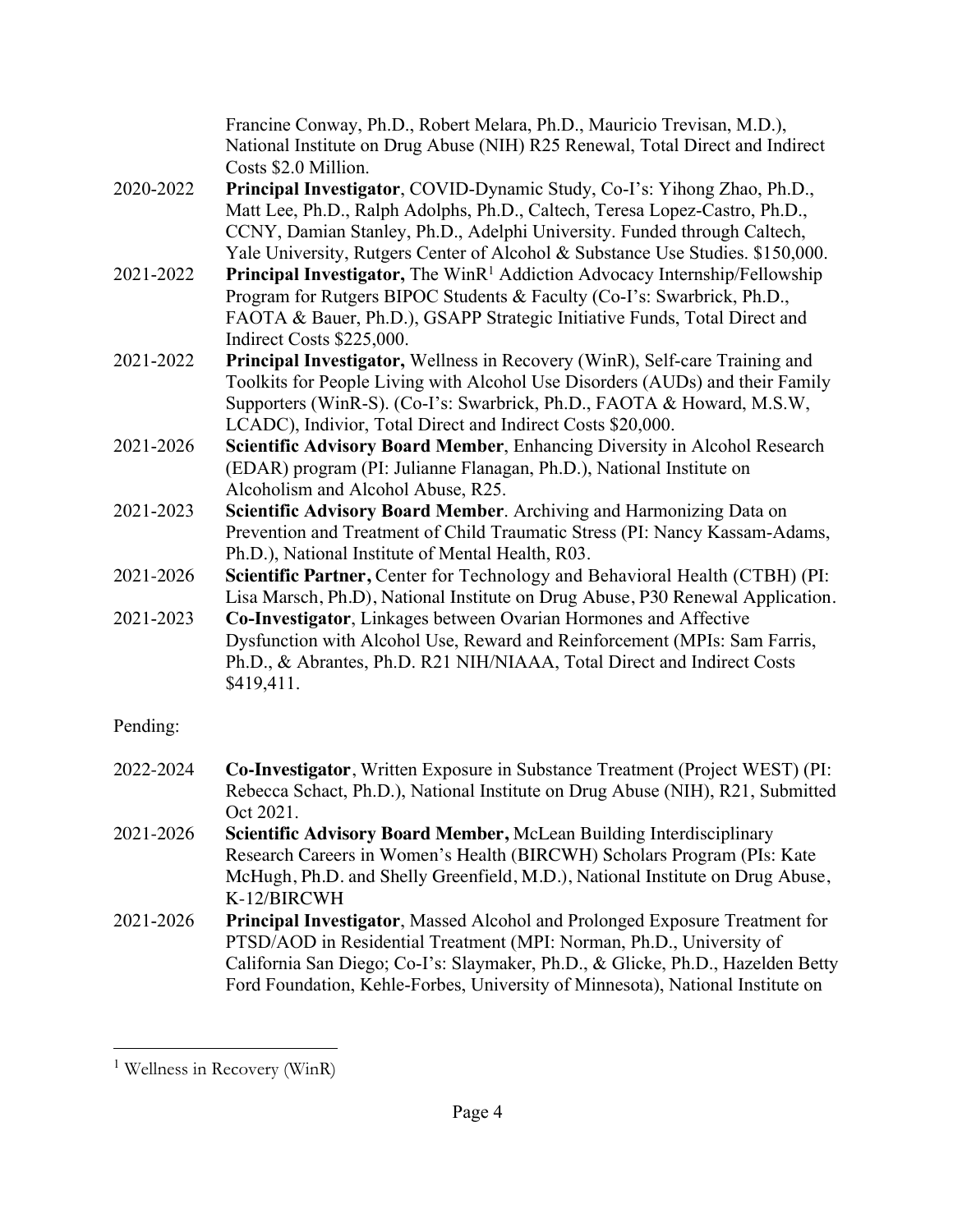Alcoholism and Alcohol Abuse (NIH) R01, Total Direct and Indirect Costs 2.4 Million. Submitted June 5, 2021.

- 2021-2025 **Co-Investigator**, Asian Women Action for Resilience and Empowerment (AWARE) to Reduce Suicide and Depression: Stage II Clinical Trial, National Institute on Mental Health, Total Direct and Indirect Costs ~\$2.0 Million, R01 Resubmitted June 15, 2019. Received score (55, 35%tile). Resubmission June, 2020 (requested by PO for resubmission), New Title: Effectiveness Trial for Treating Depression and Preventing Suicide Among Asian American Women, Resubmission February 2021.
- 2020-2024 **Consultant**, Massed 1-Week Cognitive Processing Therapy for comorbid alcohol use disorder and PTSD (PI: Philip Held, Ph.D.) National Institute on Alcoholism and Alcohol Abuse, R34.

## Past Support:

- 1994-1999 **Principal Investigator**, "Predictors of Interpersonal Violence for Inner City Women," National Institute on Drug Abuse (NIH) R29, Total Direct and Indirect Costs \$546,257.
- 1995-1996 **Principal Investigator**, "Cultural Differences in Family Violence for Latina Women," Office of Research on Women's Health (NIH), Total Direct and Indirect Costs \$49,095.
- 1997-2000 **Principal Investigator**, "PTSD Treatment Outcomes for Cocaine-Dependent Women," National Institute on Drug Abuse (NIH) R01, Total Direct and Indirect Costs \$877,593.
- 1999-2001 **Principal Investigator**, Research Supplement for Underrepresented Minorities for M. Arango, "Safer Sex Negotiations in Intimate Relationships of Drug-Using Women with PTSD," National Institute on Drug Abuse (NIH). Total Direct Cost \$49,400.
- 2001-2005 **Principal Investigator**, "Cocaine Abuse, Self-Regulation and Maternal/Child Aggression," (Co-PI: Gail Wasserman, Ph.D.), National Institute on Drug Abuse (NIH) R01, Total Direct and Indirect Costs \$1.3 Million.
- 2001-2007 **Site Principal Investigator**, "CU Partners: NY/ Long Island Regional Clinical Trials Network," (PI: Edward V. Nunes, M.D.) National Institute on Drug Abuse (NIH) U10, Total Direct and Indirect Costs for subcontract \$1.9 Million.
- 2001-2006 **Senior Scientist/Co-Investigator,** "Early Intervention and Prevention of Sexual Violence and Intimate Violence Program," (PI: Vicki Sharp, M.D.), Centers for Disease Control, Total Direct and Indirect Costs \$2.5 Million.
- 2001-2004 **Principal Investigator**, Research Supplement for Underrepresented Minorities for N. Caldeira, "Cultural differences in parenting attitudes and behaviors associated with child maltreatment," National Institute on Drug Abuse (NIH), Total Direct and Indirect Costs \$55,000.
- 2001-2004 **Principal Investigator**, Research Supplement for Underrepresented Minorities for N. Daisy, "Fostercare and child maltreatment among drug-using mothers," National Institute on Drug Abuse (NIH), Total Direct and Indirect Costs \$62,000.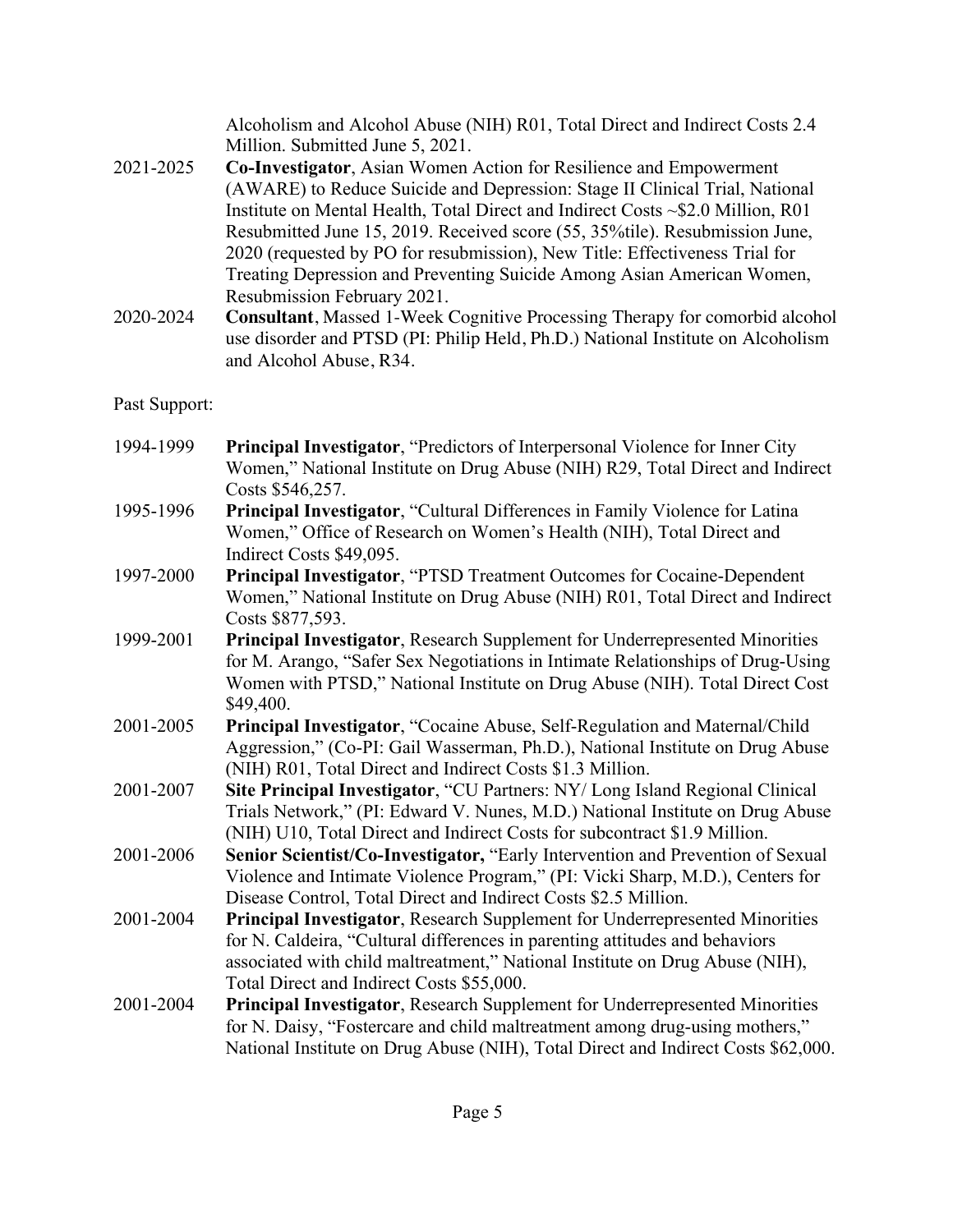- 2002-2003 **Consultant,** B/Start grant (PI: S. Budney, PhD), "Trauma and addicted female offender's treatment outcome." Center for Community Alternatives Total Direct and Indirect Costs \$25,000.
- 2002-2008 **Principal Investigator**, "Treatments for Women with PTSD and SUD: A Randomized Clinical Trial" (Protocol 0015 in NIDA's Clinical Trials Network. A multisite clinical trial in 6 states across the USA). National Institute on Drug Abuse (NIH) U10, Total Direct and Indirect Costs estimated at ~\$5 Million.
- 2006-2008 **Principal Investigator**, "Research Supplement to Promote Diversity in Health-Related Long-Term Investigators for Dr. N. Caldeira," National Institute on Alcohol Abuse and Alcoholism (NIH), Total Costs, \$83,450 per year.
- 2007-2009 **Principal Investigator**, "Research Supplement to Promote Diversity in Health-Related Long-Term Investigators for Dr. L. Ruglass," National Institute on Drug Abuse (NIH), Total Costs, \$83,450 per year.
- 2005-2012 **Principal Investigator**, "Combined Treatment for Women with Alcohol Dependence and PTSD," (Co-PI: Frances Levin, M.D., Allen Zweben, D.S.W.), National Institute on Alcohol Abuse and Alcoholism (NIH) R01, Total Direct and Indirect Costs \$2.3 Million.
- 2008-2013 **Co-Investigator**, "Emerging Methodology for Modeling the Impact of Turnover in Treatment Group Membership**,"** (PI: Antonio Morgan-Lopez, Ph.D., Co-PI: Bill Fals-Stewart, Ph.D), National Institute on Drug Abuse (NIH) R01, Total and Direct Costs \$1.8 Million.
- 2012-2013 **Principal Investigator**, "Social and Non-Social Threat Appraisal in PTSD" (Co-Is: Marina Fernando, Ph.D., Eric Fertuck, Ph.D., Bob Melara, Ph.D., & Lesia Ruglass, Ph.D.), City College of New York, City SEEDS Interdisciplinary Grant. Total Direct and Indirect Costs, \$50,000.
- 2014-2015 **Co-Investigator**, Neurobiological aspects of Marijuana Dependence (PI: Lesia Ruglass, Ph.D., Co-Is: Eric Fertuck, Ph.D., Bob Melara, Ph.D., & Nancy Sohler Ph.D.), City College of New York, City SEEDS Interdisciplinary Grant. Total Direct and Indirect Costs, \$45,000.
- 2002-2015 **Co-Principal Investigator**, "National Institute on Drug Abuse Clinical Trials Network, Long Island Regional Node" (PI: Ned Nunes, M.D., Co-PI, Susan Tross, Ph.D.), National Institute on Drug Abuse (NIH) U10, Total Direct and Indirect Costs ~\$15 Million.
- 2009-2015 **Principal Investigator**, "Concurrent Treatment for PTSD and SUD: An Exposure based Randomized Clinical Trial," (Co-I Kathleen Brady, M.D.), National Institute on Drug Abuse (NIH) R01, Total Direct and Indirect Costs \$2.2 Million.
- 2010-2016 **Consultant**, *"*Integrated Treatment of OEF/OIF Veterans with PTSD and Substance Use Disorders," (PI: Sudie Back, Ph.D.), National Institute on Drug Abuse. Total Direct and Indirect Costs ~\$2.0 Million.
- 2011-2016 **Consultant**, A Stage II Efficacy Study of Integrated CBT for PTSD in Community Addiction Treatment," (PI: Mark McGovern, Ph.D.), National Institute on Drug Abuse. Total Direct and Indirect Costs ~\$2.0 Million.
- 2011-2016 **Co-Investigator**, Developing an Intervention to Promote API Women's Sexual and Mental Health (PI: Hyeouk Hahm, Ph.D.), National Institute on Mental Health (R34). Total Direct and Indirect Costs, \$750,000.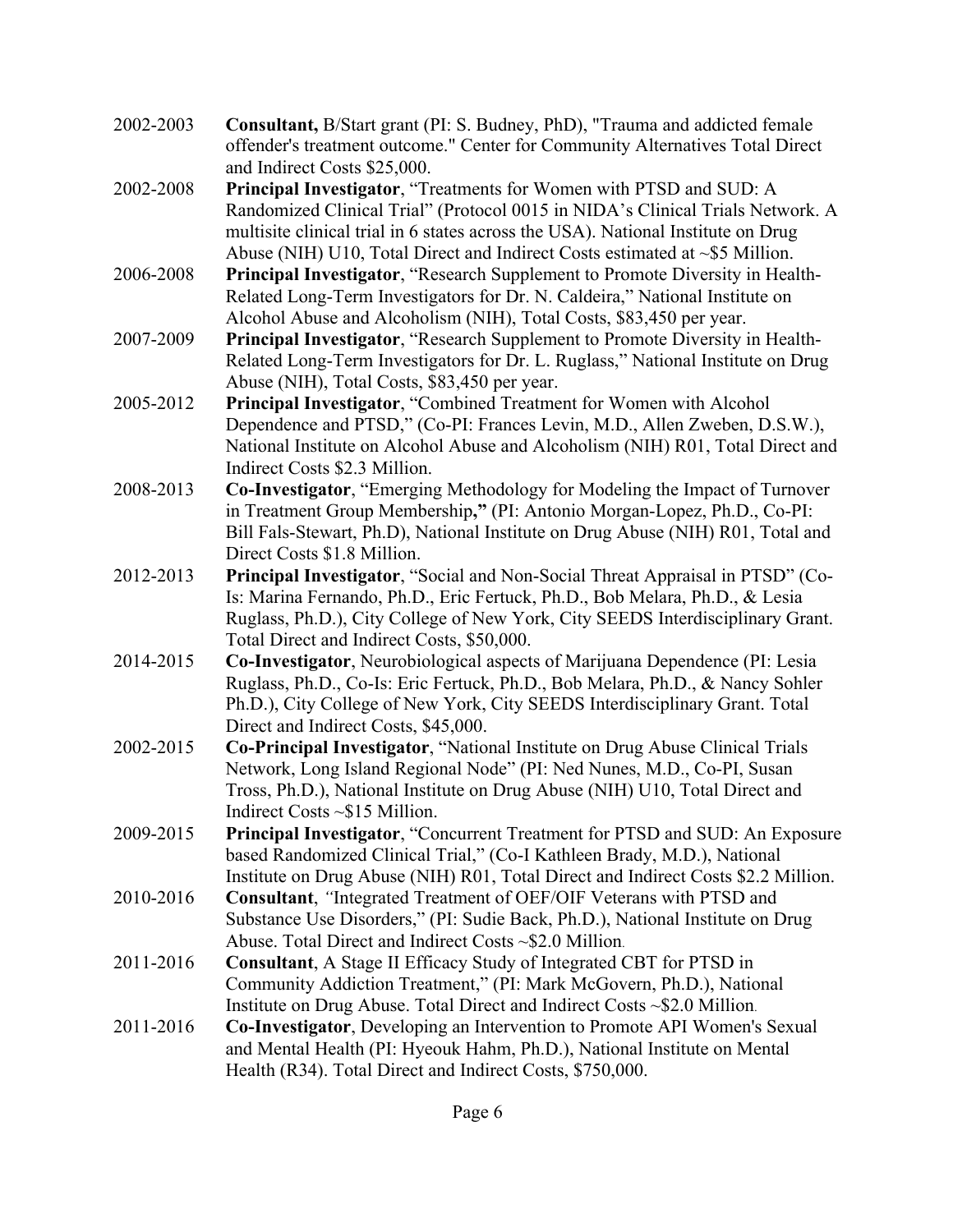| 2012-2017 | <b>Consultant, "Cognitive Processing Therapy for PTSD and Alcohol Use: A</b>      |
|-----------|-----------------------------------------------------------------------------------|
|           | Randomized Clinical Trial," (PI: Debra Kaysen, Ph.D.), National Institute of      |
|           | Alcoholism and Alcohol Abuse (R01), Total Direct and Indirect Costs $\sim$ \$2.0  |
|           | million.                                                                          |
| 2012-2017 | Consultant, Scientific Advisory Group, "Trauma Intervention in Primary Care       |
|           | for Pregnant Women," (PI: Linda Weinreb, M.D.), Dept. of Family Medicine          |
|           | and Community Health University of Massachusetts Medical School/UMass             |
|           | Memorial Health Care, Total Direct and Indirect Costs ~\$2.0 Million.             |
| 2014-2019 | Co-Investigator, "TREND Partnership: Tobacco Research and Education to            |
|           | Eliminate Disparities" (PI: Christine Sheffer, Ph.D.), National Cancer Institute, |
|           | P20, Total Direct and Indirect Costs \$4.5 Million.                               |
| 2016-2019 | Principal Investigator, "Derner Hempstead Training Clinic and Outcomes" (Co-      |
|           | PI: Jonathan Jackson, Ph.D.), FAR Fund, Total Direct and Indirect Costs           |
|           | \$153,000.                                                                        |
| 2018-2019 | Principal Investigator, "Developing a Trauma-Informed Technology Based            |
|           | Psychosocial Adjunct to MAT Treatment for Female Opioid Users in Primary          |
|           | Care: A Formative Study," Institute of Health Policy, Office of Research and      |
|           | Economic Development, Rutgers University Institutional Research Grant, Total      |
|           | Direct and Indirect Costs, \$20,000.                                              |
| 2018-2019 | Principal Investigator, "Trauma Related Neurobiological Predictors of Adverse     |
|           | Child Outcomes: Secondary Analysis of the Healthy Brain Network Database,"        |
|           | Graduate School of Applied and Professional Psychology, Collaborative Initiative  |
|           | Grant, Total Direct and Indirect Costs, \$10,000.                                 |
| 2013-2020 | Principal Investigator, Translational Research Training in Addictions at City     |
|           | College and Columbia University College of Physicians and Surgeons (TRACC)        |
|           | (Co-I's: Frances R. Levin, M.D., Robert Melara, Ph.D., Lesia Ruglass, Ph.D.,      |
|           | Mauricio Trevisan, M.D.), National Institute on Drug Abuse (NIH) R25, Total       |
|           | Direct and Indirect Costs 1.9 Million.                                            |

# Not funded:

| 2020-2025 | <b>Co-Investigator, Brain Structural Covariation and Rule Breaking Behavior and</b>    |
|-----------|----------------------------------------------------------------------------------------|
|           | Early Substance Use Initiation (PI: Yihong Zhao, Ph.D.), National Institute on         |
|           | Drug Abuse (NIH) R01, Total Direct and Indirect Costs \$500,00. Submitted Nov          |
|           | 15, 2019. Received score 2/27/2020 (49, no percentile).                                |
| 2021-2026 | Principal Investigator, Massed Prolonged Exposure Treatment for PTSD/SUD               |
|           | in Residential Treatment (MPI: Norman, Ph.D., University of California San             |
|           | Diego; Co-I's: Slaymaker, Ph.D., & Glicke, Ph.D., Hazelden Betty Ford                  |
|           | Foundation, Kehle-Forbes, University of Minnesota), National Institute on Drug         |
|           | Abuse (NIH) R01, Total Direct and Indirect Costs 2.4 Million. Submitted October        |
|           | 4, 2019. Received score 2/21/2020 (30, 11 <sup>th o</sup> /tile). Resubmission 7/2020. |
|           | Received score $10/16/2020$ , $(26, 7th %tile).$                                       |
| 2020-2024 | Co-Investigator, Rutgers CoE-BH Disparities for Older Individuals, FOA No.             |
|           | FG-20-008   CFDA No.: 93.243 (PI: Michelle Zechner, Ph.D.), SAMSHA.                    |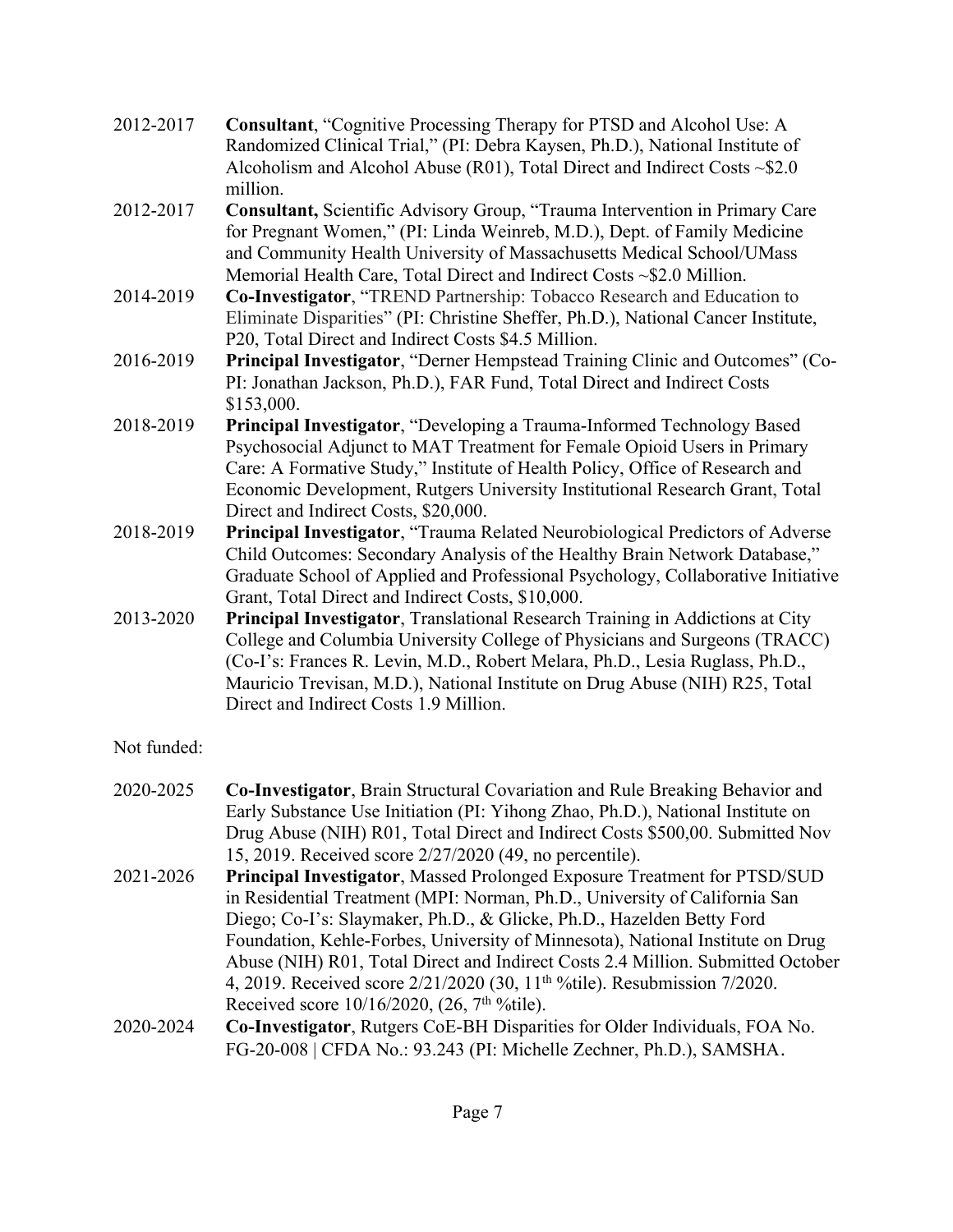| 2019-2023 | Principal Investigator, Study PROCESS: A Comparative Effectiveness Trial for<br>PTSD and Substance Use Disorders (Co-I's: Morgan Lopez, Ph.D., Saavedra,<br>Ph.D., Ruglass, Ph.D., Lopez-Castro, Ph.D., Back, Ph.D., Killeen, Ph.D.), Patient<br>Centered Outcomes Research Initiative (PCORI), Letter of Intent Invitation to<br>Submit, Total Direct and Indirect Costs 7.0 Million. Submitted April 4, 2019. |
|-----------|-----------------------------------------------------------------------------------------------------------------------------------------------------------------------------------------------------------------------------------------------------------------------------------------------------------------------------------------------------------------------------------------------------------------|
| 2019-2021 | <b>Principal Investigator, Wellness in Recovery (WinR), Self-care Training and</b><br>Toolkits for People Living with Alcohol Use Disorders (AUDs) and their Family<br>Supporters (WinR-S): A Formative Qualitative Study (Co-I's: Swarbrick, Ph.D.,<br>FAOTA & Howard, M.S.W, LCADC), Hubert and Richard Hanlon Trust, Total<br>Direct and Indirect Costs 220,000. Submitted June 30, 2019.                    |
| 2019-2021 | <b>Co-Investigator, Mindfulness Based Intervention for Alcohol Use Disorders in</b><br>Early Adulthood (P-I: Im, Ph.D., Co-Is: Bates, Ph.D., Vaschillo, Ph.D., Hubert<br>and Richard Hanlon Trust, Total Direct and Indirect Costs 220,000. Submitted<br>June 30, 2019.                                                                                                                                         |
| 2019-2021 | <b>Principal Investigator, Wellness in Recovery (WinR), Self-care Training and</b><br>Toolkits for People Living with Alcohol Use Disorders (AUDs) and their Family<br>Supporters (WinR-S): A Formative Qualitative Study (Co-I's: Swarbrick, Ph.D.,<br>FAOTA & Howard, M.S.W, LCADC), New Jersey Health Foundation, Total<br>Direct and Indirect Costs \$50,000. Submitted October 18, 2019.                   |
| 2019-2021 | Principal Investigator, Wellness in Recovery (WinR), Self-care Training and<br>Toolkits for People Living with Alcohol Use Disorders (AUDs) and their Family<br>Supporters (WinR-S). (Co-I's: Swarbrick, Ph.D., FAOTA & Howard, M.S.W,<br>LCADC), GSAPP Strategic Initiative Funds, Total Direct and Indirect Costs<br>\$50,000. Submitted November 15, 2019.                                                   |

# **DEPARTMENTAL AND UNIVERSITY COMMITTEES**

# **ADELPHI UNIVERSITY SERVICE**

| Chair, Dissertation Awards Committee, Derner Institute.                         |
|---------------------------------------------------------------------------------|
| Faculty Liaison, Student Multicultural Caucas, Derner Institute.                |
| Chair, Committee on Diversity, Derner Institute.                                |
| Member, Future of the Institute Committee, Derner Institute, Chair: Mary Gail   |
| Frawley-O'Dea.                                                                  |
| Member, Search Committee for Director, Office of Sponsored Research, Chair:     |
| Robert Ptachik.                                                                 |
| Representative for Derner Institute, Adelphi University Faculty Senate.         |
| Member, Planning Committee for the Adelphi-Sponsored Children, Culture and      |
| Violence Conference, Chair: Devin Thornburg.                                    |
| Member, Search Committee for Dean of the Derner Institute, Chair: Gail Insler.  |
| Member, Grants Advisory Committee, Chair: Mary Cortina.                         |
| Coordinator, Faculty Diversity Continuing Education Workshop, Derner Institute. |
| Participant, Faculty Grants Panel, Office of Sponsored Research, Director: Mary |
| Cortina.                                                                        |
|                                                                                 |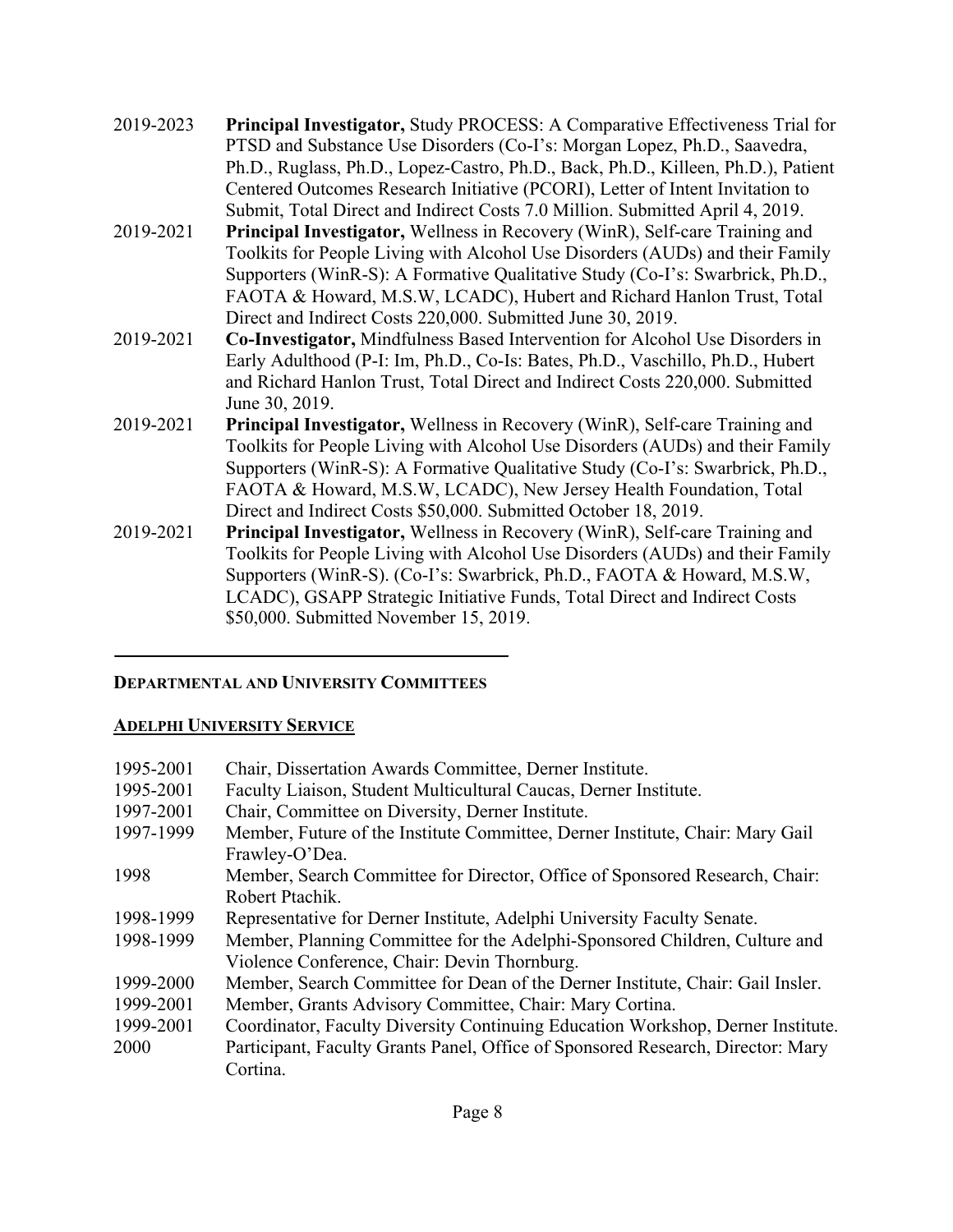| 2000-2001 | Member, Doctoral Program Curriculum Review Committee, Chair: Jonathan       |
|-----------|-----------------------------------------------------------------------------|
|           | Jackson.                                                                    |
| 2015-2017 | Chair, Research Standards Committee, Derner Institute of Advanced Clinical  |
|           | Studies.                                                                    |
| 2015-2017 | Member, Executive Committee, Doctoral Program, Derner Institute of Advanced |
|           | Clinical Studies, Chair: Jacques Barber.                                    |
| 2016      | Chair, Search Committee for Cognitive Neuroscience Hire                     |
| 2016-2017 | Member, Institutional Review Board, Adelphi University, Chair: Carolyn      |
|           | Springer.                                                                   |
|           |                                                                             |

# **COLUMBIA UNIVERSITY SCHOOL OF SOCIAL WORK SERVICE**

| 2003-2008 | Chair, Faculty Workgroup on Asian Family Violence.                         |
|-----------|----------------------------------------------------------------------------|
| 2005-2007 | Member, Associate Dean for Research Advisory Committee.                    |
| 2006-2008 | Research Scientist Representative, Dean of Social Work School Coordinating |
|           | Committee.                                                                 |
| 2007-2008 | Member, Research Diploma Certificate Program Development Committee.        |
| 2007-2008 | Executive Board Member, NIMH-funded HIV Intervention Science Training      |
|           | Program for Racial/Ethnic Minority Investigators.                          |

# **CITY COLLEGE AND CUNY GRADUATE CENTER UNIVERSITY SERVICE**

| 2008-2011 | Co-Chair, Committee on Diversity, Subprogram in Clinical Psychology, CUNY.   |
|-----------|------------------------------------------------------------------------------|
| 2009-2014 | Director, CASAC Program (New York State OASAS training and                   |
|           | licensure program for counselors in alcohol and substance abuse), Psychology |
|           | Dept., CCNY.                                                                 |
| 2010      | Member, Search Committee for Senior Faculty Hire in Cognitive Neuroscience.  |
| 2010      | Member, Search Committee for Faculty Hire in Clinical Psychology.            |
| 2010-2015 | Reviewer PSC CUNY Awards, City University of New York.                       |
| 2010-2012 | Member, CUNY Grad Center APA Accreditation Oversight Committee for the       |
|           | subprogram in Clinical Psychology, Chair: Robert Hatcher, Ph.D.              |
| 2010-2012 | Co-Author (with Dr. Arietta Slade) of the 2011 APA Self Study for the        |
|           | Re-accreditation of the CCNY Clinical Psychology Doctoral Program.           |
| 2011      | Member, White Paper Reviewer, City College of New York.                      |
| 2010      | Member, Search Committee for Faculty Hire in Cognitive Neuroscience.         |
| 2011      | Member, Committee on Diversity, Subprogram in Clinical Psychology, CUNY.     |
| 2011-2013 | Member, Faculty Research Advisory Committee to the Associate Provost for     |
|           | Research at City College (Chair, Larry Bank, Ph.D.).                         |
| 2012      | Chair, Psychology Faculty Review Committee for Promotion and Tenure of       |
|           | Candidate Adeyinke Akinsulure-Smith, Ph.D.                                   |
| 2013-2014 | Chair, City College Clinical City Doctoral Training Program, APA Accredited. |
| 2013      | Member, Search Committee for Faculty Hire Translational Neuroscience         |
|           | Cluster/Clinical.                                                            |
| 2013      | Chair, Department of Psychology, Search Committee for Faculty Hire           |
|           |                                                                              |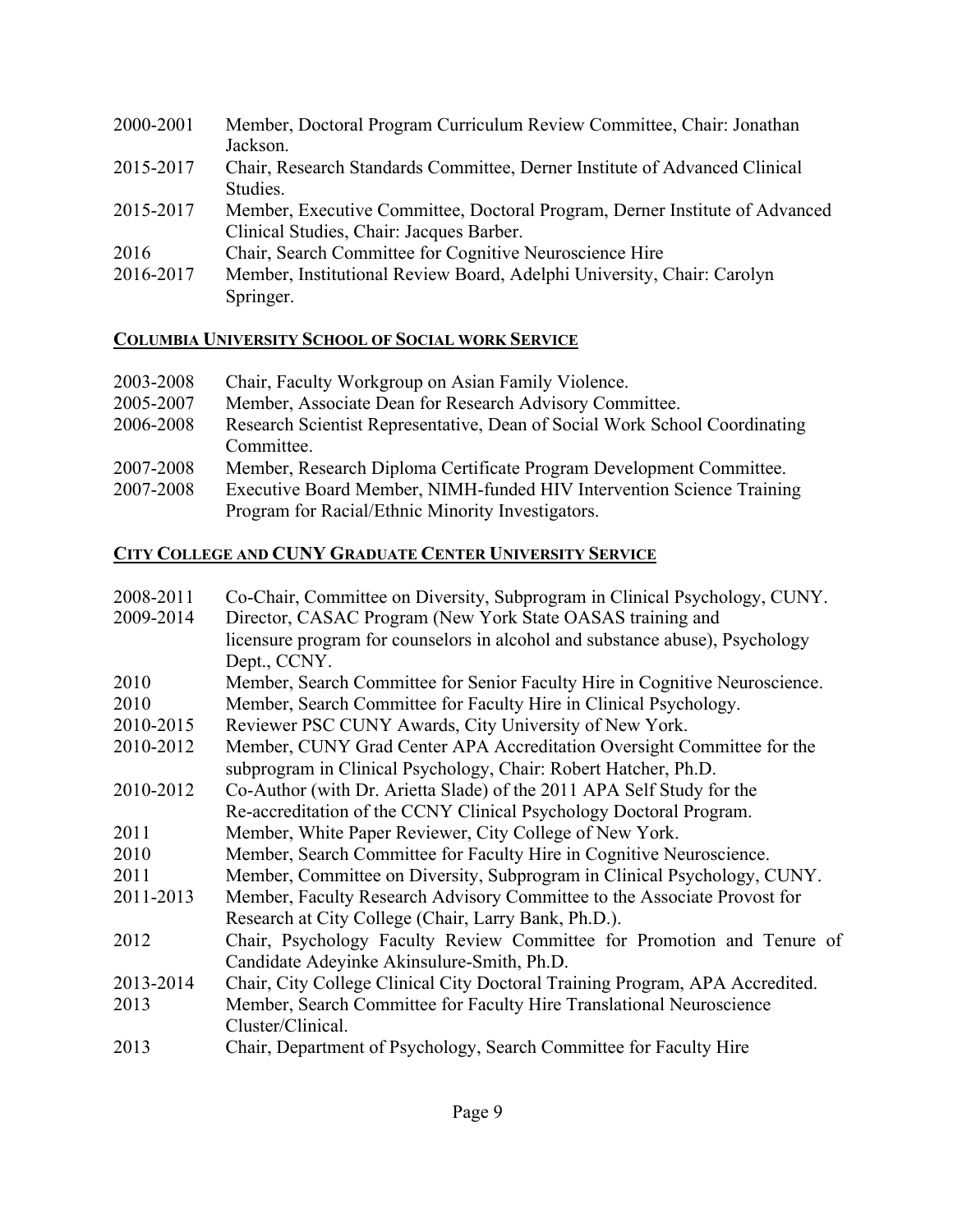2013-2015 Chair, Clinical Cluster<sup>2</sup> (Ph.D. programs at City College, Hunter College<sup>\*</sup>, John Jay College of Criminal Justice\*, Queens College\*) of the Doctoral Psychology Program, CUNY Graduate Center

### **RUTGERS UNIVERSITY GRADUATE SCHOOL OF APPLIED AND PROFESSIONAL PSYCHOLOGY**

- 2018-2019 Associate Dean for Research, GSAPP 2018-2019 Advisory Committee Member for Vice Chancellor for Research Innovation 2018-2020 Representative for GSAPP for Conflict of Interest Monitoring, Office of Institutional Review 2017-2018 Chair, Search Committee for GSAPP Department of Applied Psychology and Center of Alcohol Studies, Endowed Research Chair Faculty Hire 2018-2020 Chair, GSAPP, Department of Applied Psychology 2018 Chair, GSAPP Applied Psychology, Departmental Tenure Review Committee for Dr. Sungwoo Kahng 2019 Chair, GSAPP Applied Psychology, Departmental Tenure Review Committee for Dr. Cathleen Piazza 2020-2020 Associate Dean for Academic Affairs, GSAPP Dean's Office 2020-2021 Interim Dean, GSAPP 2020-2021 Brain Health Institute-Rutgers University External Review Committee Member, Neurodevelopmental Task Force (Chair: Renping Zhou)
- 2021- Academic Master Plan Steering Committee and Lead of Research Component 3a (with Tom Farris and Mike Zwick)
- 2021- Chancellor-Provost Cabinet Member

# **NIH GRANT REVIEW ACTIVITIES**

- 2005 Study Section #: ZDA1 TXL-Q (06), Member Conflict, March 1 Meeting: Regular, NIDA.
- 2005 Study Section #: ZDA 1RXL-E (06), Member Conflict, March 1 Meeting: Regular, NIDA.
- 2005 Study Section #: NIDA-E, Treatment Research Subcommittee, March 1 Meeting: Regular, NIDA.
- 2005 Study Section #: ZDA1 RXL-E (15), Lapse and Relapse to Drug Abuse and Other Chronic Conditions, May 2 Meeting: Regular, NIDA.
- 2005 Study Section #: NIDA-E, Treatment Research Subcommittee, June 7 Meeting: Regular, NIDA.
- 2005 Study Section #: ZDA1 RXL-E (30), Member Conflict C, June 8 Meeting: Regular, NIDA.
- 2005 Study Section #: ZDA RXL-E (28), Member Conflict B, June 8 Meeting: Regular, NIDA.
- 2005 Section Study #: NIDA-E, Treatment Research Committee, October 6 Meeting Regular, NIDA.
- 2006 Study Section #: NIDA-E, Treatment Research Subcommittee, March 7 Meeting: Regular, NIDA.
- 2006 Study Section #: ZDA1 GXM-A (72), Culture Workgroup, June 5 Meeting: Regular, NIDA.

<sup>2</sup> Seeking APA Accreditation denoted with \*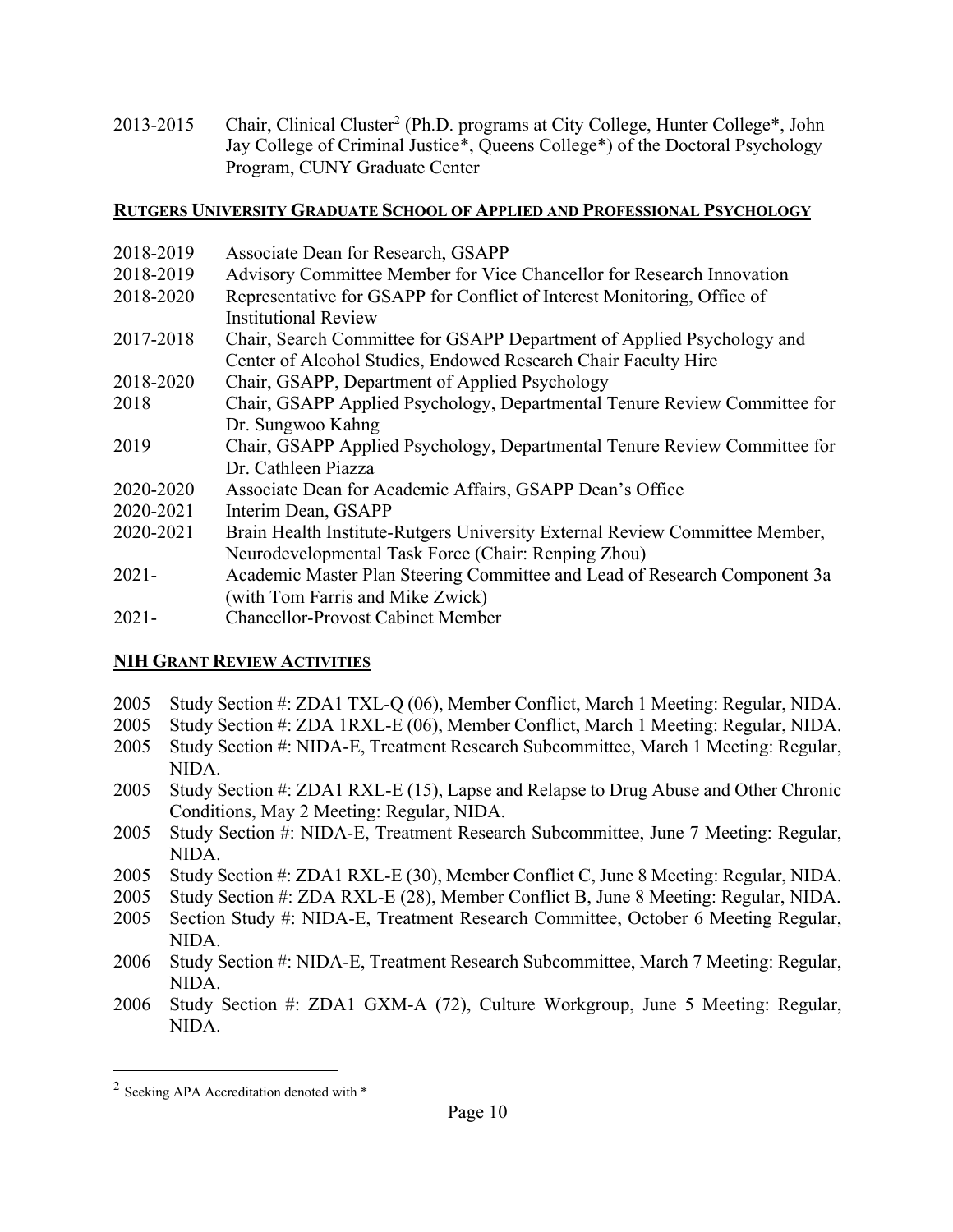- 2006 Study Section#: NIDA-E, Treatment Research Subcommittee, June 6 Meeting: Regular, NIDA.
- 2006 Study Section #: NIDA-E, Treatment Research Subcommittee, October 4 Meeting: Regular, NIDA.
- 2007 Study Section #: NIDA-E, Treatment Research Subcommittee, March 6 Meeting: Regular, NIDA.
- 2007 Study Section #: NIDA-E, Treatment Research Subcommittee, June 5 Meeting: Regular, NIDA.
- 2007 Study Section #: ZDA RXL-E (03), Member Conflict A, October 10 Meeting: Regular, NIDA.
- 2007 Study Section #: NIDA-E, Treatment Research Subcommittee, October 10 Meeting: Regular NIDA.
- 2008 Study Section #: ZDA1 KXN-G (15), NIDA-E New Investigator R01 SEP, Feb 15 Meeting Telephone Assisted Meeting, NIDA.
- 2009 Study Section #: ZDA1 GXM-A (E8), Workgroup, July 8 Meeting: Telephone Assisted Meeting, NIDA.
- 2009 Study Section #: ZRG1 RPHB-E (58), Challenge Grants Panel 27, July 20 Meeting: Regular, NIDA.
- 2009 Study Section #: ZRG1 RPHB-A (58), Challenge Grants Panel 4, July 20 Meeting Class: Regular, NIDA.
- 2009 Study Section #: ZDA1 GXM-A (8E), ARRA Go Criminal Justice Grant Application, July 23 Meeting: Regular, NIDA.
- 2009 Study Section #: ZRG1 RPHB-E (52), Challenge Grants Panel 37, August 14 Meeting: Telephone Assisted Meeting, NIDA.
- 2009 Study Section #: ZMH1 ERB-B (B1), Pre-Meeting Teleconference, October 19 Meeting: Telephone Assisted Meeting, NIDA.
- 2009 Study Section #: ZMH1 ERB-B (01), Services-Focused DCISRs and ACISRs, November 23, Meeting: Regular, NIDA.
- 2010 Study Section #: ZRG1 PSE-J (50), Accelerating the Pace of Drug Abuse Research Using Existing Epidemiology, June 22 Meeting: Regular, NIDA.
- 2010 Study Section #: ZMH1 CNF-M (01), Conference Grants Mail Review, October 27 Meeting: Mail Review, NIDA.
- 2011 Study Section #: ZAA1 DD (02), Multi-Component Youth/Young Adult Alcohol Prevention Trials, March 23 Meeting: Telephone Assisted Meeting, NIDA.
- 2011 Study Section #: ZDA1 MXL-F (13), Conference Grant Review June 10 Meeting: Virtual Meeting, NIDA.
- 2011 Study section #: ZAA1 GG (21), Review of Program Projects on Alcohol-Related Research, August 12 Meeting: Regular NIDA.
- 2013 Study Section #, ZDA1 EXL-T (10), NIH Summer Research Experience Programs (R25), July 19 Meeting: Telephone Assisted Meeting, NIDA.
- 2014 Study Section #: ZRG1 BBBP-Y (58), Animal Models and Human Investigation Cross-Training, Meeting: Video Assisted, June 10 Meeting, NIDA.
- 2015 Study Section #: ZRG1 PSE-H (50), Building Interdisciplinary Research Careers in Women's Health K12s, Meeting: Video Assisted, April 28 Meeting, NIDA.
- 2018 Study Section #: ZDA1 GXM-A (02), NIDA Research "Center of Excellence" Grant Program (P50), March 13 Meeting: Regular, NIDA.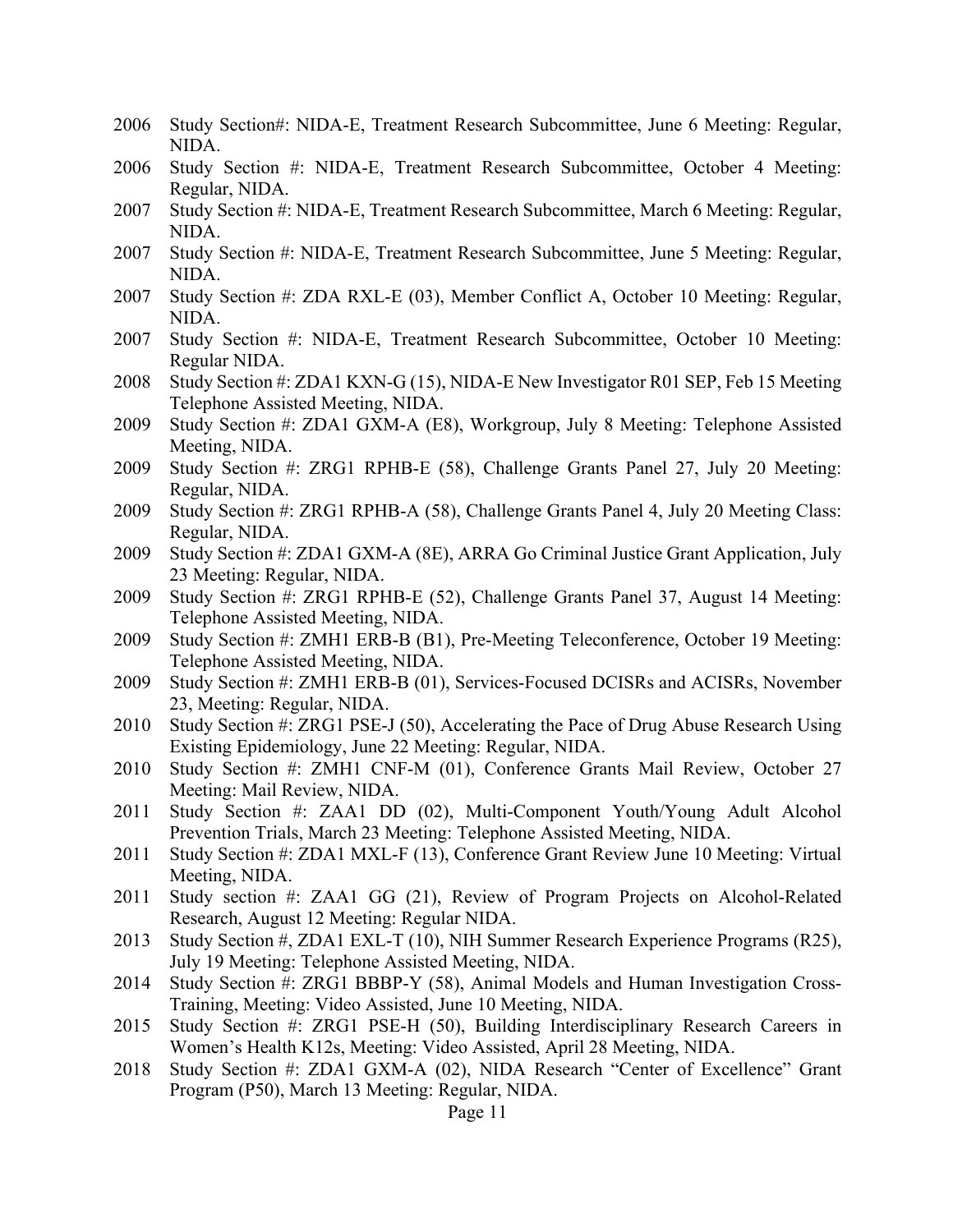- 2018 Study Section #: ZDA1 GXM-A (01), NIDA Core Center of Excellence Grant Program (P30), March 15 Meeting: Regular, NIDA.
- 2019 Study Section #: ZDA1 GXM-A (02), NIDA Research "Center of Excellence" Grant Program (P50), March 14 Meeting: Regular, NIDA.
- 2019 Study Section #: ZDA1 GXM-A (01), NIDA Core Center of Excellence Grant Program (P30), March 16 Meeting: Regular, NIDA.
- 2020 Study Section #: NIDA June 30, 2020, Special Emphasis Panel Notice of Special Interest-NOT-MH-20-025
- 2021 NHMRC (Australian Government) September 20-21, Special Call for Proposals on Innovative Therapies for Mental Illness –Psychedelic-Assisted Interventions.

#### **TEACHING EXPERIENCE AND RESPONSIBILITIES**

| 1991-1992 | Lecturer, MICA Project, Department of Psychiatry, St. Luke's\Roosevelt                                                                                        |
|-----------|---------------------------------------------------------------------------------------------------------------------------------------------------------------|
|           | Hospital Center, NY, NY. Developed and taught an ongoing series of workshops                                                                                  |
|           | on dual diagnosis and: special populations, family issues, and adolescence as part                                                                            |
|           | of a training program attended by the Department of Psychiatry staff.                                                                                         |
| 1993      | Consultant, Beth Israel Medical Center/ St. Luke's\Roosevelt Hospital Center,                                                                                 |
|           | NY, NY. Developed and conducted a training program in structured diagnostic                                                                                   |
|           | clinical interviewing for psychology interns, fellows and residents.                                                                                          |
| 1993-1994 | Supervising Psychologist, Department of Clinical Psychology, Teachers College,                                                                                |
|           | Columbia University, NY, NY.                                                                                                                                  |
| 1994-2001 | Assistant/Associate Professor, (promotion and tenure: 2001), Derner Institute of                                                                              |
|           | Advanced Psychological Studies, Adelphi University, Garden City, NY. Graduate<br>courses: Assessment and Treatment of Addictive Disorders, Concentration Case |
|           | Conference in Addictions, Clinical Practice, Masters and Doctoral Thesis                                                                                      |
|           | Advisement, Research Design, Research Problems in Clinical Psychology.                                                                                        |
| 1994-     | Lecturer, Department of Psychiatry, St. Luke's\Roosevelt Hospital Center, NY,                                                                                 |
|           | NY. Conduct and facilitate research journal critiques with psychiatry residents<br>and fellows.                                                               |
| 1997      | Consultant, Cicatelli Associates, NY, NY. Conducted training workshops with                                                                                   |
|           | HeadStart case managers on the impact of parental drug abuse upon child                                                                                       |
|           | development.                                                                                                                                                  |
| 1998      | Consultant, Clinic for Children in Need, Babies Hospital, Columbia Presbyterian                                                                               |
|           | Hospital, NY, NY. Conducted training workshops with program staff on<br>assessment of trauma and posttraumatic stress disorder using structured clinical      |
|           | interviewing techniques.                                                                                                                                      |
| 2002-2015 | Lecturer, Women's Health Project Treatment and Research Center, NY. Conduct<br>seminars on theories and treatments of substance use and trauma comorbidity.   |
|           |                                                                                                                                                               |

#### **TRAINING FELLOWSHIPS SPONSORED/MENTORED**

1996-1998 NRSA-F31, "Violence and drug abuse among inner-city minority women," National Institute on Drug Abuse, (Margaret Feerick). Total Direct and Indirect  $\text{Costs} \sim $50,000$ .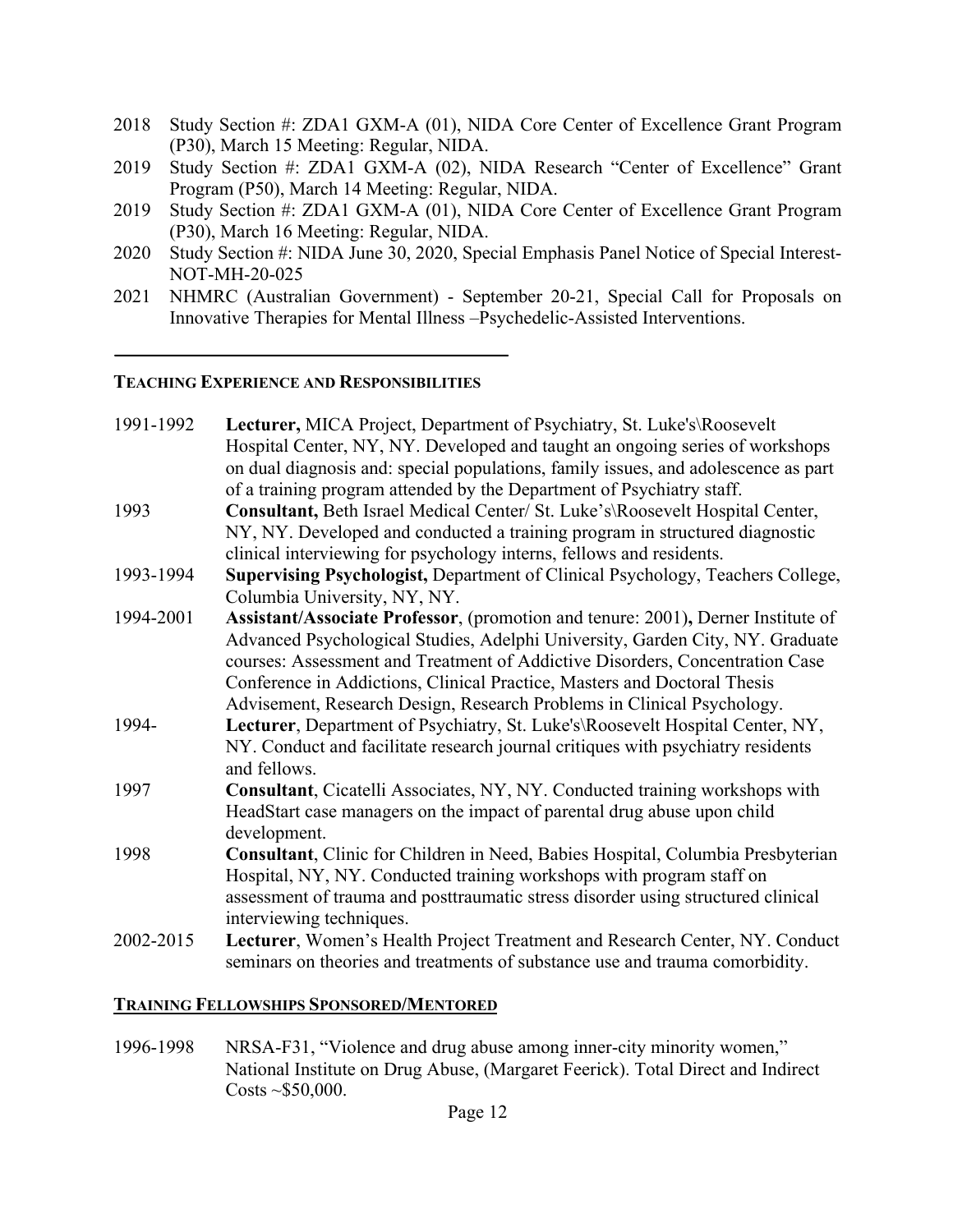| 1998-2000 | NRSA-F31, "Process and outcome in interventions with homeless mentally ill,"<br>National Institute of Mental Health, (Alexandra Bloom). Total Direct and Indirect<br>Costs ~ $$50,000$ .                                                                                              |
|-----------|---------------------------------------------------------------------------------------------------------------------------------------------------------------------------------------------------------------------------------------------------------------------------------------|
| 2001-2004 | NRSA-F31, "The pathway from childhood trauma to substance abuse," National<br>Institute on Drug Abuse, (Adam Kaplan). Total Direct and Indirect Costs<br>$\sim$ \$50,000.                                                                                                             |
| 2003-2006 | NRSA-F31, "Identifying risk factors in Asian male batterers," National Institute<br>of Drug Abuse, (Xiaochun Jin). Total Direct and Indirect Costs ~\$50,000.                                                                                                                         |
| 2009-2012 | R-25, "Research in HIV intervention: Skills for the community (RHISC)"<br>National Institute on Mental Health (Fellow, Adeyinka M. Akinsulure-Smith,<br>Ph.D., Department of Psychology, City College of New York). Total Direct and<br>Indirect Costs $\sim$ \$75,000.               |
| 2014-2018 | NRSA-F31 "Test of the effects of social conflict on posttraumatic stress<br>symptoms and alcohol approach bias." (Courtney Dutton, Ph.D., NIDA; \$63,582).                                                                                                                            |
| 2016-2018 | T-32 "Fellowship in Substance Use Disorders." (Kathryn Zumberg Smith, Ph.D.,<br>NIDA), New York State Psychiatric Institute, Columbia University College of<br>Physicians and Surgeons, Postdoctoral training mentor.                                                                 |
| 2017-2018 | NRSA-F31 (submitted 4/2017) "Shame and alcohol use disorders, a SCAN-based<br>study." (Tanya Saraiya, NIDA, Adelphi University). Unscored.                                                                                                                                            |
| 2019-2021 | R36 (submitted 5/2019) "Applying machine learning to predict treatment<br>outcomes in PTSD/SUD samples" (Santiago Papini, M.A., M.S., NIDA,<br>University of Texas, Austin). Awarded 9/2019.                                                                                          |
| 2020-2022 | T-32 MNADART, Fellowship in Molecular Neuroscience and Addictions (Ian<br>Frazier, Ph.D., NIAAA), Center of Alcohol & Substance Use Studies, Rutgers<br>University, Postdoctoral training co-mentor (w Dr. Teresa Lopez-Castro at<br>CCNY).                                           |
| 2021-2023 | LEAD Scholar, and NIDA K01 "Examining the Stress Processes Relating<br>Ethnicity and Sex to Substance Misuse and Services Outcomes (ESPRESSO).<br>Mentee (Dr. Micah Johnson), Primary CTN Mentor.                                                                                     |
| 2020-2025 | K01 (submitted 4/2020) "Benzodiazepine-related harms in young people:<br>Informing policy, interventions, and prescribing" (Greta Bushnell, Ph.D., NIDA,<br>Columbia University Mailman School of Public Health, transferred to Rutgers<br>School of Public Health). Awarded 10/2020. |

#### **OTHER PROFESSIONAL ACTIVITIES**

1984-1986 **Milieu Therapist,** Human Resource Institute, Brookline, MA.

Research Assistant, Payne Whitney Clinic, Department of Psychiatry, Cornell University Medical Center, New York Hospital, NY, NY. National Institute of Mental Health (NIMH) Research Grant, Haas, PI: "Treatment Strategies in Schizophrenia."

1990-1990 **Clinical Assessor,** Payne Whitney Clinic, Department of Psychiatry, Cornell University Medical Center, New York Hospital, NY, NY. NIMH Research Grant, Dixon, PI: "Borderline Pathology, Substance Abuse, and Suicidal Behavior."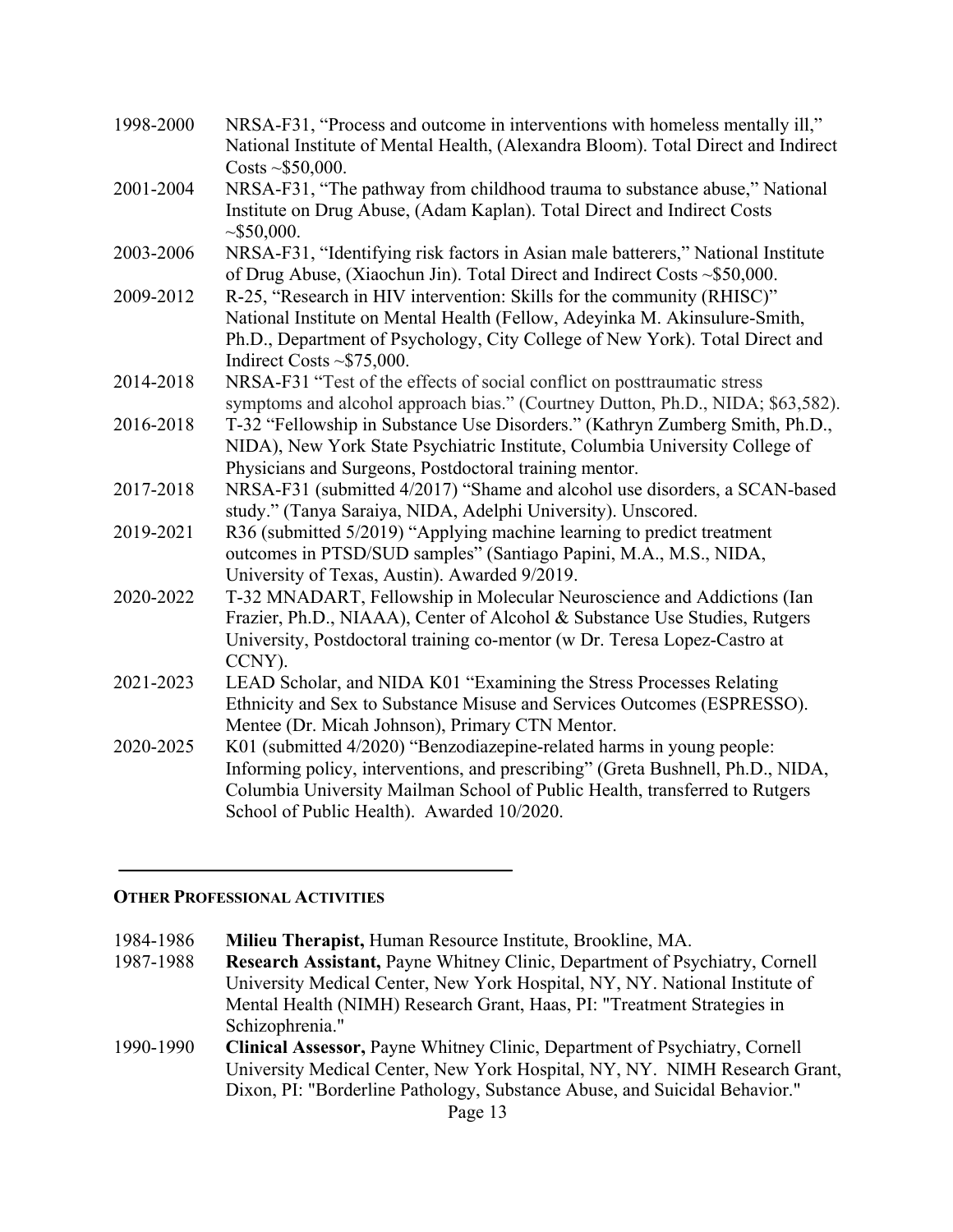| 1987-1990 | Clinical Assessor, Payne Whitney Clinic, Department of Psychiatry, Cornell<br>University Medical Center, New York Hospital, NY, NY. NIMH Research Grant,                                                                                                                                                                                                                                                                                                                                                                         |
|-----------|----------------------------------------------------------------------------------------------------------------------------------------------------------------------------------------------------------------------------------------------------------------------------------------------------------------------------------------------------------------------------------------------------------------------------------------------------------------------------------------------------------------------------------|
| 1991-1993 | Haas, PI: "Sex Differences in Schizophrenia."<br>Project Coordinator, MICA Project, Department of Psychiatry, St.<br>Luke's\Roosevelt Hospital Center, NY, NY. CSAT Research Grant, Ackerman,<br>PI: "Assessment of Patients with Substance Abuse and Other Mental Disorders."                                                                                                                                                                                                                                                   |
| 1993-1995 | Member, Collaborative workgroup which developed a child and adolescent<br>version of the Structured Clinical Interview for DSM-IV, Child and Adolescent<br>Version (KID-SCID), Biometrics Department, New York State Psychiatric<br>Institute, Columbia University College of Physicians and Surgeons; Other<br>members included First, M.B., Fisher, P., Gibbon, M., Matzner, F., Piacentini, J.<br>Spitzer, R., & Williams, J.                                                                                                 |
| 1994-2008 | Executive Director, Women's Health Project Treatment and Research Center,<br>Department of Psychiatry, St. Luke's\ Roosevelt Hospital Center, Columbia<br>University College of Physicians and Surgeons, NY, NY.                                                                                                                                                                                                                                                                                                                 |
| 1993-2008 | Supervising Psychologist, Department of Psychiatry, St. Luke's\Roosevelt<br>Hospital Center, NY, NY.                                                                                                                                                                                                                                                                                                                                                                                                                             |
| 1993-     | Private Practice, NY, NY.                                                                                                                                                                                                                                                                                                                                                                                                                                                                                                        |
| 1995-2014 | Attending Psychologist, Department of Psychiatry, St. Luke's\Roosevelt<br>Hospital Center, NY, NY.                                                                                                                                                                                                                                                                                                                                                                                                                               |
| 1999-2011 | Member, National Institute on Drug Abuse, Asian Pacific Islanders Scholars<br>Workgroup, National Institutes of Health, Rockville, MD.                                                                                                                                                                                                                                                                                                                                                                                           |
| 2000-     | Reviewer, AIDS and Behavior, American Journal of Psychiatry, Archives of<br>General Psychiatry, Child Abuse and Neglect, Child Maltreatment, Clinical<br>Psychology Review, Depression and Anxiety, Drug and Alcohol Dependence,<br>Journal of Consulting and Clinical Psychology, Journal of Substance Abuse<br>Treatment, Psychology of Addictive Behaviors, Women's Health.                                                                                                                                                   |
| 2001-2003 | Chair, Gender Special Interest Group, Clinical Trials Network, NIDA.                                                                                                                                                                                                                                                                                                                                                                                                                                                             |
| 2003      | Consensus Panel Workgroup Leader, Center for Substance Abuse Treatment,<br>Trauma TIP 57: Substance Abuse Treatment and Trauma. Substance Abuse and<br>Mental Health Services Administration. Trauma-Informed Care in Behavioral<br>Health Services. Treatment Improvement Protocol (TIP) Series 57. HHS<br>Publication No. (SMA) 13-4801. Rockville, MD: Substance Abuse and Mental<br>Health Services Administration, 2014.                                                                                                    |
| 2003      | Mentor, NIDA Research Mentor Program, in conjunction with the annual<br>Research Society for Child Development Meeting, Tampa, FLA.                                                                                                                                                                                                                                                                                                                                                                                              |
| 2003-2008 | NIH Institutional Review Group Member, NIDA-E Treatment Research<br>Branch.                                                                                                                                                                                                                                                                                                                                                                                                                                                      |
| 2003-2016 | Consultant, Legal Aid Society, Prisoner's Rights Project, & Debevoise &<br>Plimpton, Attorneys at Law, NY, NY. Prepared an opinion for Amador v<br>Andrews, a class action lawsuit for 17 women who were sexually assaulted in<br>prison critiquing (from a mental health perspective) the inadequacies of the<br>existing NYS prison grievance procedures. Served as an expert witness for<br>Tasama v Galbreath and MacDonald v Gilbert) on the question of damages<br>related to trauma-related symptoms post-prison assault. |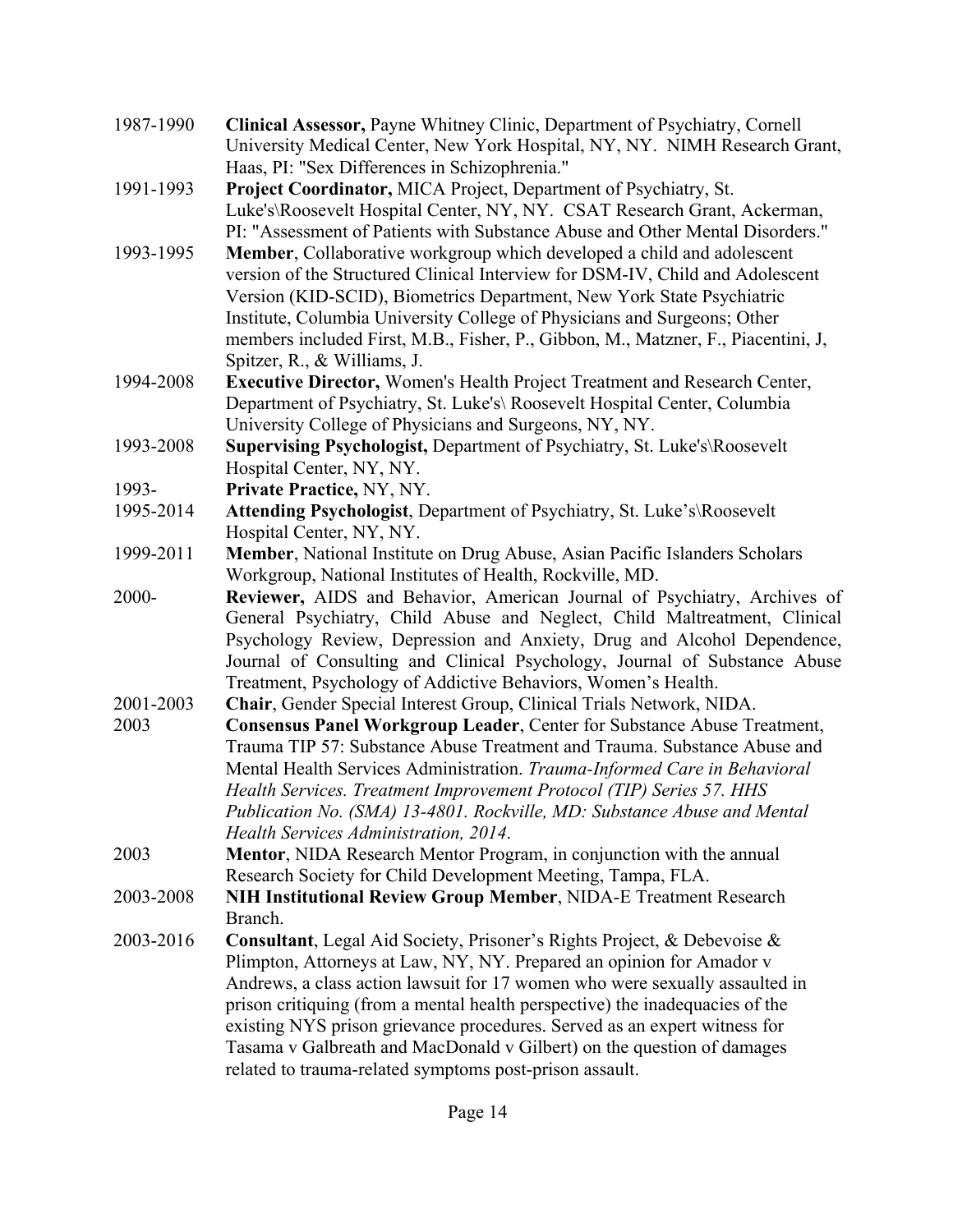| 2008-2011    | <b>Director.</b> Trauma and Addiction Project, Department of Psychology, City<br>College of New York.                                                             |
|--------------|-------------------------------------------------------------------------------------------------------------------------------------------------------------------|
| 2009-        | NIH Grant Reviewer and Meeting Chair, SEP, DCISR/ACISR Center Grants,                                                                                             |
|              | GO Grants, R25 Training Grants, NIAAA, NIDA & NIMH.                                                                                                               |
| 2007         | <b>Mentor, NIDA Research Mentor Program Meeting with Developing Research</b>                                                                                      |
|              | Scientists, Office of Special Populations, NIDA, Bethesda, MD                                                                                                     |
| 2010         | Chair, (Co-Chair: Brian Yamamoto). NIDA Sponsored Conference: Advancing<br>API Drug Abuse/Mental Health Prevention Sciences and Treatment:                        |
|              | Transdisciplinary Frameworks, Alexandria, VA                                                                                                                      |
| 2015-2016    | Consultant, Columbia University and Bronx Family Justice Center. Provide                                                                                          |
|              | training and supervision on developing domestic violence services in a family<br>justice center context. Provide support regarding evaluation and research design |
|              | to post-doctoral psychiatry fellow.                                                                                                                               |
| 2014-2015    | Consultant, National Football League (NFL). Develop domestic violence                                                                                             |
|              | screening protocol and training for mental health/addictions providers in the NFL                                                                                 |
|              | Substance Abuse Treatment program.                                                                                                                                |
| 2015-        | Adjunct Clinical Supervisor, Department of Psychology, New York State                                                                                             |
|              | Psychiatric Institute and Columbia University College of Physicians and                                                                                           |
|              | Surgeons. Supervise 3 <sup>rd</sup> and 4 <sup>th</sup> year medical residents in implementation of                                                               |
|              | Trauma focused interventions at Bronx County Family Justice Center.                                                                                               |
| 2016-2017    | Consultant, McSilver Institute for Poverty Policy and Research, New York                                                                                          |
|              | University, Silver School of Social Work. Develop training on trauma informed                                                                                     |
|              | care for initiative with the NYC Mayor's Office to Combat Domestic                                                                                                |
|              | Violence (OCDV) to provide some up to date knowledge and skills to NYC and                                                                                        |
|              | NGO staff who work in the area of domestic violence.                                                                                                              |
| 2018-        | Chair, Data Safety Monitoring Board for Project RESET, National Center for                                                                                        |
|              | Complementary and Integrative Health (NCCIH) (PIs: S. Kawasaki & E. Nunes).                                                                                       |
| 2020-2021    | Chair, ISTSS Website Editor Taskforce Search Committee.                                                                                                           |
| 2020-        | Member, ISTSS Production Committee, FastFacts 2020.                                                                                                               |
| 2020-        | Technical Expert Panelist, Evidence Based Practice Center, Technical Agency<br>for Healthcare Research and Quality (AHRQ), PTSD Repository                        |
| 2020         | Peer Reviewer, Publication for the AHRQ Evidence-based Practice Center                                                                                            |
|              | Program, Pharmacologic and Nonpharmacologic Treatments for Posttraumatic                                                                                          |
|              | Stress Disorder: An Update of the PTSD Repository.                                                                                                                |
| 2021<br>2021 | Member, ISTSS Advisory Panel on Intellectual Property (Chair: Marit Sijbrandij)<br>Member, Membership Committee for the College on Problems of Drug               |
|              | Dependence                                                                                                                                                        |

# **MEDIA**

2008 **Article,** Medscape Website (CME/CE section): Issues of Substance Abuse in Women. Written by Kathleen T. Brady, MD, Ph.D. https://www.medscape.org/viewarticle/480925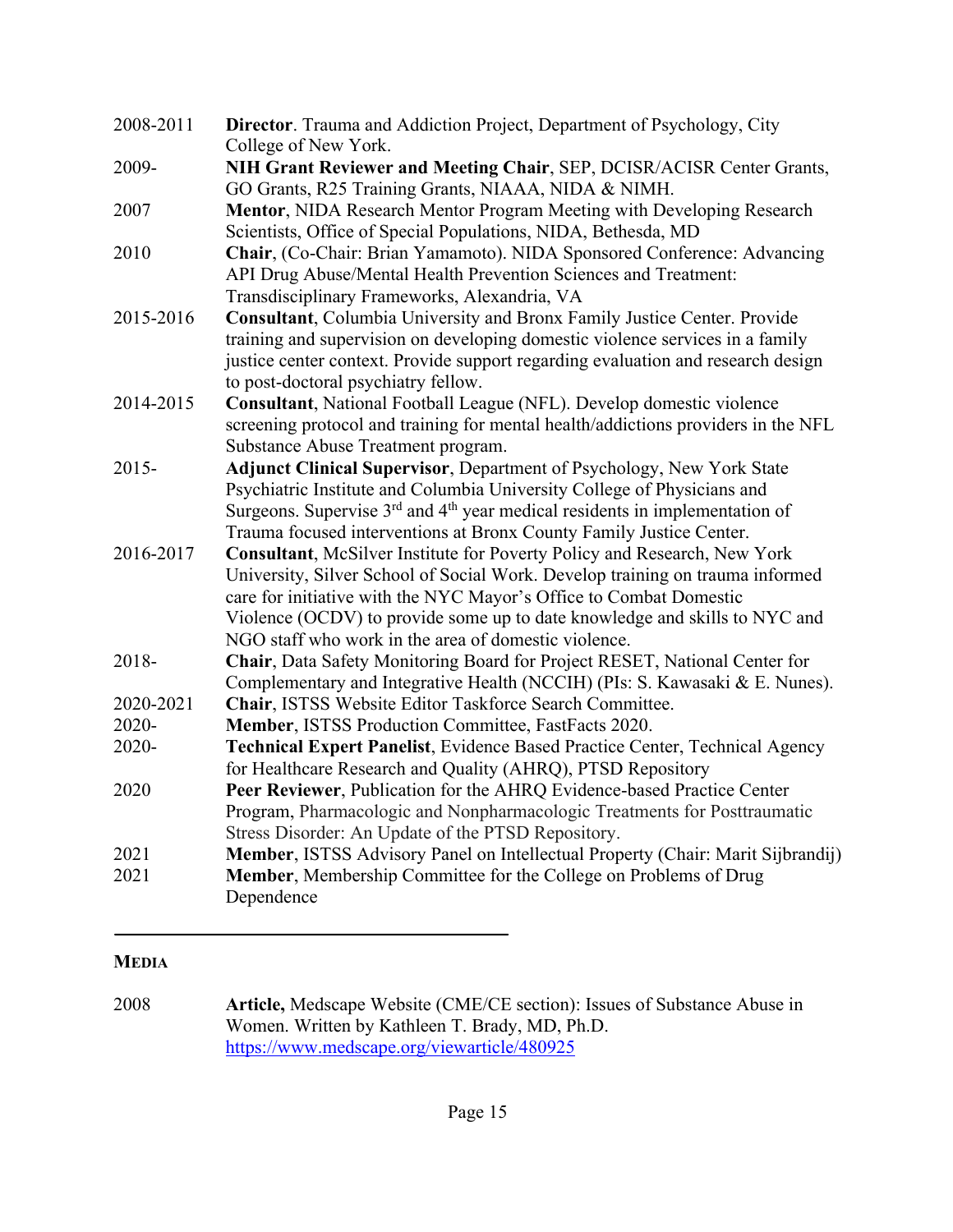| 2010 | <b>Editorial,</b> written by Sudie Back, Ph.D., describing impact of study being<br>published in the American Journal of Psychiatry (Hien et al., 2010) |
|------|---------------------------------------------------------------------------------------------------------------------------------------------------------|
|      | https://doi.org/10.1176/appi.ajp.2009.09111602                                                                                                          |
| 2010 | Article, Medscape Medical News: Reducing PTSD Severity May Improve                                                                                      |
|      | Substance Abuse Outcomes, written by Janis C. Kelly.                                                                                                    |
|      | https://www.medscape.com/viewarticle/716824                                                                                                             |
| 2011 | Article, Partnership for Drug Free Kids Website: Gender Differences Emerge in                                                                           |
|      | Alcohol Use Disorder Treatment. Written by Celia Vimont.                                                                                                |
|      | https://drugfree.org/learn/drug-and-alcohol-news/gender-differences-emerge-in-                                                                          |
|      | alcohol-use-disorder-treatment/                                                                                                                         |
| 2013 | Article, City College of New York Website: NIH Award CCNY \$1.5 Million to                                                                              |
|      | Train Addiction Researchers. Written by Ellis Simon.                                                                                                    |
|      | https://www.ccny.cuny.edu/news/tracc-training-program                                                                                                   |
| 2014 | Highlighted Abstract, "What's Hot!" Media Forum, College on Problems of                                                                                 |
|      | Drug Dependence Annual Conference, aiming to communicate with broader lay                                                                               |
|      | audience the importance of work in the field.                                                                                                           |
| 2014 | Interview, The Observing Ego: Interview with Denise Hien, Ph.D. Interviewed                                                                             |
|      | by Co-Editors, Doctoral Students at CUNY.                                                                                                               |
|      | https://theobservingego.wordpress.com/2014/01/08/interview-with-denise-hien-                                                                            |
|      | ph-d/                                                                                                                                                   |
| 2015 | Article, Erudition: Denise Hien, Ph.D.: Advancing the Science of Addiction and                                                                          |
|      | Trauma Recovery. Written by Bonnie Eisner.                                                                                                              |
|      |                                                                                                                                                         |
| 2015 | https://www.adelphi.edu/pdfs/Erudition-2015.pdf                                                                                                         |
|      | Article, Gordon F. Derner School of Psychology, Adelphi University Website:                                                                             |
|      | Faculty Spotlight: Denise A. Hien, Ph.D. Written by Lauren Knopf, M.A.                                                                                  |
|      | https://derner.adelphi.edu/au_news/faculty-spotlight-denise-a-hien-ph-d/                                                                                |
| 2016 | Article, News from President Riordan, Adelphi University Website, "The                                                                                  |
|      | Confidence of Courage."                                                                                                                                 |
|      | http://archive.constantcontact.com/fs142/1103957685093/archive/112503356558                                                                             |
|      | 9.html                                                                                                                                                  |
| 2019 | Interview, "Beyond Addiction" Podcast: Traumatic Stress and Addiction with                                                                              |
|      | Dr. Denise Hien. Interviewed by Dr. Josh King.                                                                                                          |
|      | https://www.stitcher.com/podcast/voice-america/the-beyond-addiction-                                                                                    |
|      | show/e/61474363                                                                                                                                         |
| 2019 | Article, SUM- Research Innovation and Creativity at CUNY: Substance Abuse,                                                                              |
|      | Shame, and Asian-Americans. https://sum.cuny.edu/substance-abuse-shame-and-                                                                             |
|      | asian-americans/                                                                                                                                        |
| 2019 | <b>Interview, "Hope Lights the Way" youtube video</b>                                                                                                   |
|      | https://www.youtube.com/watch?v=vgbaLAJw6 I&feature=youtu.be                                                                                            |
|      | about the Center for Great Expectations, for the "2019 Empowering                                                                                       |
|      | Futures. Transforming Communities. Gala."                                                                                                               |
| 2019 | Interview, #ISTSS2019 Beyond the Room team. ISTSS 2019 Podcasts. With                                                                                   |
|      | Anne Wagner, Ph.D. https://istss.org/am19/mental-elf/istss-2019-podcasts                                                                                |
|      | https://soundcloud.com/national-elf-service/denise-hien                                                                                                 |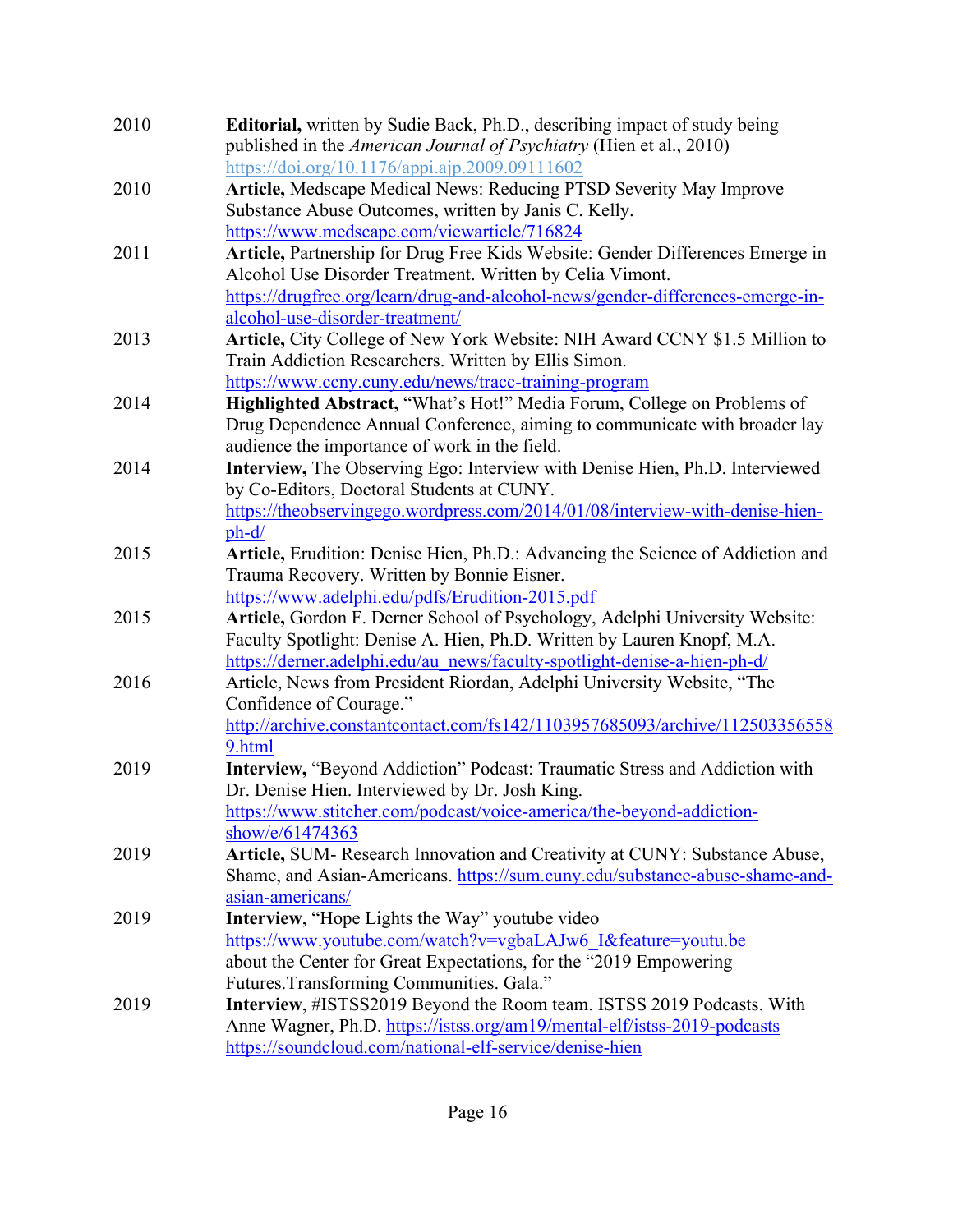| 2020 | Interview for Podcast, ISTSS Fast Facts on PTSD-SUD. With Anne Wagner,<br>Ph.D. https://istss.org/public-resources/friday-fast-facts/substance-use-and-    |
|------|------------------------------------------------------------------------------------------------------------------------------------------------------------|
|      | traumatic-stress                                                                                                                                           |
| 2020 | Article, Rutgers University News. Appointment as Inaugural Helen E. Chaney                                                                                 |
|      | Endowed Chair in Alcohol Studies. October 6, 2020.                                                                                                         |
|      | https://www.rutgers.edu/news/denise-hien-appointed-inaugural-helen-e-chaney-                                                                               |
|      | chair-alcohol-studies                                                                                                                                      |
| 2020 | Article, Denise Hien Appointed Inaugural Helen E. Chaney Chair in Alcohol                                                                                  |
|      | Studies. October 7, 2020. Highland Park Planet.                                                                                                            |
|      | http://highlandparkplanet.org/2020/10/07/dr-denise-hien-national-leader-in-area-                                                                           |
|      | of-addictions-treatment-appointed-as-inaugural-holder-of-rutgers-university-                                                                               |
|      | chaney-chair-in-alcohol-studies/.                                                                                                                          |
| 2020 | Article, WIA Report: Tracking the Progress of Women in Academia, October 15,<br>2020. https://www.wiareport.com/2020/10/four-women-scholars-who-have-been- |
|      | appointed-to-endowed-professorships/                                                                                                                       |
| 2020 | Press Conference, October 26, 2020. Our Threatened Institutions and a Path                                                                                 |
|      | Forward with Mary L. Trump: The Long Haul: Trauma and the Future of                                                                                        |
|      | <b>Americans' Health</b>                                                                                                                                   |
| 2020 | <b>Article,</b> Advocate, October 28, 2020. Mary Trump, Patti Lupone on the Lasting                                                                        |
|      | Carnage of the Trump Years.                                                                                                                                |
|      | https://www.advocate.com/election/2020/10/28/mary-trump-patti-lupone-lasting-                                                                              |
|      | carnage-trump-years                                                                                                                                        |
| 2021 | Article, WebMD Health News, January 22, 2021. COVID, Politics Make Dry                                                                                     |
|      | January Even Harder.                                                                                                                                       |
|      |                                                                                                                                                            |

**IMPACT** (as of May, 2021)

https://www.ncbi.nlm.nih.gov/myncbi/denise.hien.1/bibliography/public/

SCOPUS citation report: 3,304 citations, average 33 per article, h-index=28; googlescholar report: 6,122 citations, h-index=36; researchgate report: 4,272 citations, h-index=31. Number of citations exceeds 900 for a review I organized and co-authored in *Drug and Alcohol Dependence*  in 2007 and 600 for a treatment study in the *American Journal of Psychiatry*. Other journals where I published are also of high impact (e.g., *Journal of Substance Abuse Treatment, Journal of Consulting and Clinical Psychology, Psychotherapy and Psychosomatics*). Impact (including on the general public, but also in the criminal justice system) is also evident as further described below (invited talks, consulting activities).

# **BIBLIOGRAPHY**

## **ORIGINAL PEER REVIEWED ARTICLES**<sup>^STUDENT</sup>

**PUBLISHED ARTICLES 1992**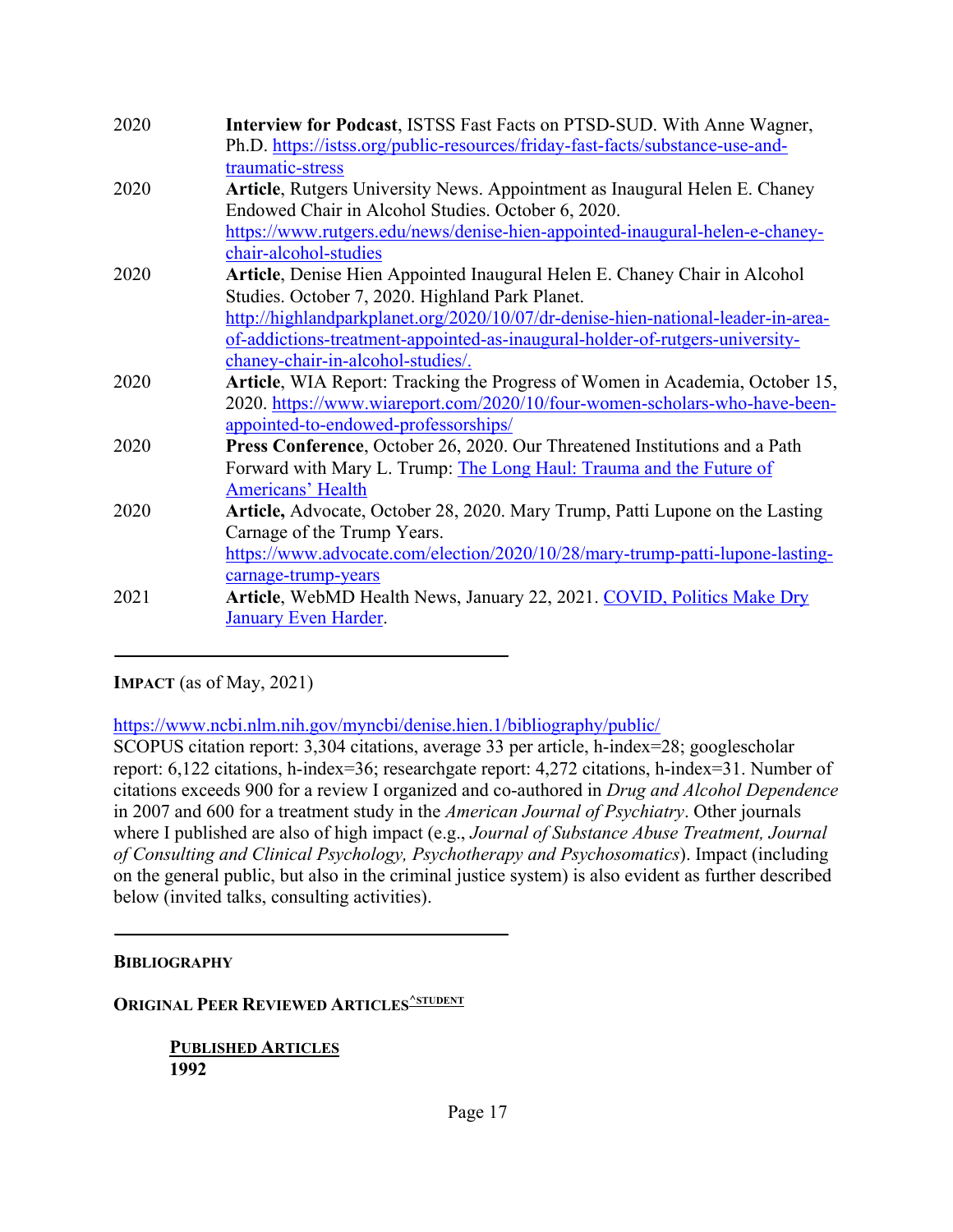- 1. **Hien DA**, Haas GL, & Cook, H. (1992). Impact of gender and premorbid adjustment on intimacy motivation and asociality in schizophrenia. *International Journal of Psychology, 27 (3/4)*, 463.
- 2. Goldman D., **Hien DA**, Haas, GL, Sweeney JS, & Frances AJ. (1992). Bizarre delusions and DSM–III–R Schizophrenia. *American Journal of Psychiatry, 149(4),* 454–459. **1993**
- 3. Haas GL, **Hien DA**, Goldman D., Frances AJ. (1993). Refine bizarre delusions criterion: Reply. *American Journal of Psychiatry, 150(6),* 995. **1994**
- 4. **Hien DA,** & Levin FR. (1994). Trauma and trauma-related disorders for women on methadone: Prevalence and treatment implications. *Journal of Psychoactive Substances, 26(4)*, 421-429. (doi:10.1080/02791072.1994.10472462) **1995**
- 5. **Hien DA**. (1995). Prevention of violence against women. In M. Fullilove (Ed.) *Women and violence: A background paper*, Commission on Women's Health, Columbia Presbyterian Medical Center, November edition. **1996**
- 6. **Hien DA**, & Scheier, J. (1996). Trauma and short-term outcome for women in detoxification. *Journal of Substance Abuse Treatment, 13(3),* 227-231*.* (doi:10.1016/S0740-5472(96)00048-7) **1997**
- 7. **Hien DA**, Zimberg S, ^Weissman S, First MB, & Ackerman S. (1997). Dual diagnosis in urban substance abuse and mental health clinics. *Psychiatric Services, 48(8),* 1058-1063*.* **1998**
- 8. **^**Berman, D., Piacentini, J., Van Rossem, R., **Hien, DA**, Rotheram-Borus, M. (1998). Effects of acculturation and psychopathology on sexual behavior and substance use of suicidal Hispanic adolescents. *Hispanic Journal of Behavioral Sciences, 20(1),* 83-101*.*  (doi:10.1177/07399863980201005)
- 9. **Hien DA** & Hien NM. (1998). Women, violence with intimates, and substance abuse: Relevant theory, empirical findings and recommendations for future research. *American Journal of Drug and Alcohol Abuse, 24(3):* 419-438. (doi:10.3109/00952999809016907**)**
- 10. **Hien DA**, Haas GL, & Cook H. (1998). Gender differences in premorbid social adjustment and intimacy motivation in schizophrenia. *Journal of Clinical Psychology, 54(1),* 35-48*.* **1999**
- 11. **Hien, DA,** & **^**Bukszpan, C. (1999). Interpersonal violence in a "normal" low-income control group. *Women and Health, 29(4),* 1-16. (doi:10.1300/J013v29n04\_01) **2000**
- 12. **Hien DA**, Nunes EV, Levin FR, & **^**Fraser, D. (2000). PTSD and short-term outcome in early methadone treatment. *Journal of Substance Abuse Treatment, 19(1),* 31-37. (doi:10.1177/1077559502007003005)
- 13. **Hien DA**, & **^**Honeyman, T. (2000). A closer look at the drug abuse-maternal aggression link. *Journal of Interpersonal Violence, 15(5),* 503-522. (doi: 10.1177/088626000015005004) **2001**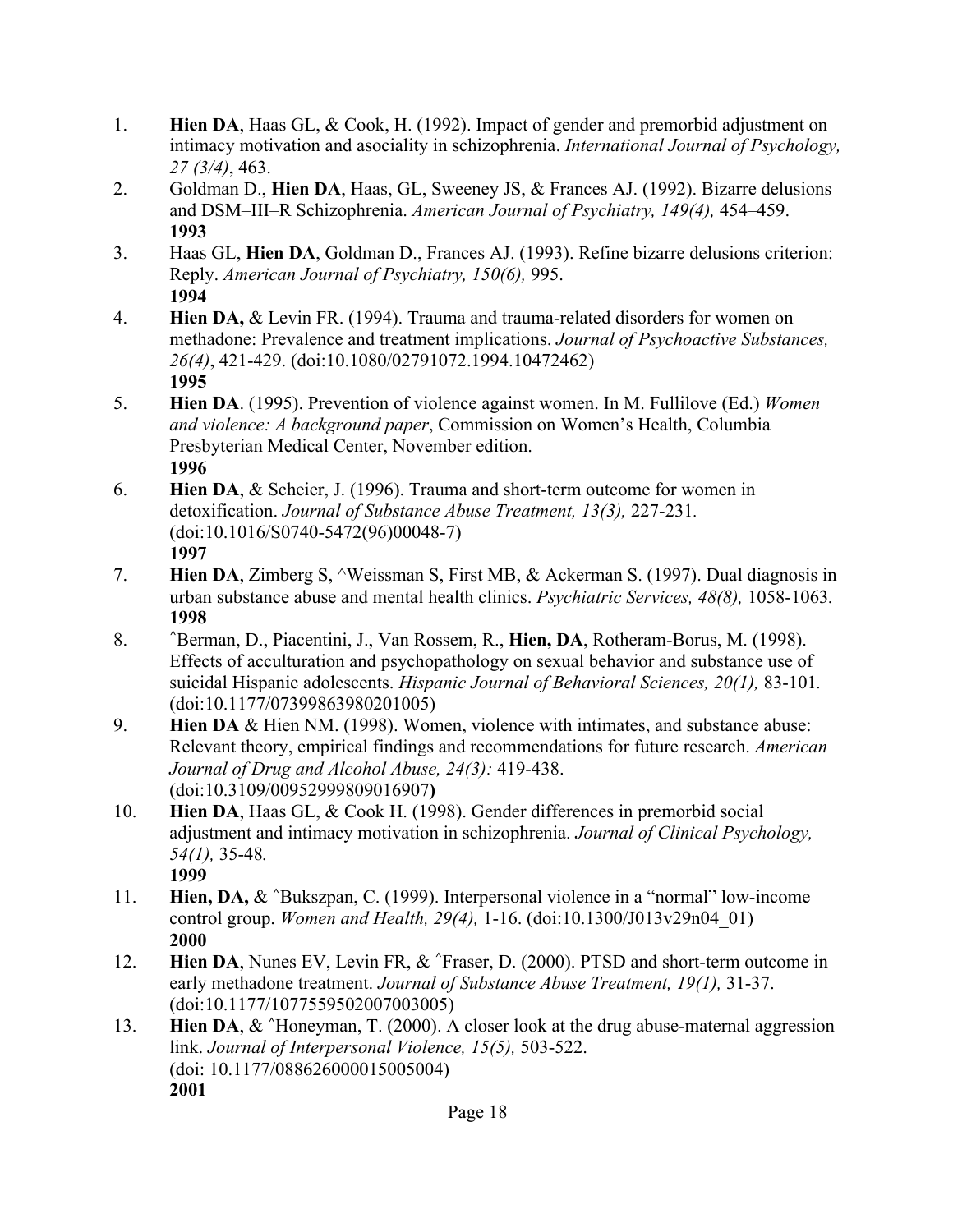- 14. Miele, GM, Litt, LC, **Hien, DA**, & Levin, FR. (2001). Putting science into practice: Utilizing research protocols to treat women with addictions and co-morbid PTSD in a community treatment program. *Drug and Alcohol Dependence, 63*, S106.
- 15. Cohen, LR & **Hien, DA**. (2001). Overview of Posttraumatic Stress Disorder. *FAMHA: Five Boroughs AIDS Mental Health Alliance*, *3(3),* 1, 6-7. **2002**
- 16. **^**Feerick, MM, Hauggard, J & **Hien, DA.** (2002). Child maltreatment and adulthood violence: the contribution of attachment and drug abuse. *Child Maltreatment, 7(3),* 226- 240. (doi:10.1177/1077559502007003005) **2003**
- 17. **^**Litt, L, **Hien, DA** & **^**Levin, D. (2003). Adult antisocial behavior and affect regulation among primary crack/cocaine-using women, *Psychology of Women's Quarterly, 27(2),*  143-152*.* (doi:10.1111/1471-6402.00094)
- 18. **Hien, DA** & Miele GM. (2003). Emotion-focused coping as a mediator of maternal cocaine abuse and antisocial behavior, *Psychology of Addictive Behavior, 17(1),* 49-56. (doi:10.1037/0893-164X.17.1.49) **2004**
- 19. **Hien, DA**, Cohen, LR, Miele, GM, Litt, L., Miele, GM, & **^**Capstick, C. (2004). Promising treatments for women with comorbid PTSD and substance use disorders. *American Journal of Psychiatry, 161(8),* 1426-1432*.* (doi:10.1176/appi.ajp.161.8.1426**) 2005**
- 20. **Hien, DA**, Cohen, LC & **^**Campbell, A. (2005). Is traumatic stress a vulnerability factor for women with substance use disorders? *Special Issue of Clinical Psychology Review, 25(6),* 813-823*.* (doi:10.1016/j.cpr.2005.05.006**) 2006**
- 21. Cohen, L.R. & **Hien, DA**. (2006). Treatment outcomes for women with substance abuse and PTSD who have experienced complex trauma. *Psychiatric Services, 57(1),* 100-106.
- 22. Back, S., Waldrop, A., **Hien, D**. & Brady, K. (2006). Evidenced-based time-limited treatment of co-occurring substance use disorders and civilian-related PTSD. *Brief Treatment and Crisis Intervention, 6(4),* 283-294*.* (doi:10.1093/brief-treatment/mhl013) **2007**
- 23. Greenfield, SF, Brooks, AJ, Gordon, S., Green, CA, Hegedus, A., Kropp, F., Ghiroli, M., Gordon, M., McHugh, K., **Hien, DA**, & Miele, GM. (2007). Substance abuse treatment entry, retention and outcomes in women: A review of the literature. *Drug and Alcohol Dependence, 86(1),* 1-21*.* (doi:10.1016/j.drugalcdep.2006.05.012**) 2008**
- 24. Cohen, LC, **Hien DA**, & Batchelder, S. (2008). The impact of cumulative maternal trauma and diagnosis on parenting behavior. *Child Maltreatment, 13(1),* 27-39. (doi: 10.1177/1077559507310045)
- 25. Killeen, T., **Hien DA**, **^**Campbell, AC, Brown, C., Hansen, C., Jiang, H., Kristman-Valente, A., Neuenfeldt, C., Rocz, N., Sampson, R., Suarez, L., Wells, E., Brigham, G, & Nunes EV. (2008). Adverse events in an integrated trauma-focused intervention for women in community substance abuse treatment. *Journal of Substance Abuse Treatment, 35(3),* 304-311*.* (doi: 10.1016/j.jsat.2007.12.001) **2009**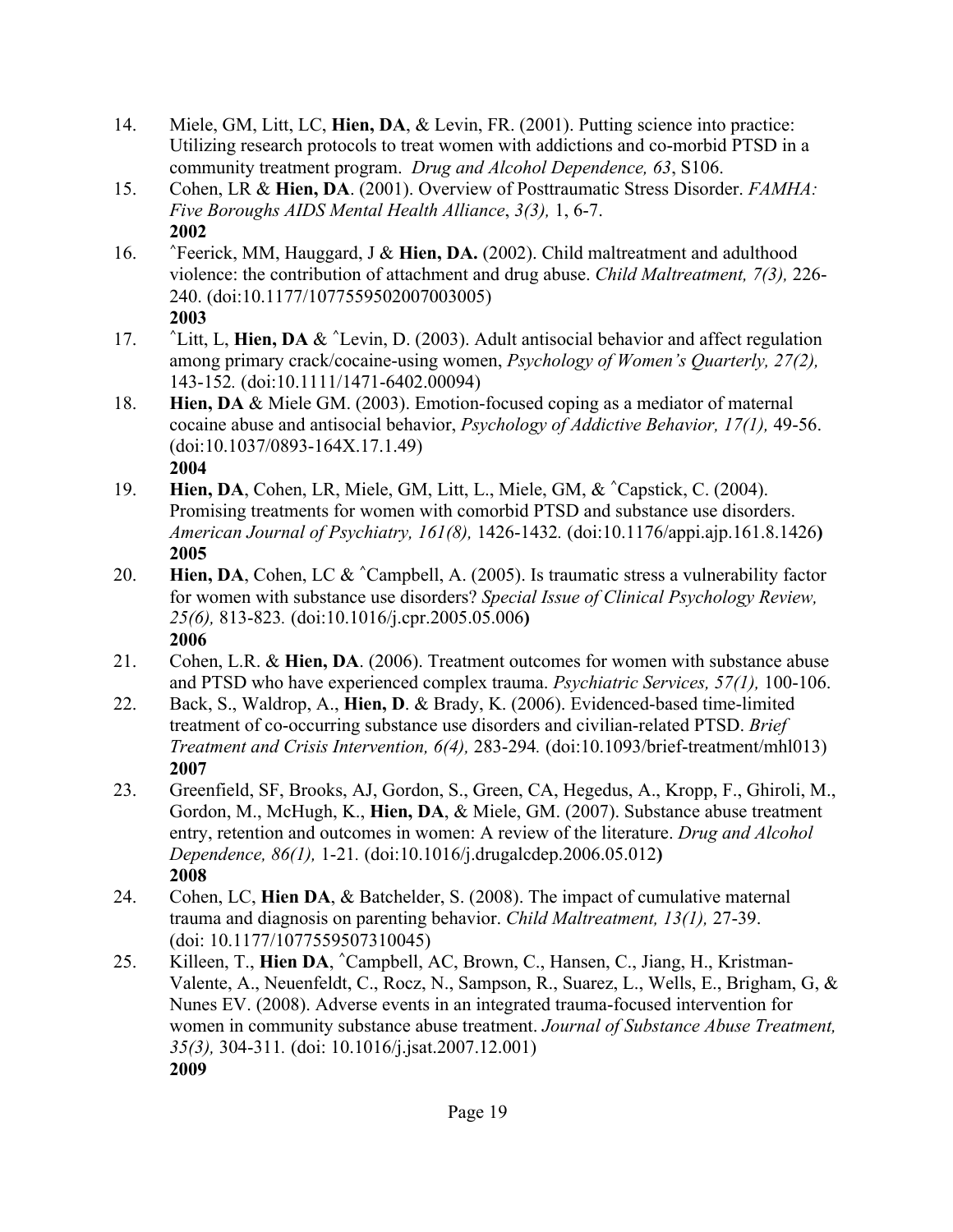- 26. **Hien, DA**, & **^**Ruglass, L. (2009). Interpersonal partner violence and women in the United States: An overview of prevalence rates, psychiatric consequences, barriers to help seeking, and public policy. *International Journal for Law and Psychiatry*, *32(1),* 48- 55*.* (doi: 10.1016/j.ijlp.2008.11.003)
- 27. **Hien, DA**, Cohen, LC & **^**Campbell, A. (2009). Methodological innovation to increase the utility and efficiency of psychotherapy research for patients with co-occurring mental health and substance use disorders. *Professional Psychology: Research and Practice, 40(5),* 502-509*.* (doi: 10.1037/a0014966)
- 28. **Hien, DA**, Wells, E., Jiang, H., Killeen, T., Suarez, L., Hansen, C., Brigham, G., **^**Campbell, AC, Cohen, L., Hodgkins, C., Neuenfeldt, C., Miller, M., Robinson, J, & Nunes, EV. (2009). Effectiveness of behavior therapy groups for co-occurring PTSD substance use disorders: Primary outcomes from the NIDA Clinical Trials Network "Women and Trauma" multi-site randomized controlled trial. *Journal of Consulting and Clinical Psychology, 77(4),* 607-619. **2010**
- 29. **Hien, DA**, Jiang, H., **^**Campbell, A., Hu, M., Miele, GM, Cohen, LR, Brigham, G., **^**Capstick, C., Kulaga, A., Robinson, J., Suarez-Morales, L., & Nunes, EV. (2010). Do treatment improvements in PTSD severity affect substance use outcomes? A secondary analysis from a randomized clinical trial in NIDA's Clinical Trials Network, *American Journal of Psychiatry, 167(1),* 95-101*.* (doi:10.1176/appi.ajp.2009.09091261)
- 30. **Hien, DA**, Cohen, LC, **^**Caldeira, NA, Flom, P., &Wasserman, G. (2010). Anger reactivity and depression as predictors of child abuse potential in substance-using mothers*. Child Abuse and Neglect, 34,* 105-113*.*
- 31. **Hien, DA**, Campbell, AN, Cohen, LC, DiBono, M., Gan, W., Hansen, C., Hatch-Maillete, M., Jiang, H., Killeen, T., Miele, G., Resko, S., Wells, E, & Nunes, EV. (2010). The impact of trauma-focused group therapy upon HIV risk behaviors among women with PTSD in the NIDA Clinical Trials Network "Women and Trauma," *AIDS and Behavior, 14(2),* 421-430. (doi: 10.1007/s10461-009-9573-7)
- 32. Cohen, LR, Greenfield, SF, Gordon, S., Killeen, T., Jiang, H., Zhang, Y., **Hien, DA**. (2010). Survey of eating disorder symptoms among women in treatment for substance abuse. *American Journal on Addictions, 19(3),* 245-251*.* (doi:10.1111/j.1521- 0391.2010.00038.x)
- 33. **Hien, DA**, **^**Campbell, AN, **^**Ruglass, LR, Hu, M., & Killeen, T. (2010). The role of alcohol misuse in PTSD outcomes for women and substance use outcomes for women in community treatment: A secondary analysis of NIDA's "Women and Trauma" Study. *Drug and Alcohol Dependence, 111 (1-2),* 114-119*.* (doi:10.1016/j.drugalcdep.2010.04.011), NIHMS236161.
- 34. Nunes, EV, Ball, S., Booth, R., Brigham, G., Calsyn, DA, Carroll, K., Feaster, DJ, **Hien**, **DA**, Hubbard, RL, Ling, W., Petry, NM, Rotrosen, J., Selzer, J., Stitzer, M., Tross, S., Wakim, P., Winhusen, T., Woody, G. (2010). Multi-site effectiveness trials of treatments for substance abuse and HIV risk behaviors: Have we chosen the best designs? *Journal of Substance Abuse Treatment, 38(1),* S97-S112, NIHMS176273. (doi:http://dx.doi.org/10.1016/j.jsat.2010.01.012)
- 35. **Hien, DA**. (2010). Reply to Dazed and confused by self-medication: Letter to editor. *American Journal of Psychiatry, 167(5)*, 600-601. (doi:10.1176/appi.ajp.2010.10010099r)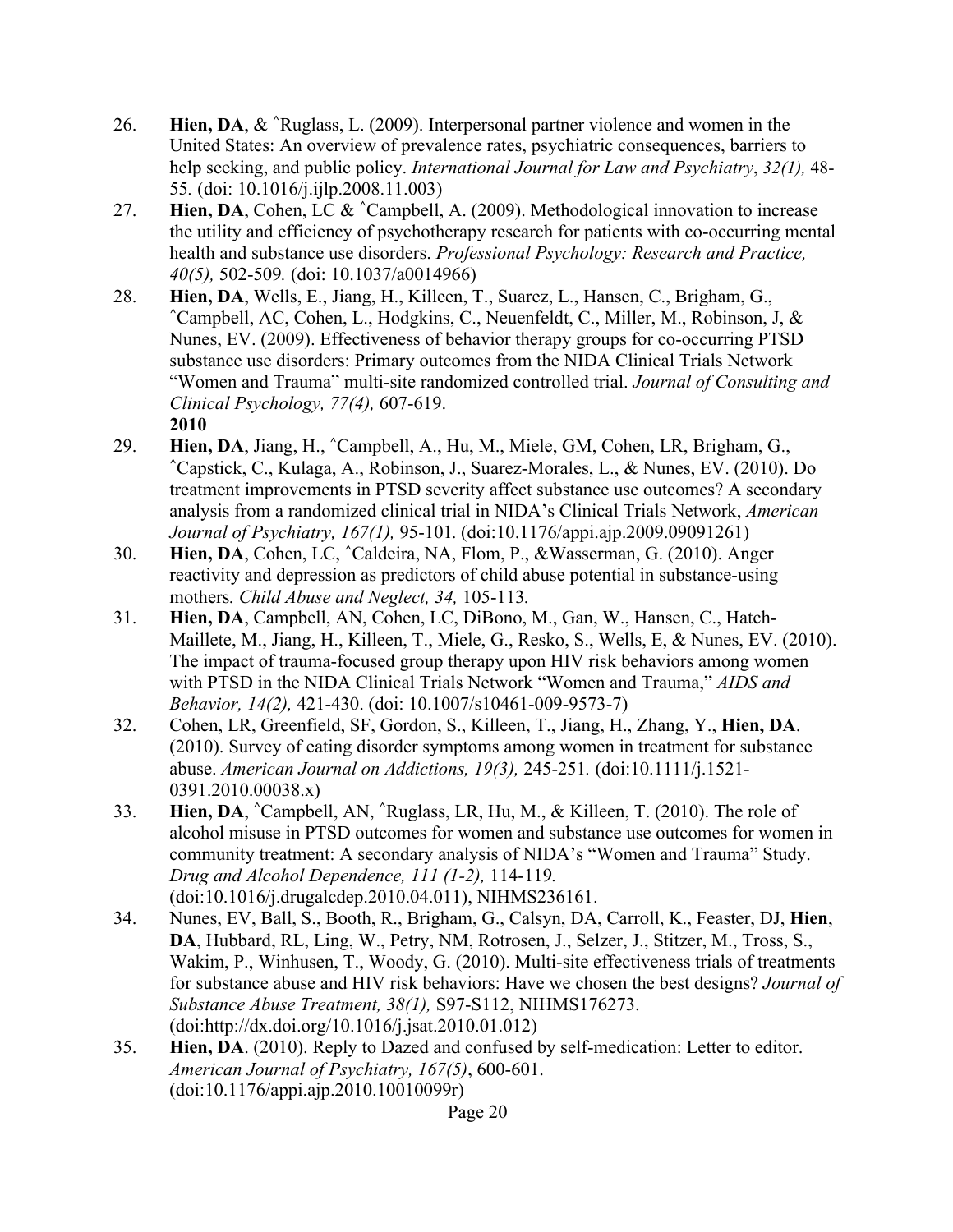**2011**

- 36. Pinto, R., **^**Campbell, AN, **Hien, DA**., Yu, G., Goorachian, P. (2011). Retention in the National Institute on Drug Abuse clinical trials network "Women and Trauma" Study: Implications for post-trial implementation. *American Journal of Orthopsychiatry, 81(11),* 211–217. (doi: 10.1111/j.1939-0025.2011.01090.x)
- 37. Morgan-Lopez, AA, Saavedra, L., **Hien, DA**, & Fals-Stewart, W. (2011). Estimating statistical power for open-enrollment group treatment trials. *Journal of Substance Abuse Treatment, 40(1),* 3-17. (doi:10.1016/j.jsat.2010.07.010)
- 38. Tross, S., ^Campbell, AN, Calsyn, DA, Metsch, LR, Sorensen, J., Shoptaw, S., Haynes, L., Woody,GE, Malow, RM, Brown, LS, Feaster, DJ, Booth, RE, Mandler, R, Masson, C., Beverly W., Holmes, BW, Colfax, G., Brooks, AJ, **Hien, DA**, Schackman, BR, Korthuis, PT, Miele, GMM. (2011). NIDA's Clinical Trials Network: An Opportunity for HIV Research in Community Substance Abuse Treatment Programs. *American Journal of Drug and Alcohol Abuse*, *37 (5),* 283-293. (doi: 10.3109/00952990.2011.596977)
- 39. Nunes, EV, Pavlicova, M., Hu, MC, ^Campbell, AN, Miele, GM, **Hien, DA** & Klein DF. (2011). Baseline matters: The importance of covariation for baseline severity in the analysis of clinical trials. *American Journal of Drug and Alcohol Abuse,* 37(5), 446–452*.* (doi: 10.3109/00952990.2011.596980) **2012**
- 40. **Hien, DA**, Morgan-Lopez, AA., **^**Campbell, AN, Saavedra, LM, Wu, E., Cohen, LR, **^**Ruglass, L., Nunes, EV. (2012). Attendance and substance use outcomes for the Seeking Safety program: Sometimes less is more. *Journal of Consulting and Clinical Psychology, 80(1),* 29-42. (doi: 10.1037/a0026361)
- 41. Ruglass, LM, Miele, GM, **Hien, DA**, ^Campbell, AN, Hu, M., **^**Caldeira, N., Jiang, H., Litt, L., Killeen, T., Hatch-Maillette, M., Najavits, L., Brown, C., Robinson, JA, Brigham, G, Nunes, E. (2012). Helping alliance, retention, and treatment outcomes: A secondary analysis from the NIDA clinical trials network women and trauma study. *Substance Use and Misuse, 47(6),* 695-707*.* (doi:10.3109/10826084.2012.659789) **2013**
- 42. Morgan-Lopez, A., **Hien, DA**, Saavedra, L., ^Campbell, AN, Wu, E., Ruglass, LR. (2013). Synergy between seeking safety and twelve-step affiliation on substance use outcomes for women. *Journal of Substance Abuse Treatment, 45(2),* 179-189. (doi: 10.1016/j.jsat.2013.01.015)
- 43. Najavits, LM & **Hien, DA.** (2013). Helping vulnerable populations: A comprehensive review of the treatment outcome literature on substance use disorders and PTSD. *Journal of Clinical Psychology, 69(5),* 433-479. (doi:10.1002/jclp.21980)
- 44. Cohen, LR, Field, C., ^Campbell, NC, **Hien, DA.** (2013). Intimate partner violence outcomes in women with PTSD and substance use: A secondary analysis of NIDA Clinical Trials Network "Women and Trauma" Multi-site Study. *Addictive Behaviors, 38(7),* 2325-2332*.* (doi:10.1016/j.addbeh.2013.03.006)
- 45. Ruglass, LM**, Hien, DA,** Hu, M, & ^Campbell, AN. (2013). Associations between posttraumatic stress symptoms, stimulant use, and treatment outcomes: A secondary analysis of NIDA's women and trauma study. *American Journal on Addictions, 23(1),*  90-5*.* (doi: 10.1111/j.1521-0391.2013.12068.x) **2014**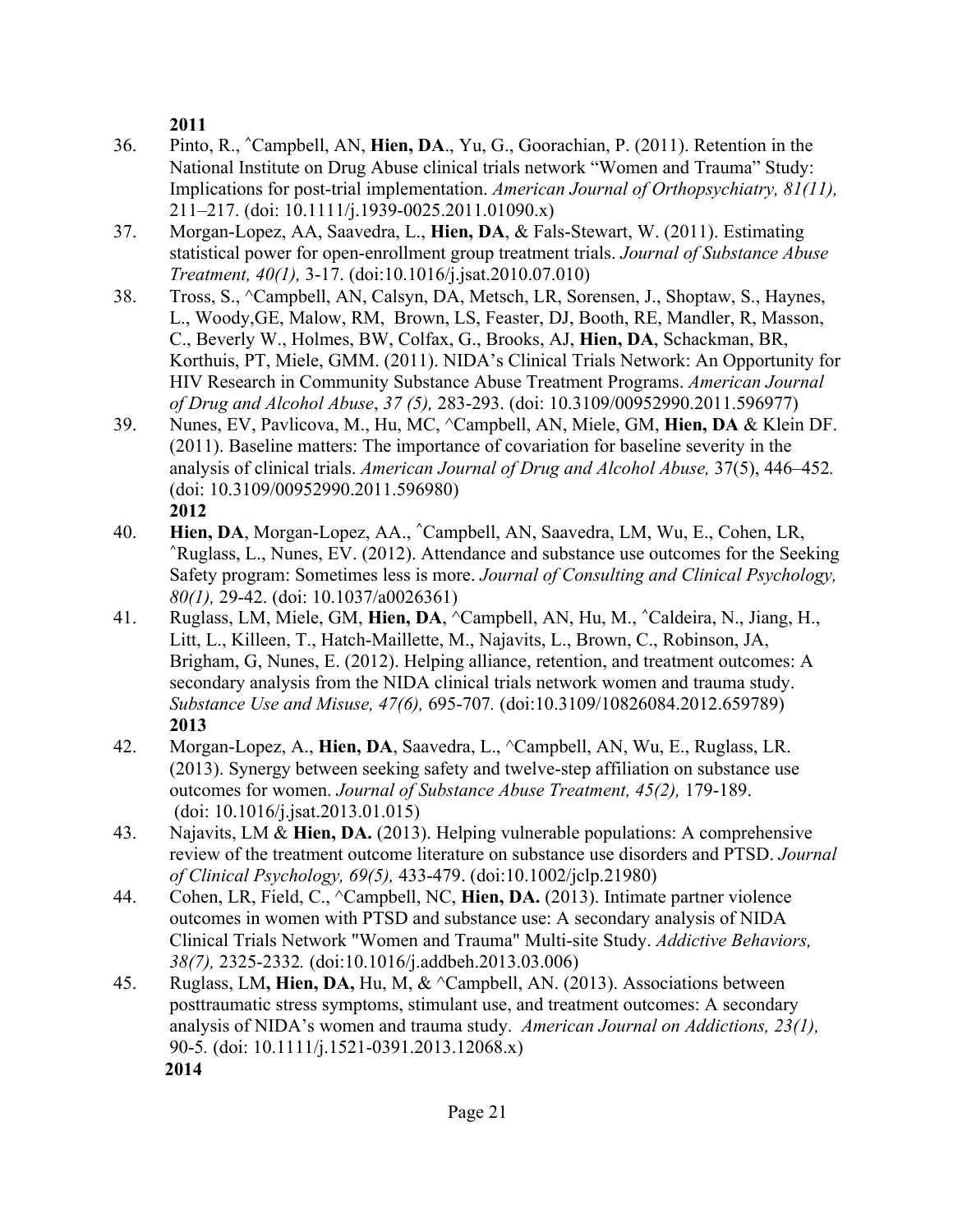- 46. **^**Daisy, N., & **Hien, DA**. (2014). The role of dissociation in the cycle of violence. *Journal of Family Violence, 29(2),* 99-107*.* (doi:10.1007/s10896-013-9568-z)
- 47. McHugh, KR, Hu, M., Campbell, AN, Hilario, EY, Weiss, RD, & **Hien, DA**. (2014). Changes in sleep disruption in the treatment of co-occurring posttraumatic stress disorder and substance use disorders*. Journal of Traumatic Stress*, *27(1)*, 82-89 (doi:10.1002/jts.21878)
- 48. Morgan-Lopez, AA, Saavedra, LM, **Hien, DA**, Campbell, AN, Wu, E., Ruglass, L., Patock-Peckham, JA, & Bainter, SC. (2014). Indirect Effects of 12-session seeking safety on substance use outcomes: Overall and attendance class-specific effects. *American Journal on Addictions*, *23(3)*, 218-225. (doi:10.1111/j.1521-0391.2014.12100.x)
- 49. Ruglass, LM, **Hien, DA**, Hu, M., Caldeira, N., Campbell, AN, Jiang, H., Miele, G., Nunes, EV, & Chang, D. (2014). Racial/Ethnic match and treatment outcomes for women with PTSD and substance use disorders receiving community-based treatment. *Community Mental Health Journal, 50(7),* 811-822. (doi:10.1007/s10597-014-9732-9)
- 50. Hahm, HC, Chang, ST, Tong, HQ, Meneses, MA, Yuzbasioglu, RF, & **Hien, D**. (2014). Intersection of suicidality and substance abuse among young Asian-American women: Implications for developing interventions in young adulthood. *Advances in Dual Diagnosis, 7(2),* 90-104. (doi:10.1108/add-03-2014-0012)
- 51. Ruglass, LM, **^**Lopez-Castro, T., Cheref, S., Papini, S, & **Hien, DA.** (2014). At the crossroads: The intersection of substance use disorders, anxiety disorders, and posttraumatic stress disorder. *Current Psychiatric Reports, 16(11), 505, 1-9*. (doi:10.1007/s11920-014-0505-5)
- 52. Taha, F., Galea, S., **Hien D.,** & Goodwin, R.D. (2014). Childhood maltreatment and the persistence of smoking: A longitudinal study among adults in the US. (2014). *Child Abuse and Neglect, 38(12),* 1995-2006. (doi:10.1016/j.chiabu.2014.10.022)
- 53. Ruglass, LM, **^**Papini, S., **^**Trub, L., & **Hien, DA**. (2014). Psychometric properties of the modified Posttraumatic Stress Disorder symptom scale among women with PTSD and Substance Use Disorders receiving outpatient group treatments. *Journal of Traumatic Stress Disorders and Treatment. 4(1), 1-7.* (doi: 10.4172/2324-8947.1000139) **2015**
- 54. **^**Papini, S., **^**Yoon, P., **^**Rubin, M., **^**Lopez-Castro, T., **Hien, D. A.** (2015). Linguistic characteristics in a non-trauma-related narrative task are associated with PTSD diagnosis and symptom severity. *Psychological Trauma: Theory, Research, Practice, and Policy*. *7(3):295.* (doi:10.1037/tra0000019)
- 55. **^**Lopez-Castro, T., Hu, M. C., **^**Papini, S., Ruglass, L. M., & **Hien, DA.** (2015). Pathways to change: Trajectories following treatment in women with co-occurring PTSD and substance use disorders. *Drug and Alcohol Dependence. 146:e185.* (doi:10.1016/j.drugalcdep.2014.09.418)
- 56. **Hien, DA.**, Levin, F.R., Ruglass, L.M., Lopez-Castro, T., Hu, M.C., **^**Papini, S., Cohen, L., Herron, A. (2015). Combining seeking safety with Sertraline for PTSD and alcohol use disorders: A randomized controlled trial. *Journal of Consulting and Clinical Psychology*. *83(2):359*. (doi:10.1037/a0038719)
- 57. **^**Papini, S., Sullivan, G., **Hien, DA.,** Shvil, E., & Neria, Y. (2015). Towards a translational approach to targeting the endocannabinoid system in posttraumatic stress disorder: A critical review of preclinical research, *Biological Psychology*. *104:8-18*. (doi:10.1016/j.biopsycho.2014.10.010)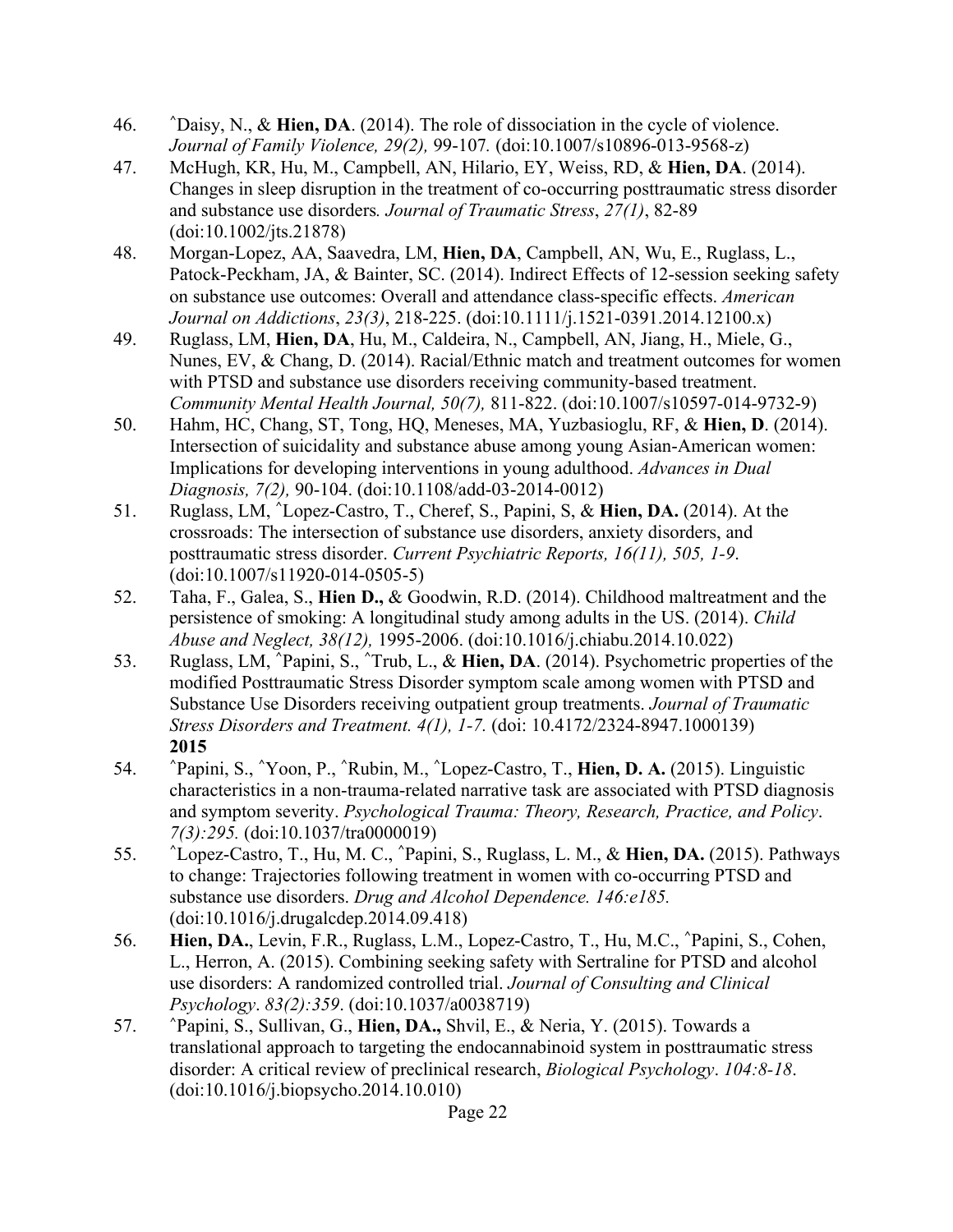- 58. Gilbert, L., Raj, A., **Hien, DA**, Stockman, J., Terlikabayeva, A., & Wyatt, G. (2015). Targeting the SAVA (substance abuse, violence and AIDS) syndemic among women and girls: A global review of epidemiology and integrated interventions. *Journal of Acquired Immune Deficiency Syndromes.* (doi:10.1097/qai.0000000000000626)
- 59. **Hien, DA**, Campbell, AN, Ruglass, LM, Saavedra, L., Matthews, A., **^**Kiriakos, G., & Morgan-Lopez, A. (2015). Maximizing effectiveness trials in PTSD and SUD through secondary analyses: The National Institute on Drug Abuse Clinical Trials Network "Women and Trauma" study as a case example. *Journal of Substance Abuse Treatment*. *56,* 23-33. (doi:10.1016/j.jsat.2015.04.001)
- 60. Ruglass, L. M., **^**Pedersen, A., **^**Cheref, S., Hu, M. C., & **Hien**, **D.A.** (2015). Racial differences in adherence and response to combined treatment for full and subthreshold post-traumatic stress disorder and alcohol use disorders: A secondary analysis. *Journal of Ethnicity in Substance Abuse*, *15(4), 434-448. (E-pub 2015 Sept 30).*
- 61. Killeen, T., Brewerton, T. D., Campbell, A., Cohen, L. R., & **Hien**, **D. A.** (2015). Exploring the relationship between eating disorder symptoms and substance use severity in women with comorbid PTSD and substance use disorders. *The American Journal of Drug and Alcohol Abuse*, *41*(6), *547-552*. **2016**
- 62. Fertuck, E, **^**Tsoi, F, Grinband, J., Ruglass, LR, Melara, R., & **Hien, DA**. (2016, online 27Jan2016). Facial trustworthiness perception elevated in individuals with PTSD compared to trauma exposed controls. *Psychiatric Research*. *237, 43-48. (E-pub 2016 Jan 27).* (doi:10.1016/j.psychres.2016.01.056). **2017**
- 63. Ruglass, LM, Espinosa, A, **^**Sheyvorkin, A, Sykes, K, **^**Dambreville, N, **^**Nicholson, R, & **Hien, DA.** (in press). Direct and indirect effects of cumulative trauma, PTSD, and substance use disorder on probability of arrest among lower income African American and Latina women, *Race and Justice. Advance online publication. (E-pub 2016 June 30).*
- 64. **^**Papini, S., Ruglass, L. M., **^**Lopez-Castro, T., Powers, M. B., Smits, J. A. J., **Hien, DA.** (2017). Chronic cannabis use is associated with impaired fear extinction in humans. *Journal of Abnormal Psychology, 126 (1), 117-124. (E-pub 2016 Nov 3).*
- 65. Ruglass, LM, Shevorykin, A, Radoncic, V, Galatzer-Levy, I, Zumberg, K, Smith, P & **Hien, DA**. (2017). Impact of cannabis use on PTSD + SUD outcomes, *Journal of Clinical Medicine. 6(2), 14. (E-pub 2017 Feb 7).*
- 66. Ruglass, LM, **^**Papini, S, **^**Lopez-Castro, T, Back, S, Killeen, T & **Hien, DA**. (2017). Concurrent treatment with prolonged exposure for co-occurring posttraumatic stress disorder and substance use disorders: A randomized clinical trial, *Psychotherapy and Psychosomatics. 86:150–161* (doi: 10.1159/000462977).
- 67. **^**Rubin, M, **Hien, DA**, **^**Dipanjana, D, & Melara, R. (2017). The role of spontaneous eye blinks in Post-traumatic Stress Disorder. Brain Sciences, 7(2). (doi:10.3390/brainsci7020016) PMID 28165364.
- 68. Campbell, ANC., Back, SE, Ostroff, JS, **Hien, DA**., Gourevitch, M, Sheffer, C, Brady, KT, Hanley, K, Bereket, S, & Book, S. (2017). Addiction Research Training Programs: Four Case Studies and Recommendations for Evaluation. *Journal of Academic Medicine, 11(5), 333-338* (doi: 10.1097/ADM.0000000000000328).
- 69. Ruglass, LM, **^**Shevorkyin, A, **^**Brezing, C, Hu, M & **Hien, DA**. (2017). Demographic and clinical characteristics of treatment seeking women with PTSD and concurrent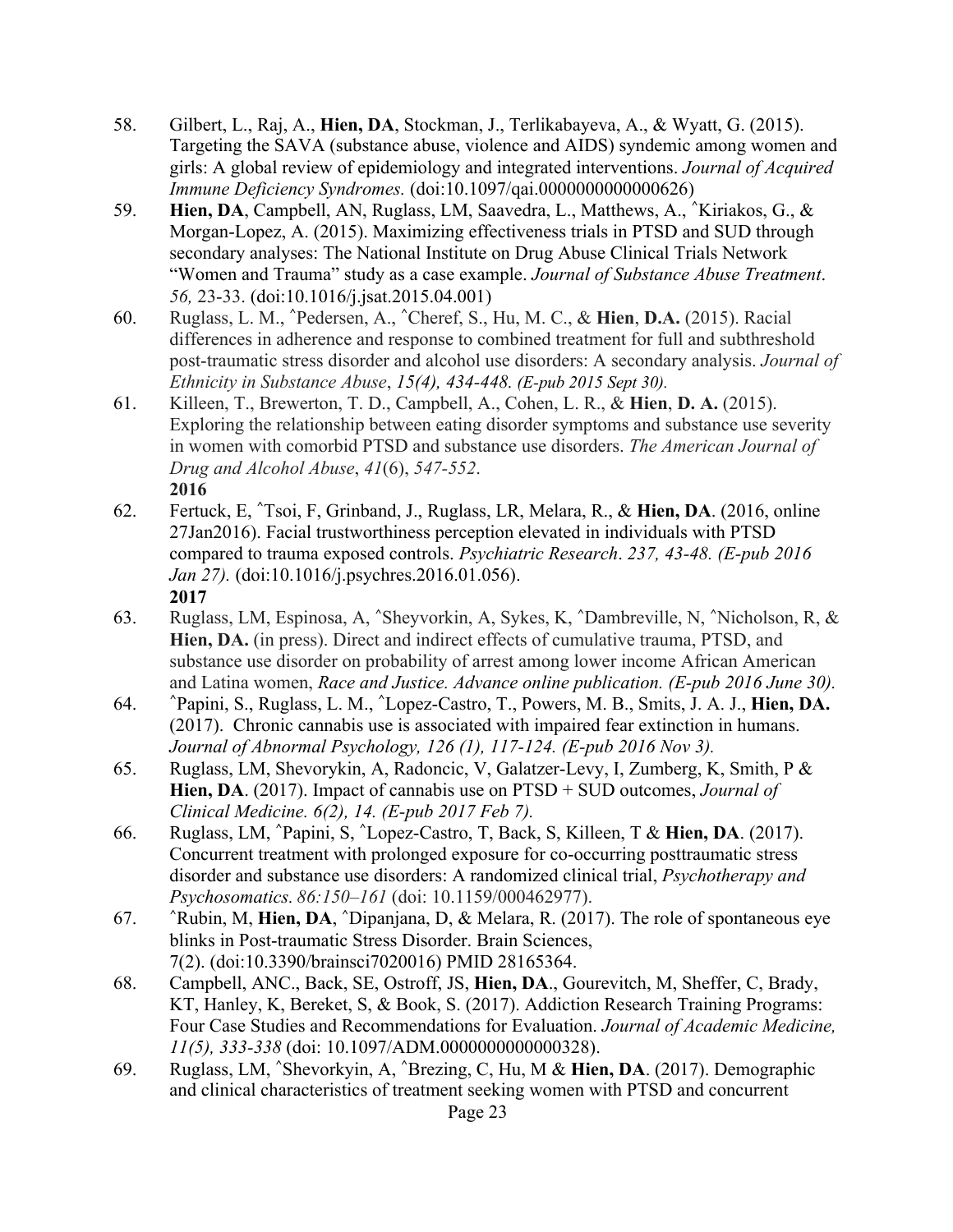cannabis and cocaine use disorders. *Journal of Substance Abuse Treatment, 80, 45- 51*. (doi:10.1016/j.jsat.2017.06.007), PMID 28755772.

- 70. **Hien, DA**, **^**Lopez-Castro, T, **^**Papini, S, Gorman, B. & Ruglass, LM. (2017). Emotion dysregulation moderates the effect of cognitive behavior therapy with prolonged exposure for co-occurring PTSD and substance use disorders. *Journal of Anxiety Disorders, 52, 53-61.* (doi:10.1016/j.janxdis.2017.10.003). PubMed 29049902, NIHMSID 913661)
- 71. Hahm, HC, Chang, ST, Tong, HQ, Lee, G.Y., Tagerman, M.D., Lee, C.S., Trentadue, M.P., & **Hien, DA.** (2017). Asian Women's Action for Resilience and Empowerment Intervention: Stage I Pilot Study: A Stage 1 trial of the AWARE intervention, *Journal of Cross Cultural Psychology, Vol. 48(10), 1537–1553*. **2018**
- 72. Maru, M., **^**Saraiya, T., Lee, C., Meghania, O., **Hien, DA,** & Hahm, H. (2018). The relationship between intimate partner violence and suicidal ideation among young Chinese, Korean, and Vietnamese American women, *Women and Therapy. 41:3-4, 339- 355 (*doi:10.1080/02703149.2018.1430381).
- 73. **^**Chao, T, **^**Radoncic, V, **Hien, DA,** Bedi, G & Haney, M. (2018). Stress responding in cannabis smokers as a function of trauma exposure, sex, and relapse in the human laboratory. *Drug and Alcohol Dependence, 185, 23-32*. (doi: 10.1016/j.drugalcdep.2017.11.021).
- 74. Melara, R, Ruglass, LM, Fertuck, E & **Hien, DA**. (2018). Regulation of threat in posttraumatic stress disorder: Associations between inhibitory control and dissociative symptoms. *Biological Psychology, 133, 89-98.* (doi: 10.1016/j.biopsycho.2018.01.017).
- 75. Melara, R, Singh, S, **Hien, DA**. (2018). Neural and behavioral correlates of attentional inhibition training and perceptual discrimination training in a visual flanker task. Frontiers in Neuroscience. (doi:10.3389/fnhum.2018.00191).
- 76. **Hien, DA**, **^**Zumberg, K., Owens, M, **^**Lopez-Castro, T, Ruglass, L, & **^**Papini, S. (2018). Lagged effects of symptom change in a randomized controlled trial for PTSD and substance use disorders with modified prolonged exposure and relapse prevention. Journal of Consulting and Clinical Psychology, 86 (10), 810-819, doi.org/10.1037/ccp0000345. NIHMS 984048, PMID 30265040. **2019**
- 77. **^**Saraiya, T., **^**Zumberg, K., Campbell, A., & **Hien, DA**. (2019). Posttraumatic stress symptoms, shame, and substance use among Asian Americans, Journal of Substance Abuse Treatment, 96, 1-11, https://doi.org/10.1016/j.jsat.2018.10.002.
- 78. Lopez-Castro, T., **^**Smith, K.Z., **^**Nicholson, R.A., Armas, A. & **Hien, D.A.** (2019). Does a history of violent offending impact treatment response for comorbid PTSD and substance use disorders? A secondary analysis of a randomized controlled trial, *Journal of Substance Abuse Treatment, 97, 47-58,* https://doi.org/10.1016/j.jsat.2018.11.009*.* **2020**
- 79. ^Papini, SP, Rubin, M, Powers, MB, Smits, JA, **Hien, DA**. (2020). Pretreatment PTSD symptom network metrics predict the strength of the association between node change and network change during treatment, *Journal of Traumatic Stress*. http://dx.doi.org/10.1002/jts.22379
- 80. ^Saraiya, T., Swarbrick, M., **^**Franklin, L., **^**Kass, S. & **Hien, D.A.** (2020). Perspectives on trauma and the design of a technology-based trauma-informed intervention for women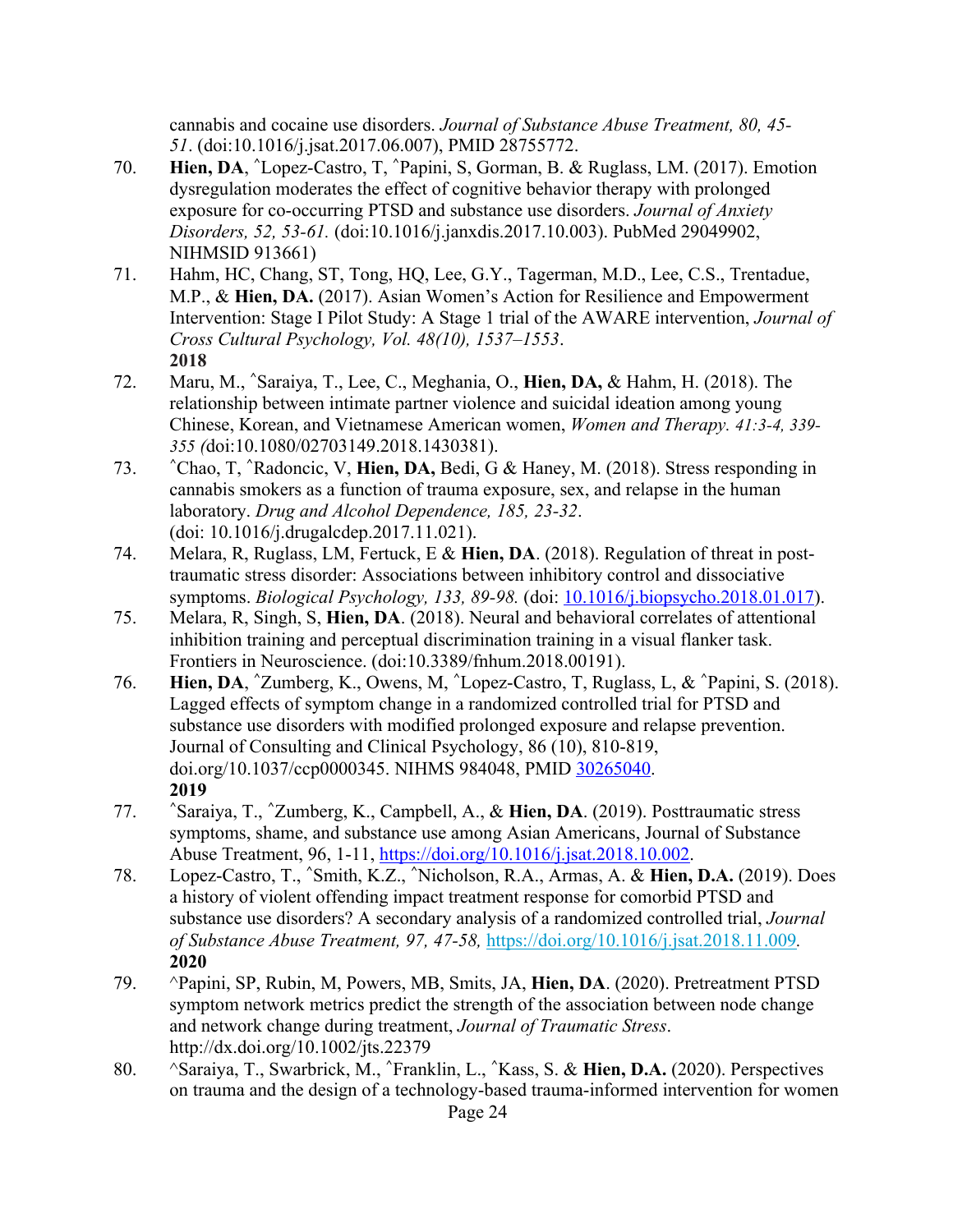receiving medications for addiction treatment in a community based setting, *Journal of Substance Abuse Treatment.112, 92-101.* https://doi.org/10.1016/j.jsat.2020.01.011

- 81. ^Fitzpatrick, S., ^Saraiya, T., Ruglass, L.M., Lopez-Castro, T. & **Hien, D.A.** (2020). Trauma characteristics of age of onset of trauma and severity predict treatment outcomes in a randomized clinical trial: A secondary analysis. *Journal of Substance Abuse Treatment*. https://doi.org/10.1016/j.jsat.2020.01.012
- 82. **Hien, D.A.**, Kropp, F., Wells, E.A., Campbell, A.N., Hatch-Maillette, M., Lopez-Castro, T., Killeen, T., Ruglass, L.M., Saavedra, L. (2020). The "Women and Trauma" study and its national impact on advancing trauma specific approaches in community substance use treatment and research. For the 20<sup>th</sup> Anniversary of the Clinical Trials Network, Special Issue in the *Journal of Substance Abuse Treatment*, *112, 12-17.*
- 83. **^**Saraiya, T., Lopez-Castro, T., Fareri, D., Fertuck, E., & **Hien, D.A.**, Melara, R. (2020). The social cognitive appraisal of trustworthiness in individuals with dimensional levels of post-traumatic stress symptoms: A translational study, *European Journal of Psychotraumatology.* doi.org/10.1080/20008198.2019.1697582
- 84. **^**Morgan-Lopez, A.A., Saavedra, L.M., **Hien, D.A**., Killeen, T.K., Back, S.E., Ruglass, L.M., Fitzpatrick, S., Lopez-Castro, T., & Patock-Peckham, J.A. (2020). Estimation of equable scale scores and treatment outcomes from patient- and clinician-reported PTSD measures using item response theory calibration. *Psychological Assessment.*
- 85. **^** Saraiya, T., Pavlicova, M., Hu, M., Nunes, E. V., **Hien, D. A.,** & Campbell, A. (2020). Exploring gender differences among treatment-seekers who use opioids versus alcohol and other drugs. *Women & Health,* 31, 1-18. PMID: 32233747. PMCID: PMC7332367
- 86. Norman, S. & **Hien, D.A**. (2020). Behavioral Interventions for Comorbid PTSD and Substance Use Disorders. *PTSD Research Quarterly*, National Center for PTSD, Veterans Administration (distributed online to over 60,000 readers), Volume 31(2), ISSN 1050-1835, https://www.ptsd.va.gov/publications/rq\_docs/V31N2.pdf
- 87. Morgan-Lopez, A.A., Killeen T.K., Saavedra, L.M., **Hien, D.A**., **^**Fitzpatrick, S., Ruglass, L.M., & Back, S.E. (2020). Crossover between diagnostic and empirical categorizations of full and subthreshold PTSD. *Journal of Anxiety Disorders*.
- 88. Saavedra, L.M., Morgan-Lopez, A.A., **Hien, D.A**., Back, S.E., Killeen, T.K., Ruglass, L.M., & Lopez-Castro, T. (2020). Putting the patient back in clinical significance: Using item response theory in estimating clinically significant change in treatment for PTSD and SUDs. *Journal of Traumatic Stress*. http://dx.doi.org/10.1002/jts.22624
- 89. ^Saraiya, T., ^Fitzpatrick, S., Lopez-Castro, T., Back, S., **Hien, D.A.** (2020). The social emotional profiles of PTSD, complex PTSD, and Borderline Personality Disorder: A latent class analysis of ICD-11 criteria*. Journal of Traumatic Stress*. http://dx.doi.org/10.1002/jts.22590 **2021**
- 90. Allan, N. P., López-Castro, T., **Hien, D. A.,** ^Papini, S., Killeen, T. K., Gros, D. F., Ruglass, L. M., Barrett, E., & Back, S. E. (in press). Response-to-treatment for comorbid post-traumatic stress and substance use disorders: The value of combining person- and variable-centered approaches. *Journal of Psychopathology and Behavioral Assessment*.
- 91. Ruglass, L.M., Morgan-Lopez, A.A., Saavedra, L.M., **Hien, D.A.**, Back., S.E., & Killeen, T.K. (in press) Measurement non-equivalence on the Clinician-administered PTSD Scale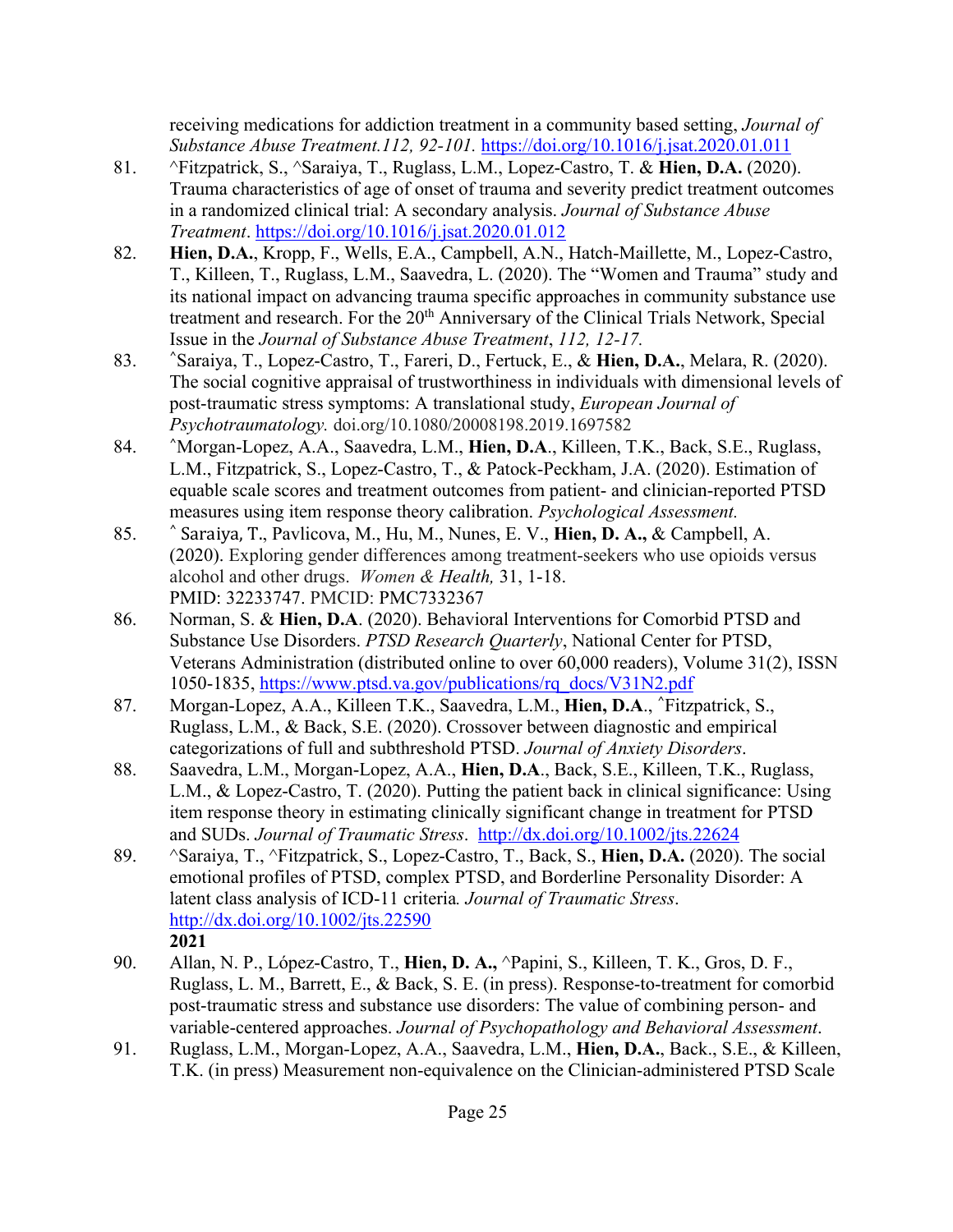(CAPS-IV-TR) by race/ethnicity among women with co-occurring PTSD and substance use disorders. *Psychological Assessment.*

- 92. Zhao, Y., Constable, R. Todd, **Hien, D.A.**, Chung, T., Potenza, M.B. (in press). Brain anatomical covariation patterns linked to binge drinking and age at first full drink. *Neuroimage*. Deposited to the bioRxiv Preprint 10.1101/2020.08.02.232942 has posted on bioRxiv: https://biorxiv.org/cgi/content/short/2020.08.02.232942v1
- 93. ^Martinez, S., Jones, J.D., Brandt, L., **Hien, D.A**., Campbell, A., Batchelder, S., & Comer, S.D. (in press). Factor Structure and Psychometric Properties of the Connor– Davidson Resilience Scale (CD-RISC) in Individuals with Opioid Use Disorder, *Drug and Alcohol Dependence.*
- 94. Kline, A. C., Straus, E., Lyons, R. C., Angkaw, A. C., Davis, B. C., Haller, M., **Hien, D.A.,** & Norman, S. B. (in press). Substance use predictors of attendance among veterans in integrated PTSD and alcohol use disorder treatment. *Journal of Substance Abuse Treatment.*
- 95. ^Polanco-Roman, L, Miranda, R., **Hien., D.** & Anglin, D.M. (in press). Racial/ethnic discrimination as race-based trauma and suicide-related risk in racial/ethnic minority young adults: The role of stress sensitivity and dissociation. Psychological Trauma: Theory, Research, Practice and Policy.
- 96. **^**Fitzpatrick, S., Morgan-Lopez, A. A., **^**Saraiya, T.C., Back, S.E., Killeen, T.K., Norman, S. B., Lopez-Castro, T., Ruglass, L.M., Saavedra, L.M., & **Hien, D.A**., (in press). Graded Response Item Response Theory in Scaling Suicidal Thoughts and Behaviors among Trauma-Exposed Women with Substance Use Disorders. *Psychology of Addictive Behaviors.*
- 97. **Hien, D.A**., ^Bauer, A., ^Franklin, L., ^Lalwali, T., & ^Pean, K. (in press). Coronavirus, opioid use, and racism: Conceptualizing the COR syndemic and its associations to traumatic stress, *Psychiatric Services*.
- 98. **Hien, D.A.**, Lopez-Castro, T. ^Fitzpatrick, S., T., Fertuck, E., Ruglass, L., & Melara, R. (in press). Translational approaches to advance novel treatment development for PTSD and SUD. *Neuroscience and Biobehavioral Reviews*. 10.1016/j.neubiorev.2021.05.022
- 99. Saavedra, L. Morgan-Lopez, A., **Hien, D.A.,** López-Castro, T., Ruglass L.M., Back, S.E., Fitzpatrick, S., Norman, S.B., Killeen, T., Hamblen, J. and CAST\*Consortium on Addictions, Stress and Trauma (CAST) Authors (in press). Evaluating treatments for posttraumatic stress disorder, alcohol and other drug use disorders using meta-analysis of individual patient data: Design and methodology of a virtual clinical trial*, Contemporary Clinical Trials.*
- 100. Lopez-Castro, T., Zhao, Y., Fitzpatrick, S., Ruglass, L. & **Hien, D.A**. (in press). Seeing the forest for the trees: Predicting attendance in trials for co-occurring PTSD and substance use disorders with a machine learning approach. *Journal of Consulting and Clinical Psychology*.
- 101. **Hien, D.A**, Fitzpatrick, S. et al., (in press). What's in a name? Creating a taxonomy for PTSD-SUD treatment types: Report from a consensus meeting of the Consortium of Addiction, Stress and Trauma (CAST), Project Harmony, *European Journal of Psychotraumatology.*
- 102. Morgan Lopez, A., **Hien, D.A**., ^Saraiya, T.C., Saavedra, L., Norman, S., Killeen, T., Simpson, T., ^Fitzpatrick, S., Mills K.L., Ruglass, L.M., Back, S.E., López-Castro, T., and the Consortium on Addiction, Stress and Trauma (CAST). Estimating PTSD severity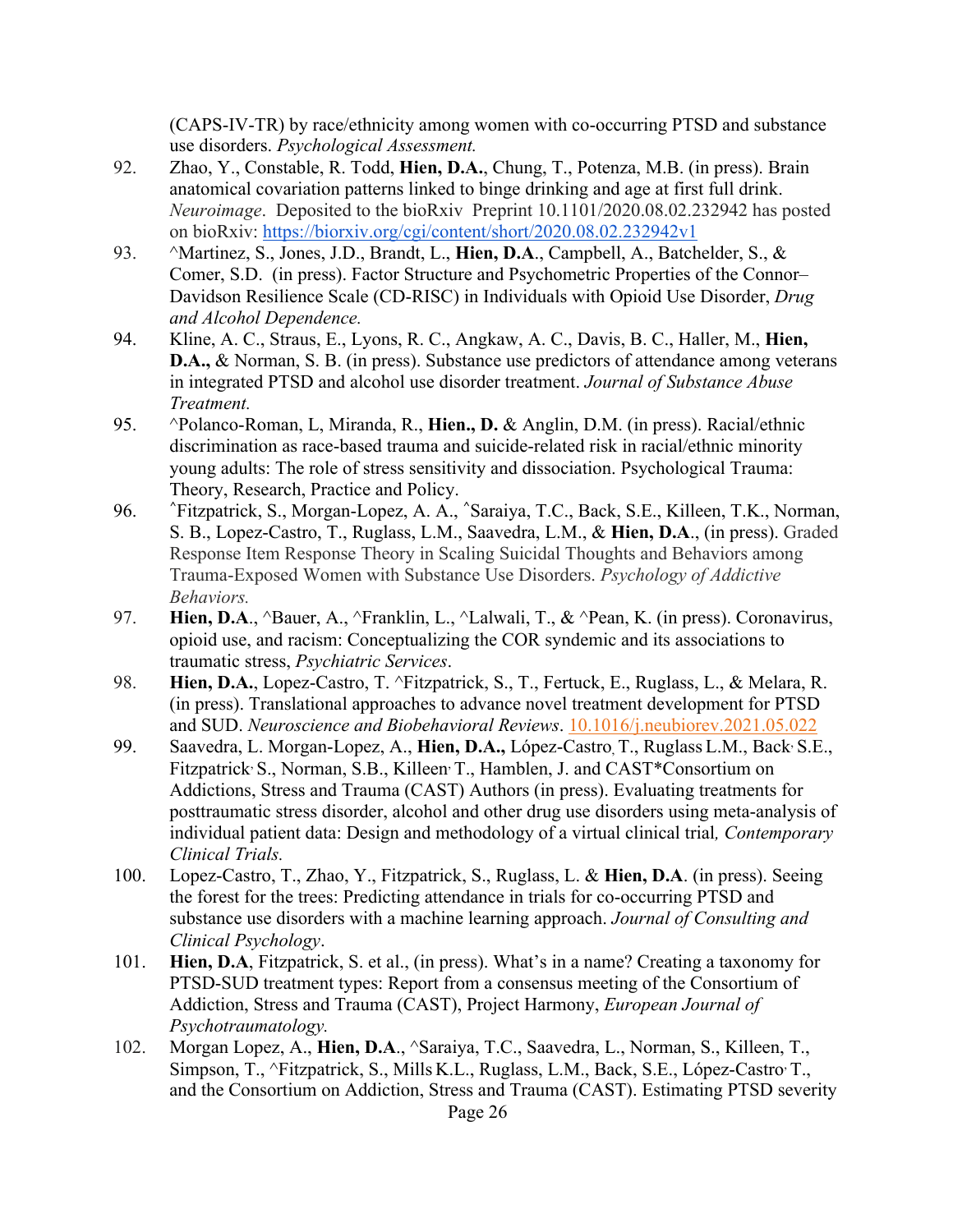in the presence of differential item functioning across populations, comorbidities and interview measures: Introduction to *Project Harmony.* (in press). *Journal of Traumatic Stress.*

# **CHAPTERS, BOOKS & GROUP PUBLICATIONS**

# **1993**

- 103. **Hien D.A**. (1993). Special considerations for dually–diagnosed schizophrenics and their families. In J. Solomon, S. Zimberg, & E. Shollar (Eds.) *Dual diagnosis: Evaluation, treatment and training (pp. 193-214),* New York: Plenum Press.
- 104. Fayne M. & **Hien D.A**. (1993). Adolescent dual diagnosis. In J. Solomon, S. Zimberg, & E. Shollar (Eds.) *Dual diagnosis: Evaluation, treatment and training (pp. 215-235),* New York: Plenum Press.
	- **2009**
- 105. **Hien, D.A.** (2009). PTSD among women with substance use disorders. In S. Back, K. Brady, & S. Greenfield (Eds.) *Women and Addiction,* Guilford Press.
- 106. **Hien, DA,** Miele, GM, Cohen, LC, Litt, L & **^**Campbell, AN. (2009). *Integrating Trauma Services for Women in Substance Abuse Treatment.* New York, NY: American Psychological Association Press. **2010**
- 107. Brady, K, **Hien DA**, Haynes, L & Killeen, T (2010). PTSD and addiction comorbidity. In E. Nunes, J. Selzer & P. Levounis (Eds.) *Substance Dependence and Co-Occurring Psychiatric Disorders: Best Practices for Diagnosis and Treatment*. Civic Research Institute Press. **2017**
- 108. Najavits, L, Hyman, SM, Ruglass, LM, **Hien, D.A**, Read, J. (2017). Substance abuse and trauma (pp. 195-213). In S.N. Gold (Editor-in-Chief.) *American Psychological Association handbook of trauma psychology: Volume 1. Foundations in Knowledge*. New York, NY: American Psychological Association Press. http://dx.doi.org/10.1037/0000019-012.
- 109. **^**Lopez Castro, T, **^**Saraiya, T., & **Hien, D.A**. (2017). Women, trauma, and PTSD (pp. 175-195). In K. Kendall-Tackett & L. Ruglass (Eds.) Women's Mental Health across the Lifespan: Challenges, Vulnerabilities, and Strengths. **2018**
- 110. **^**Radoncic, V., **^**Marcoux, B., **& Hien, D.A**. (2018). Self management in addictive disorders. In. E. Martz (Ed.) Promoting self-management of chronic health conditions: Theories and practice (pp. 147-170). New York: Oxford University Press. **2019**
- 111. Litt, L., Cohen, L.R. & **Hien, D.A**. (2019). *Seeking Safety*: A present-focused integrated treatment for PTSD and SUD. In A. Vujanovic & S. Back (Eds.) Posttraumatic Stress and Substance Use Disorders: A Comprehensive Clinical Handbook (pp. 183-207). Routledge Press.
- 112. Ruglass, LM, **^**Zumberg, K., Killeen, T. & **Hien, D.A**. (2019). Principles and recommendations for implementing psychopharmacology for the treatment of psychological disorders: Trauma related disorders (50 pages). Handbook of Psychopharmacology (Eds. S. Evans & K. Carpenter), American Psychological Association Press.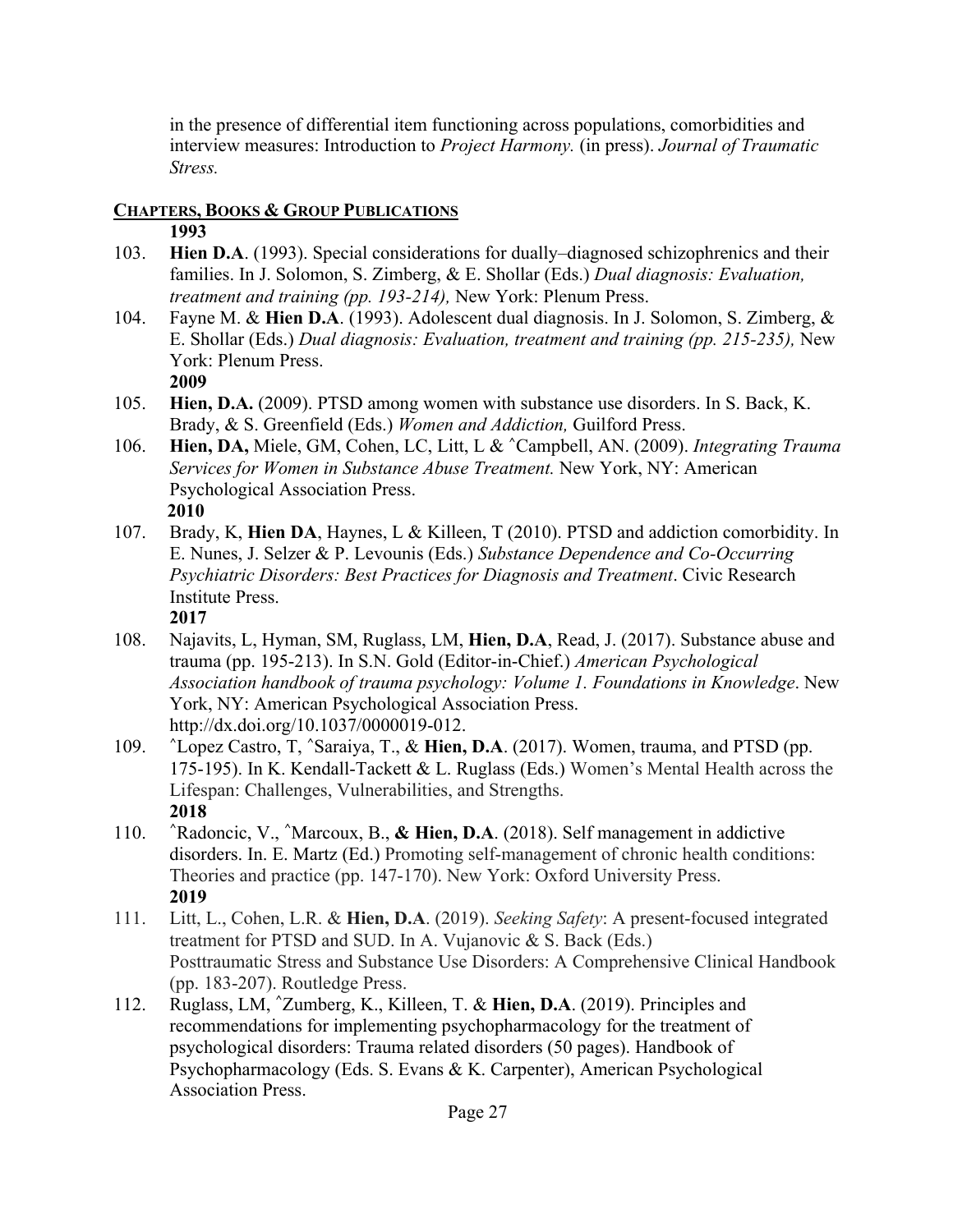**2020**

- 113. **Hien, D.A.**, Litt, L., Lopez-Castro, T, Ruglass, L. (2020). Treatment of Addictions (25 pages). For Treatment of Complex Trauma: A Sequenced Relationship Based Approach-2nd Edition (Eds. C. Courtois & J. Ford), Guilford Press. **2021**
- 114. **^**Fitzpatrick, S., Norman, S., Back, S. & **Hien, D.A**. (2021). PTSD (16 pages). For American Psychiatric Association, Handbook of Substance Use Disorders (Eds. K. Brady & F. Levin), American Psychiatric Association Press.
- 115. ^Ebrahimi, C., ^Bauer, A., & **Hien, D***.***A.** (in press). Substance Use and Young Adults: The Good, the Bad, and the Not So Ugly. For Emerging Adults in Therapy: How to Strengthen Your Clinical Competency (Eds. Z. Kahn & J. Martinez). Norton Press.

## **ARTICLES IN SUBMISSION AND IN PROGRESS**

- 116. **Hien, DA**., Litt, L., & Cohen, L.R., (book contract accepted, in preparation for September 30, 2021). Treatment PTSD and SUD, A Clinican's Guidebook. Jim Nageotte, Editor, Guilford Press.
- 117. **Hien, D.A.**, Ruglass, L.M., Saavedra, L.M., ^Bauer, A.G., ^Fitzpatrick, S., ^Ebrahimi, C.T., Killeen, T.K., Norman, S.B., Back, S.E., & Morgan-Lopez, A.A. (revise and resubmit: due 3.15.2021). Project Harmony: A systematic review and narrative analysis of behavioral and pharmacologic trials for comorbid posttraumatic stress, alcohol and other drug use disorders. *Psychological Bulletin.*
- 118. **^**Kenney, J., Wu, E., & **Hien, D.A**. (revise and resubmit). Examining the associations between women's arrests and their employment and social support strains, *Social Work and Healthcare.*
- 119. ^Bauer, A., Ruglass, L., Shevorykin, A., ^Saraiya, T., Robinson, G., Cadet, K., Julien, L., Chao, T., & **Hien, D.** (revise and resubmit). Predictors of therapeutic alliance, treatment feedback, and clinical outcomes among African American women in treatment for cooccurring PTSD and SUD. *Journal of Substance Abuse Treatment*.
- 120. Simpson, T.L., Kaysen, D.L., Fleming, C., Rhew, I.C., Jaffe, A.E., Desai, S., **Hien, D.A**., Berliner, L., Donnovan, D., Resick, P. (submitted) Cognitive Processing Therapy and Relapse Prevention for Comorbid PTSD and Alcohol Use Disorder: A Randomized Clinical Trial. *Psychotherapy and Psychosomatics*.
- 121. Morgan Lopez, A., **Hien, D.A**., & Saavedra, L. (submitted). High stakes assessment: A case for modifying the measurement "firewall" between clinical outcomes journals and assessment journals. *Journal of Consulting and Clinical Psychology*.
- 122. **Hien, D.A.,** ^Saraiya, T.C., & Hahm, H.C. (submitted) Invisibility of Asian-American (AA/PI) researchers and trainees in the social, behavioral and clinical sciences at NIDA, NIAAA, NIMH: Raising awareness of structural barriers, *JAMA Psychiatry Viewpoint.*
- 123. ^Papini, S., Shumake, J. Morgan-Lopez, A., Beevers, C.G., Norman, S.B., Jasper, J.A.J, Telch, M.J, & **Hien, D.A**. (submitted). Prognostic prediction of remission from Posttraumatic Stress Disorder after psychotherapy: A machine learning approach, *Psychological Medicine.*
- 124. Saavedra, L.M., Morgan-Lopez, A.A., Back, S.E., Patel, S.V., **Hien, D.A**., Killeen, T.K., Norman, S.B., Fitzpatrick, S., Ebrahimi, C.T., Ruglass, L.M (submitted). Measurement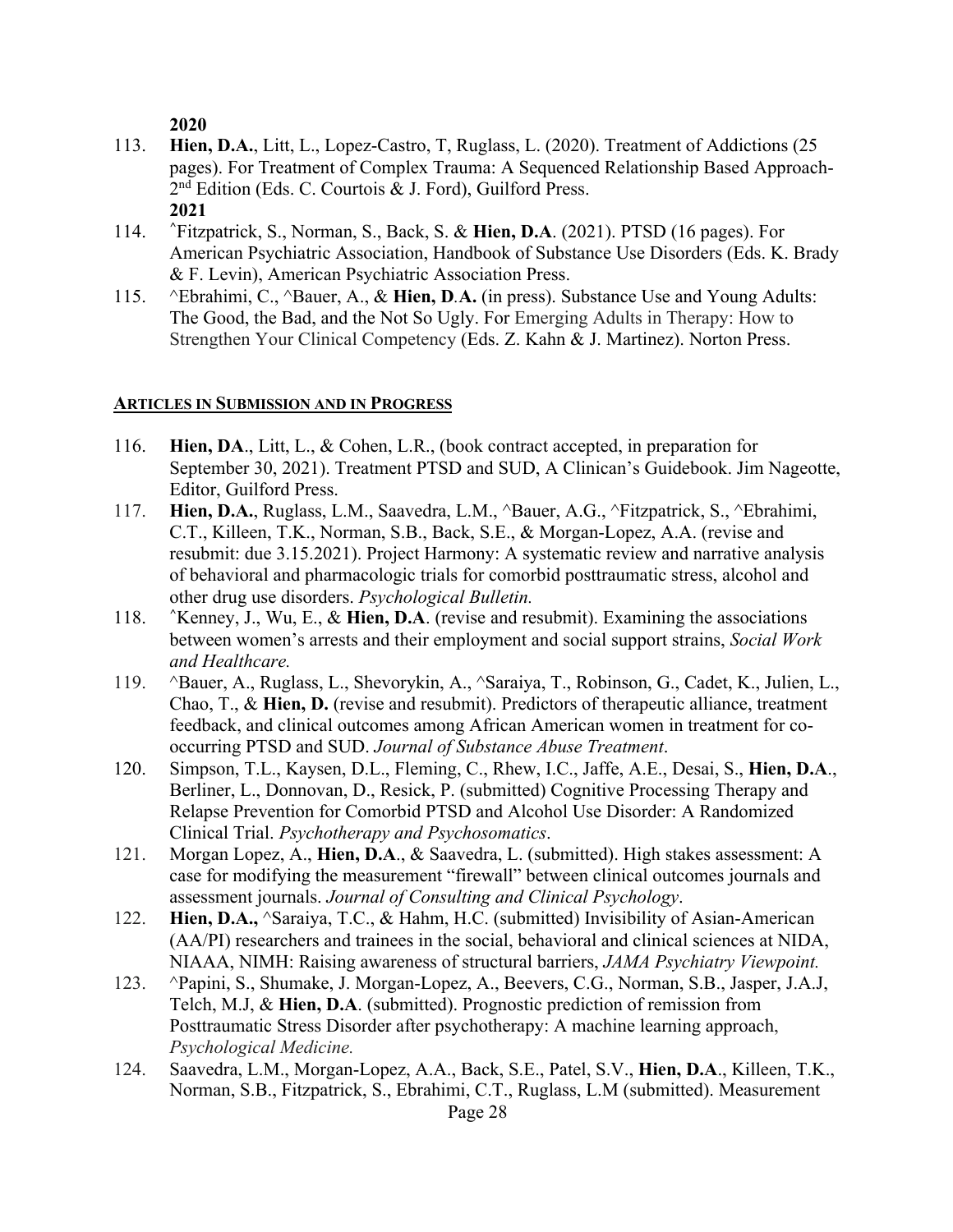error-corrected estimation of clinically significant change trajectories for interventions targeting comorbid PTSD and SUDs in OEF/OIF Veterans, *Behavior Therapy*.

- 125. Howard, L.Y., Swarbrick, M. & **Hien, D.A**. (submitted). Wellness in Recovery: An empowerment model for individuals in recovery and their family supporters at the Center of Alcohol & Substance Use Studies, Graduate School of Applied and Professional Psychology, Rutgers University New Brunswick, *New Jersey Psychologist*, Special Issue, Compassionate Communities.
- 126. Kline, A.C., Panza, K.E., Lyons, R., Kehle-Forbes, S.M., **Hien, D.A**., & Norman, S.B (in preparation). Predictors of functional treatment outcomes for comorbid PTSD and substance use treatments: A literature review. *Nature Reviews*.
- 127. **Hien, DA.,** Morgan-López, A.A., Saavedra, L. et al. (in preparation). Project Harmony: A meta-analysis with individual patient data of behavioral and pharmacologic trials for comorbid posttraumatic stress, alcohol and other drug use disorders. *Lancet*.
- 128. Ruglass, L.M., Zumberg, K., Morgan-Lopez, A., Fitzpatrick, S., Lopez-Castro, T., & **Hien, D.A**. (in preparation). Time varying effects in clinical trials for PTSD and substance use disorders.

## **ACADEMIC PRESENTATIONS**

- 1. Haas GL, Hien DA, Sweeney JS, Frances A, & Waked, W. (1989, April). Sex differences in schizophrenia. Poster presented at the Second Annual International Congress for Schizophrenia, Washington, DC.
- 2. Hien DA, Goldman D, Haas GL, Sweeney JS, & Frances AJ. (1990, May). Bizarre delusions in DSM–III–R Schizophrenia. Poster presented at the American Psychiatric Association Annual Meeting, Washington, DC.
- 3. Haas GL, Sweeney JS, Hien DA, Goldman D, & Mann JJ. (1990, May). Clinical correlates of suicidality in schizophrenia. Poster presented at the American Psychiatric Association Annual Meeting, Washington, DC.
- 4. Hien DA, Haas GL, Keilp J, Sweeney JA & Deck M. (1991, August). Sex differences and neurocognitive correlates of social functioning in schizophrenia. Paper presented at the American Psychological Association Meeting, NY, NY.
- 5. Hien DA, Haas GL, & Cook, H. (1992, July). The impact of gender and premorbid adjustment on intimacy motivation and asociality in schizophrenia. Poster presented at the XXV International Congress of Psychology, Brussels, Belgium.
- 6. Hien DA, First M, Zimberg S, Shindledecker R, & Frances AF. (1993, May). Subtypes and clinical correlates in the dually–diagnosed outpatient. Poster presented at the American Psychiatric Association, 147th Annual Meeting, New Research Division, San Francisco, CA.
- 7. Weisman S, Hien DA, Zimberg S, & First M. (1993, May). Under recognition of the dual diagnosis outpatient. Poster presented at the American Psychiatric Association, 147th Annual Meeting, New Research Division, San Francisco, CA.
- 8. O'Neill P, Hien DA, & Fayne, M. (1993, May). In P. O'Neill (Chair), Diagnosis and treatment with the dually–diagnosed client. Training Institute presented at the Orthopsychiatry Annual Conference, San Francisco, CA.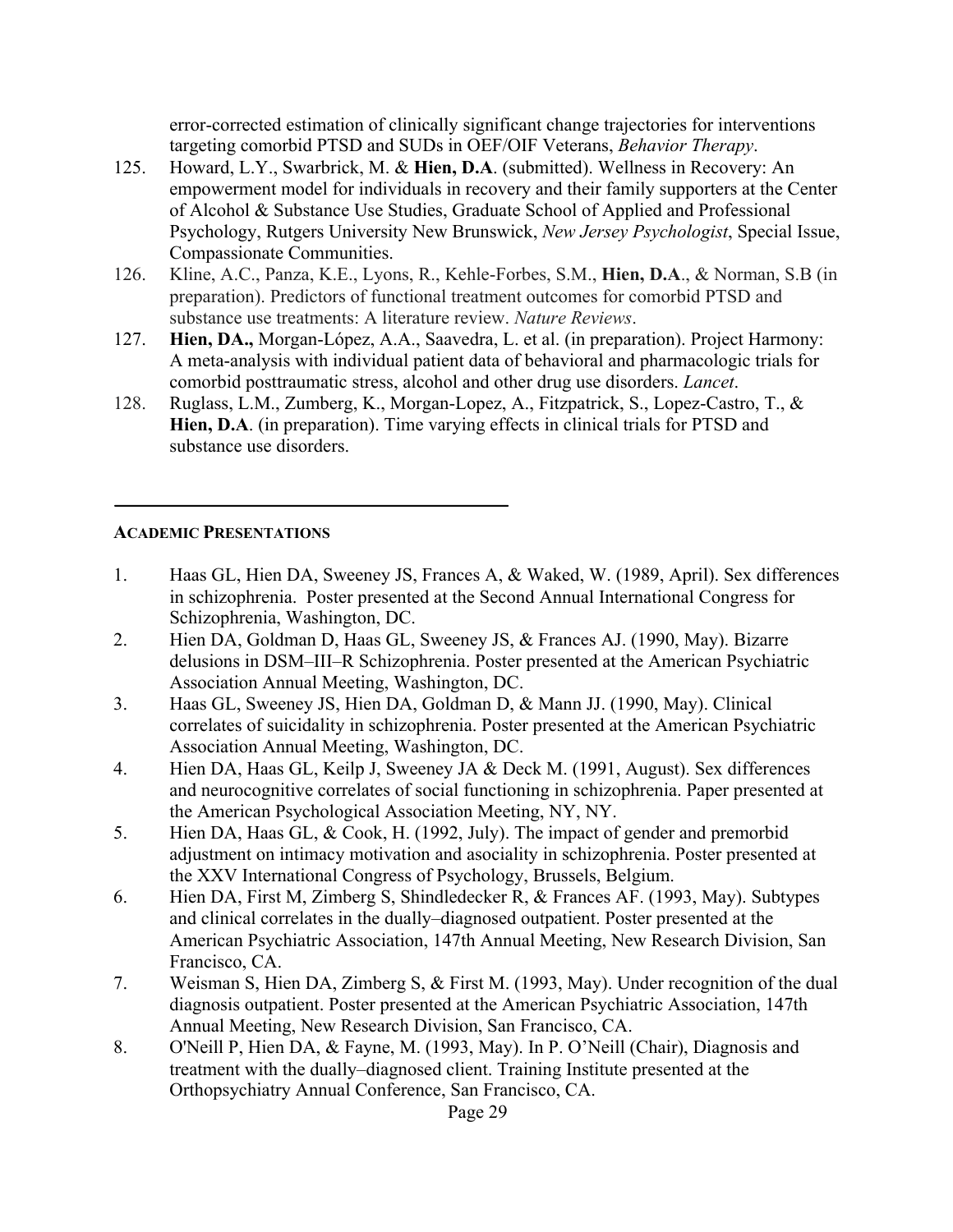- 9. Hien DA, & Cook, H. (1993, August). Early memories of separation and gender differences in adulthood representations of intimacy and achievement. In M. Eagle (Chair), Using autobiographical memories to examine psychoanalytic theory. Paper in panel presented at the American Psychological Association, Annual Meeting, Division 39, Section VI, Toronto, Canada.
- 10. Hien DA. (1994, January). Trauma, depression and substance abuse in the lives of innercity women. Paper presented at the Colloquium in Clinical Psychology, Teachers College, Columbia University, NY, NY.
- 11. Hien, DA. (1994, November). Substance abuse and posttraumatic stress: Complications for incarcerated women. Paper presented at the New York City Department of Mental Health Annual Conference on Domestic Violence. Columbia University, NY, NY.
- 12. Hien, DA. (1995, May). Women, drugs and interpersonal violence: An overview of research issues. Paper presented at Grand Rounds, Department of Psychiatry, St. Luke's\ Roosevelt Hospital Center, NY, NY.
- 13. Hien, DA, Nunes, EV, & Levin, FB. (1995, June). Violence, psychiatric comorbidity and gender: Predictors of outcome in methadone patients. Paper presented at the 57th Annual College on Problems of Drug Dependence, Arizona, NM.
- 14. Hien, DA. (1996, March). Drugs, alcohol and violence: The impact on children. Paper presented at the Caring for Young Children in a Violent World Conference, Training Center for Early Childhood and Family Development and SUNY School of Public Health, Albany, NY.
- 15. Hien, DA. (1996, September). A closer look at maternal aggression and the substance abuse-violence connection. Paper presented at the Substance Abuse Research Seminar, New York State Psychiatric Institute, Columbia University College of Physicians and Surgeons, NY, NY.
- 16. Hien, DA. (1996, September). A closer look at maternal aggression and the substance abuse-violence connection. In B. Miller (Chair) Pathways to and from interpersonal violence for inner-city women: A multifaceted view. Paper in symposium presented at the American Psychological Association, Psychosocial and Behavioral Factors in Women's Health: Research, Prevention, Treatment, and Service Delivery in Clinical and Community Settings, Washington, DC.
- 17. Hien, DA. (1997, November). Some thoughts on multicultural diversity in psychology graduate training. Opening remarks presented at The Relevance of Psychoanalytic Ideas and Treatment Methods in Addressing the Problems of Disenfranchised Populations Conference, Glass Institute for Basic Psychoanalytic Research, NY, NY.
- 18. Hien, DA. (1998, August). Chair, Psychoanalytic research is alive and well: Recipients of the Psychoanalytic Research Dissertation Award present their findings. Symposium presented at the American Psychological Association Annual Meeting, San Francisco, CA.
- 19. Feerick, MF, Hien, DA & Hauggard, JJ. (1999, January). Child maltreatment and adulthood violence: The contribution of attachment recollections and drug abuse. Paper presented at the Thirteenth Annual Conference on Responding to Child Maltreatment, San Diego, CA.
- 20. Hien, DA & Litt, L. (1999, June). Comparison treatment for PTSD and substance dependence in inner-city women: Preliminary outcome data. In L. Najavits (Chair). Trauma in the psychotherapy researcher's armchair: Supervision and countertransference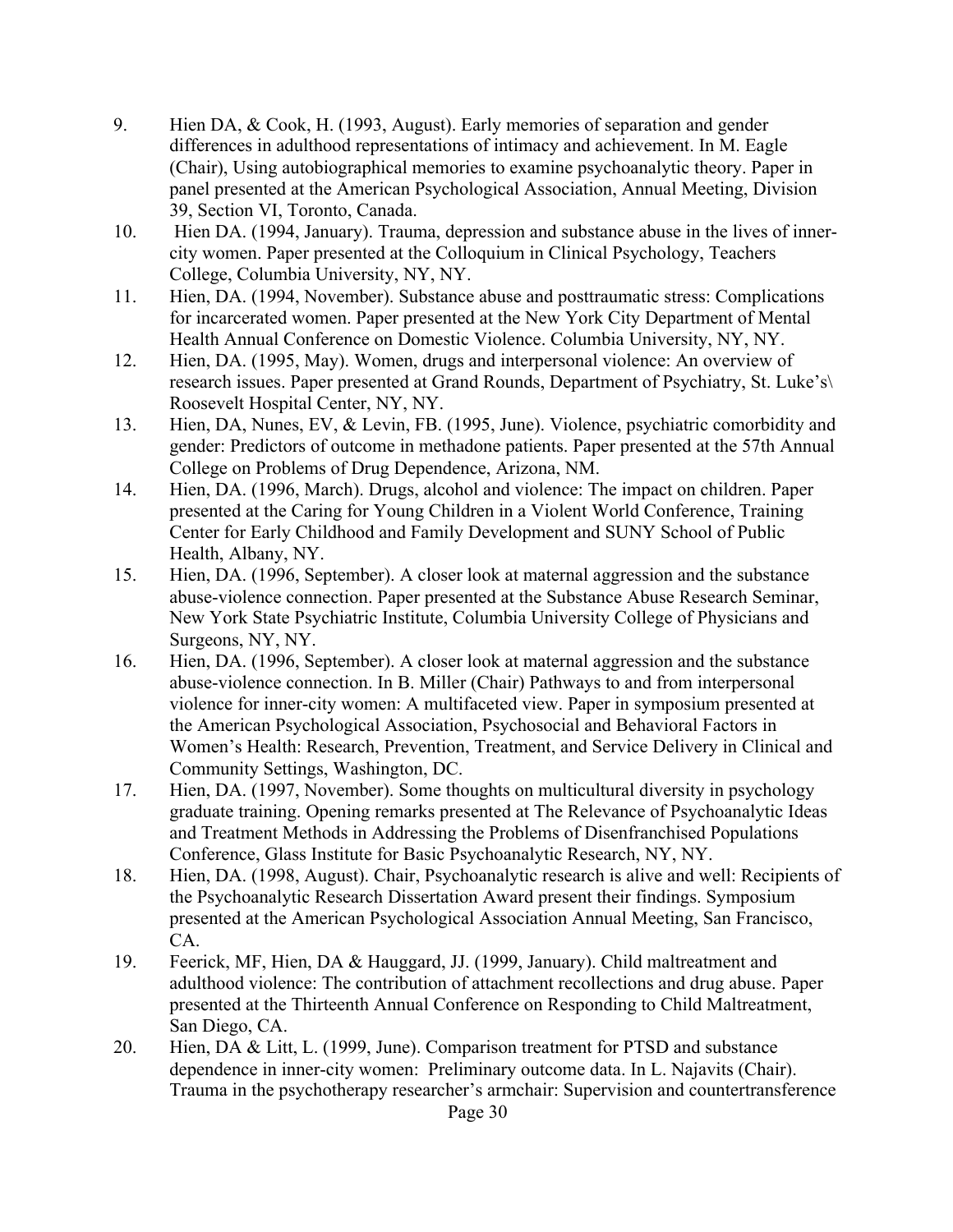in a Posttraumatic Stress Disorder treatment study. Paper in panel presented at the Society for Psychotherapy Research International Meeting, Braga, Portugal.

- 21. Hien, DA & Honeyman, T. (1999, October). Chair and co-author with Lisa Litt and Toye Honeyman, From one childhood to another: Affect regulation, dissociation and maternal aggression. In D. Hien (Chair), Intergenerational transmission of maternal child abuse. Paper in panel presented at Children, Culture and Violence: An Interdisciplinary Conference, Teachers College, Columbia University, and Adelphi University, NY, NY.
- 22. Hien, DA & Litt, L. (2000, November). What psychotherapy works for women with PTSD and SUD?: A comparative study. In D. Hien (Chair), Empirically supported treatments for women with PTSD and addictions. Paper in panel presented at the International Society for Traumatic Stress Studies 16<sup>th</sup> Annual Meeting, San Antonio, Texas.
- 23. Miele, GM & Hien, DA. (2000, June). Affect dysregulation as a mediator of female cocaine abuse and aggressive behavior. Paper presented at the 62nd Annual College on Problems of Drug Dependence Meeting, Puerto Rico.
- 24. Litt L., & Hien D. (2000, November). Adaptation of "Seeking Safety" to a general clinical program. In B. Wolfsdorf (Chair), Treatment of substance abuse and posttraumatic stress disorder: Applications of the Seeking Safety Model. Paper in panel presented at the conference of the American Association of Behavior Therapy, New Orleans, Louisiana.
- 25. Hien, DA, Litt, L., Belluci, P & Johnson, K. (2001, April). Evidence-based treatments for women with trauma and SUD. Panel presented at the 6<sup>th</sup> Annual Mastering the Key Connection: Clinical Training Conference on Trauma Services in the Public Mental Health System, New York State Office of Mental Health, NY, NY.
- 26. Hien, DA, & Miele, GM. (2001, June). Trauma comorbidity among female drug users. In M.C. Stephens (Chair), Women and gender issues in the Clinical Trials Network. Paper presented in panel for the NIDA Clinical Trials Network, Bethesda, MD.
- 27. Hien, DA. (2001, September). Discussant and Chair. In men and women with histories of trauma: A conversation about treatment. Paper presented in panel for the All-Hands-Meeting, NIDA Clinical Trials Network, Arlington, VA.
- 28. Hien, DA, Cohen, LR, Litt, LC & Miele, GM. (2001, December). Attachment as a predictor of trauma treatment outcome. In C. Stalker (Chair), Adult attachment and child abuse: Implications for treatment process and outcome. Paper presented at the  $10<sup>th</sup>$ Annual Meeting of the International Society for Traumatic Stress Studies, New Orleans, Louisiana.
- 29. Litt, LC, Cohen, LR, & Hien DA. (2001, December). Does treatment beget treatment?: Treatment use after CBT for PTSD and substance use. In M. McFall (Chair), New considerations in the treatment of comorbid substance use and PTSD. Paper presented at the 10<sup>th</sup> Annual Meeting of the International Society for Traumatic Stress Studies, New Orleans, Louisiana.
- 30. Hien, DA. (2002, March). Discussant and Chair, In Trauma and Addictions. Paper presented in panel at the National Institute on Drug Abuse Blending Research and Clinical Practice Meeting, New York, NY.
- 31. Hien, DA. (2002, March). Discussant, In Research and Clinical Perspectives on Domestic Violence and Substance Abuse. Paper presented in panel at the Experts Meeting on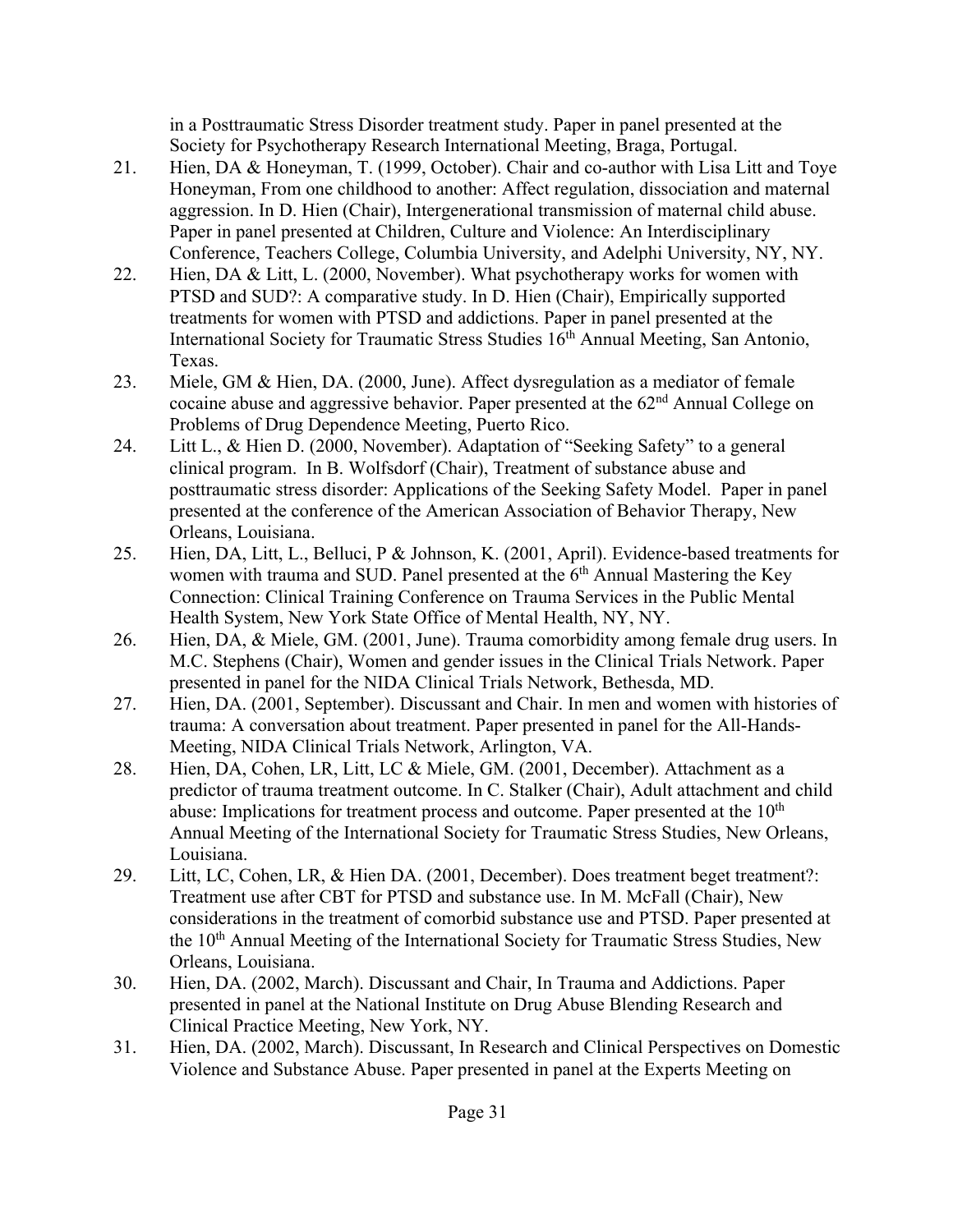Domestic Violence and Addiction, Social Intervention Group, Columbia University, New York, NY.

- 32. Miele, GMM & Hien, DA. (2002, June). Clinical characteristics and outcomes of women with co-occurring substance use disorders and PTSD: Results of a randomized clinical trial of two cognitive-behavioral therapies. In G. Miele (Chair), Therapeutic alliance in women with comorbid PTSD and substance use disorders. Paper presented at the Society for Psychotherapy Research Meeting, Santa Barbara, CA.
- 33. Hien, D. (2002, July). Treatment of trauma and addiction: Overview of research and clinical issues. Invited workshop in the post 9-11 training series presented by the New York Consortium for Trauma Treatment. St. Vincent Catholic Medical Centers of New York, NY, NY.
- 34. Hien, D. (2002, September). Can we treat trauma in the context of substance abuse treatment? Invited lecture at the Johns Hopkins Medical Center Clinical Trials Network Forum for Community-Based Treatment Providers, Baltimore, MD.
- 35. Hien, D. (2002, October). "State of the Art" in trauma and addiction treatment. Invited lecture at the Center for Intervention and Prevention Research on HIV and Drug Abuse, Columbia University School of Social Work, NY, NY.
- 36. Hien, DA, Cohen, LR, Litt, LC & Miele, GM. (2002, November). Empirically supported treatments for complex trauma: What outcomes do they impact? In L. Najavits (Chair), Empirically Supported Treatments for PTSD and SUD. Paper presented at the 11<sup>th</sup> Annual Meeting of the International Society for Traumatic Stress Studies, Baltimore, Maryland.
- 37. Sharp, V, Frye V, Xenarios, S, Berlin, C & Hien, DA. (2002, November). Integrating intimate partner violence and sexual violence services into a comprehensive HIV care center: An innovative cross-departmental approach." Paper presented at the American Public Health Association 130th Annual Meeting, Philadelphia, PA.
- 38. Caldeira, N. & Hien, DA. (2002, June). Therapeutic alliance and dissociation in substance-abusing women with PTSD. In G. Miele (Chair), Therapeutic alliance in women with comorbid PTSD and substance use disorders. Paper presented at the Society for Psychotherapy Research Meeting, Santa Barbara, CA.
- 39. Hien, DA. (2003, February). Psychological consequences of trauma: Integrating treatment for trauma and addictions. Invited workshop at San Diego Conference on Child Maltreatment, San Diego, CA.
- 40. Hien, DA. (2003, February). Challenges in treating intimate partner and sexual violence among families with substance addiction and other medical problems. Invited lecture at San Diego Conference on Child Maltreatment, San Diego, CA.
- 41. Hien, DA. (2003, August). Adding trauma to the mix: The role of traumatic stress in women's development of addiction. In L.Onken (Chair), Symposium on Stress and Addiction. Invited paper presented at the American Psychological Association Annual Meeting, Toronto, Canada.
- 42. Hien, DA. (2004, March). Empirically supported treatments for trauma and addiction: A review of the state of the art. Grand Rounds, St. Luke's\Roosevelt Hospital Center, NY, NY.
- 43. Hien, DA. (2004, May). Trauma and PTSD issues in the treatment of drug-dependent women, In C. Wetherington (Chair) Drug Abuse Treatment Issues in Women, NIDA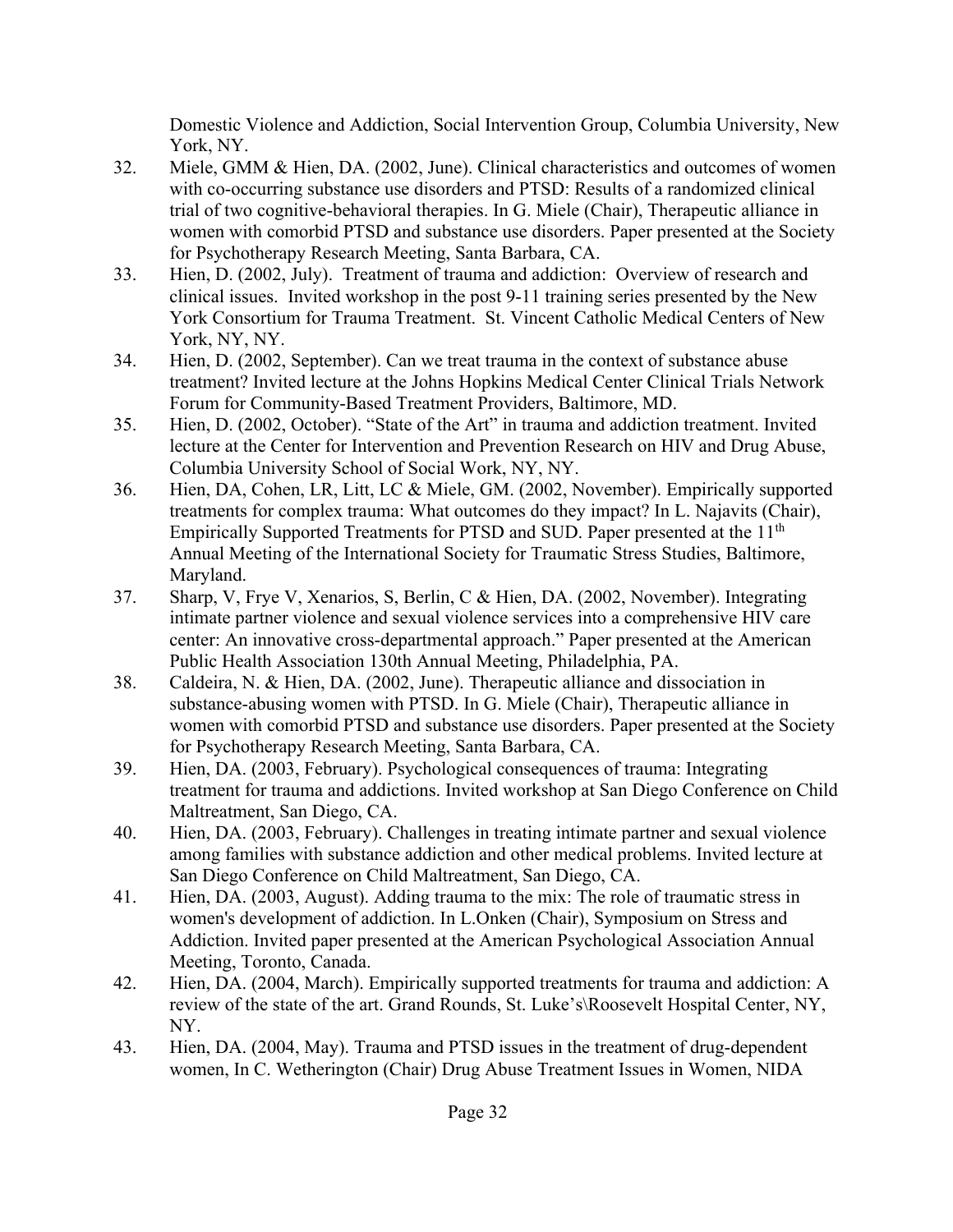Sponsored Panel, Invited paper presented at the American Psychiatric Association 157th Annual Meeting, NY, NY.

- 44. Hien, DA. (2004, July). Empirically supported interventions for trauma and addiction, In F. Henderson (Chair) Trauma and Addiction, Invited paper presented at the Transcending trauma: Evidence-based and promising practices symposium, New York State Office of Mental Health, Brooklyn, NY.
- 45. Hien, DA. (2004, December). Implementing interventions for women with trauma in community drug treatment settings: Research update and clinical challenges. In K. Brady & J. Blane (Chairs) Symposium Updating Activities of NIDA's Clinical Trials Network. American Academy of Addictions Psychiatry Annual Meeting, San Juan, Puerto Rico.
- 46. Hien, DA, Cohen, LC & Capstick, C. (2005, April). The role of neurocognitive deficits in parenting and adverse child outcomes for inner-city depressed and substance-using mothers. Society for Research on Child Development Annual Meeting, Atlanta, GA.
- 47. Hien, DA. (2006, April). Treating women with trauma and addictions: Conceptual models and empirically supported approaches. School of Social Service Administration, University of Chicago.
- 48. Hien, DA, Campbell, AN, Miele, GMM, Cohen, LC, & Nunes, EV (2006, June). Treatment for PTSD and SUD: Site differences and implications for outcomes. College on Problems of Drug Dependence, Scottsdale, Arizona.
- 49. Hien, DA, Miele, GMM, & Brigham, G. (2006, July). Treating trauma and addiction: Empirical findings and practical applications. 2006 National Conference on Women, Addiction and Recovery: News You Can Use, Anaheim, CA.
- 50. Hien, DA. (2006, October). Bringing trauma into addictions treatment: Research to practice perspectives. Blending Science and Practice: Bridges to the Future. Seattle, Washington.
- 51. Hien, DA. (2006, November). Integrating trauma services for women in substance abuse treatment. International Society for Traumatic Stress Studies. Hollywood, CA.
- 52. Hien, DA. (2006, December). The CTN "Women and Trauma" Study: Preliminary findings. In K. Brady & J. Blane (Chairs) Symposium Updating Activities of NIDA's Clinical Trials Network. American Academy of Addictions Psychiatry Annual Meeting, St. Petersburg, Florida.
- 53. Hien, DA. (2007, March). Women's treatment for addictions: What we know and where we need to go. Keynote speaker, 2007 Conference on Women and Addictions, New York Institute on Addictions, St. Luke's\Roosevelt Hospital Center, NY, NY.
- 54. Killeen, T, Brown C, Campbell, AN, Jiang, H, Sampson, R., Nunes, E. & Hien, DA. (2007, June). Adverse events associated with treating women with trauma in community substance abuse treatment programs. College on Problems of Drug Dependence Annual Meeting, Montreal, Canada.
- 55. Hien, DA. (2007, August). Implementing trauma-focused group therapy in community drug treatment settings. In S. Gordon (Chair). Symposium on Women and Addictions Treatment, American Psychological Association Annual Meeting, San Francisco, CA.
- 56. Hien, DA. (2007, September). Primary outcomes for the CTN 0015 "Women and Trauma" Study. NIDA's CTN Steering Committee Meeting, Bethesda, MD.
- 57. Hien, DA. (2007, September). Advances in women's treatment of trauma-related disorders and addiction: Perspectives for primary care. Grand Rounds, OBGYN Department, St. Luke's\Roosevelt Hospital Center, New York, NY.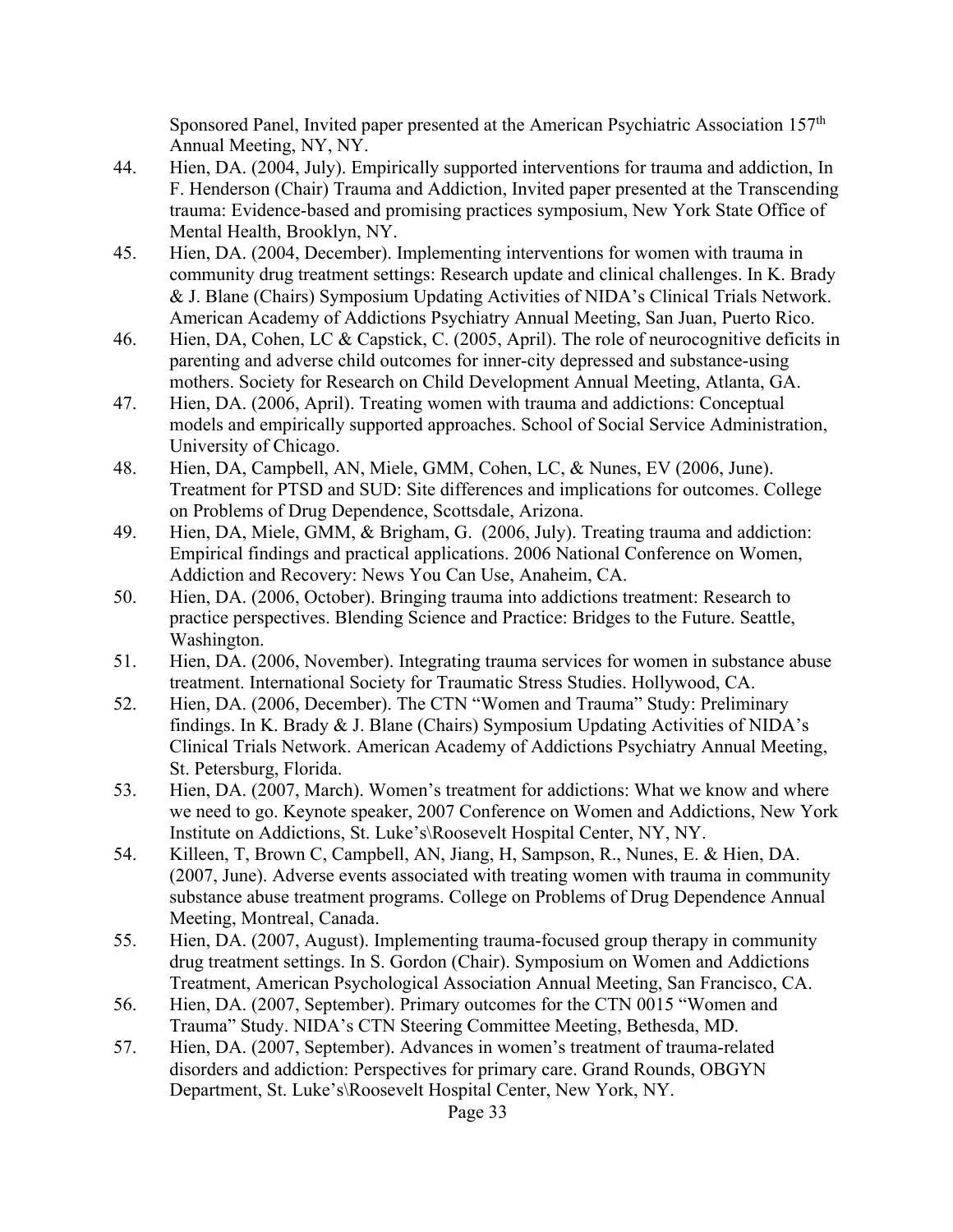- 58. Hien, DA & Killeen, T. (2007, October). Treatments for women with trauma and addictions: Findings from NIDA's Clinical Trial's Network "Women and Trauma" Study. In L. Haynes and K. Brady (Chairs) Symposium on Treatments for Women and Addictions. International Society on Addictions Medicine, Annual Meeting, Cairo, Egypt.
- 59. Hien, DA (2008, January). We can treat trauma and addiction: Findings from NIDA's CTN "Women and Trauma" Multisite Study. Columbia University Drugs and Society Seminar, New York, NY.
- 60. Hien, DA (2008, May). "Women and Trauma" Multi-site Study in NIDA's Clinical Trials Network: Primary and secondary outcomes. In S. Greenfield (Chair) Symposium on Women and Substance Abuse Treatment: Exploring Women-Focused Treatments and Services. American Psychiatric Association Annual Meeting, Washington, DC.
- 61. Hien, DA (2008, June). Moderator and Discussant for Panel: Effectiveness of two behavior therapy groups for women with PTSD and Substance Use Disorders: Findings from the National Institute on Drug Abuse "Women and Trauma" Study. Society for Psychotherapy Research, Annual Meeting, Barcelona, Spain.
- 62. Hien, DA (2008, August). Does therapist-patient ethnic match matter when we treat violence? Findings from the "Women and Trauma" Multisite in NIDA's Clinical Trials Network. In M. Iguchi (Chair) Presidential Panel on Science to Practice: Violence against Women. American Psychological Association Annual Meeting, Boston, MA.
- 63. Hien, DA (2008, November). Reclaiming Pandora: Integrating modern theories and emerging evidence based research to inform treatments for trauma and addictions, Keynote Address for New York State Psychological Association, Addictions Division Annual Meeting, New York, NY.
- 64. Hien, DA (2009, April). Treating traumatic stress and addiction in the community: Findings from NIDA's CTN "Women and Trauma" psychotherapy randomized control trial, Seminar on Substance Abuse, Division on Substance Abuse, New York State Psychiatric Institute, New York, NY.
- 65. Hien, DA (2009, May). Psychosocial treatments for traumatic stress and addictions.  $40<sup>th</sup>$ Annual American Society for Addictions Medicine Meeting, New Orleans, LA.
- 66. Hien, DA (2009, May). Treating alcohol-misusing women with PTSD and SUD: Results from NIDA's Clinical Trials Nework, "Women and Trauma" Study, NIAAA-sponsored panel, American Psychiatric Association Meeting, San Francisco, CA.
- 67. Hien, DA (2009, June). Women with trauma and substance use disorders: Research findings and options for treatment interventions. In NIDA's International Forum, The Interaction of Violence and Substance Use Affecting Women's Treatment and Interventions in the Global Arena, College of Problems on Drug Dependence, Reno, Nevada.
- 68. Hien, DA (2009, October). Overview on existing treatments for trauma and addictions, Wounded Souls and the Vulnerable Self Conference, University of British Columbia, First Nations Longhouse, Vancouver, BC.
- 69. Hien, DA (2009, November). Beyond symptoms: Examining complex trauma outcomes for women with co-occurring substance use and PTSD in the NIDA "Women and Trauma" Study, International Society for Traumatic Stress Studies Annual Meeting, Atlanta, GA.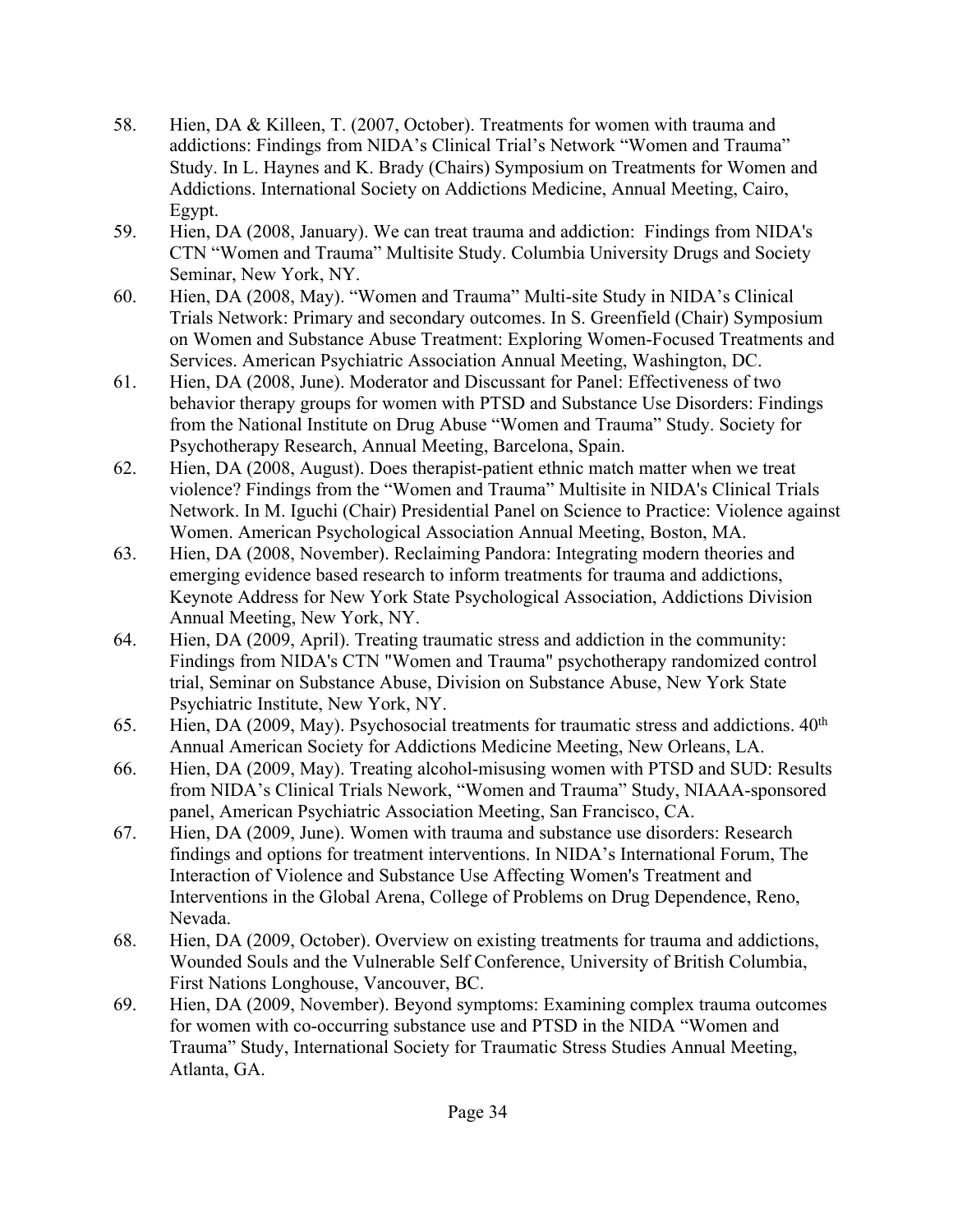- 70. Hien DA (2010, March). All-Day Pre Conference Workshop on the Treatment of Addictions and Trauma, Chair and Presenter, 2010 MaleSurvivors Conference, New York, NY.
- 71. Hien DA (2010, April). What's the science behind the treatment of trauma and addictions? CUNY All Psychology Research Day, Keynote, New York, NY.
- 72. Hien DA (2010, April). Emerging research in the treatment of trauma and addictions, 32nd Annual SALIS conference, New York, NY.
- 73. Hien, DA (2010, May). How to treat PTSD among women with addictions, In Symposium on Women and Addictions (Chairs: S. Greenfield and C. Wetherington). 163rd Annual Meeting of the American Psychiatric Association, New Orleans, LA.
- 74. Hien, DA (2010, June). Advancing API drug abuse/mental health prevention sciences and treatment: Transdisciplinary frameworks, Chair for panel on Prevention Sciences & Treatment Research with AAPI Populations, Alexandria, VA.
- 75. Hien, DA (2010, June). What's the evidence? Science behind the treatment of trauma and addictions. NYU/Bellevue Psychology Internship Seminar Series, New York, NY.
- 76. Hien, DA (2010, August). PTSD and Substance Abuse: How best to treat PTSD? In S. Greenfield and C. Wetherington (Chairs) Division 50 Sponsored Symposium: Sex and Gender Considerations in Laboratory and Treatment Outcome Studies in Addictions. 118th Annual Convention of the American Psychological Association, San Diego, CA.
- 77. Hien, DA (2010, August). Implementing efficacious treatments for traumatic stress and addictions: Context matters. In L. Najavits and N. Pietrowski (Chairs) NIAAA Sponsored Symposium on Taking Innovative Evidence Based Alcohol and Drug Treatment Forward. 118th Annual Convention of the American Psychological Association, San Diego, CA.
- 78. Hien, DA (2010, October). "Women and Trauma" Study findings and implications: Answering questions about "for whom" and "how." Invited lecture to NIDA, Clinical Trials Network Coordinating Center, Rockville, MD.
- 79. Hien, DA (2010, November). Effective treatments for PTSD in women with SUD. In M. Michel (Chair) 25<sup>th</sup> Anniversary of Alcohol Tobacco and Other Drugs Section and 10<sup>th</sup> Anniversary of the NIDA Clinical Trials Network: Progress Together. American Public Health Association's 138<sup>th</sup> Annual Meeting, Denver, CO.
- 80. Hien, DA (2010, December). How best to treat PTSD in substance abusers? In S. Greenfield and C. Wetherington (Chairs), Symposium on Sex and Gender Considerations in Laboratory and Treatment Outcome Studies in Addictions, 21st Annual Meeting and Symposium of the American Academy of Addiction Psychiatry, Boca Raton, FL.
- 81. Hien, DA (2011, February). Trauma and addiction: Current research. Invited presentation to Yale University Community Psychiatry Department, New Haven, CT.
- 82. Hien, DA (2011, April). What's the evidence for treating trauma and addictions? Invited presentation to Colloquium in Clinical Psychology, Columbia University, New York, NY.
- 83. Hien, DA (2011, May). Treatment of trauma and addictions. Invited talk for Conference on Current Advances in Addictions Treatment, McLean Hospital and Harvard University, Boston, MA.
- 84. Hien, DA (2011, June). Context matters: Promising treatments for women with comorbid PTSD and substance use disorders on alcohol outcomes. In E. Epstein (Chair),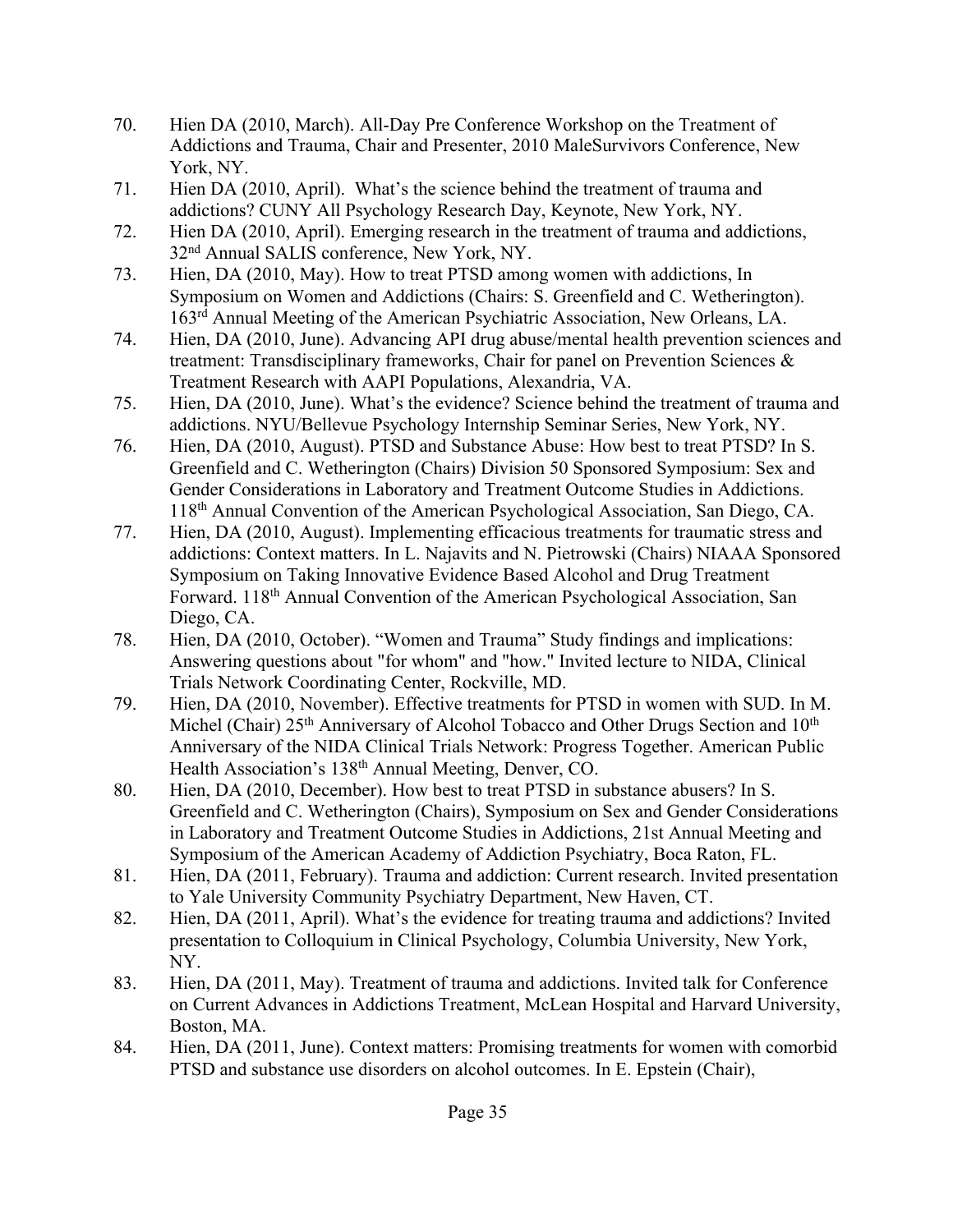Symposium on Women's Treatments for Alcohol Dependence, Research Society on Alcoholism, Atlanta, GA.

- 85. Hien, DA (2011, October). Overview of the self-medication model applied to the treatment of PTSD and SUD. In D. Hien (Chair), PTSD, Self-Medication and Context: Functional Relationships between PTSD Cluster Changes and Alcohol and Stimulant Outcomes in the National Institute on Drug Abuse Clinical Trials Network "Women and Trauma" Study, International Congress on Dual Disorders, Barcelona, Spain.
- 86. Hien, DA (2011, December). Context matters: Translating neuroscience methods to advance treatments for PTSD, New School for Social Research, New York, NY.
- 87. Hien, DA (2012, January). Context matters: Translating neuroscience methods to advance treatments for PTSD, CCNY Psychology Department Colloquium, New York, NY.
- 88. Hien, DA (2012, March). What's new for the treatment of traumatic stress and addictions? Addiction Institute of New York, St Luke's\Roosevelt Hospital Center, New York, NY.
- 89. Hien, DA (2012, April). Evidence-based treatment for traumatic stress and addictions. 2012 Texas Research to Practice Conference, Dallas, Texas.
- 90. Hien, DA (2012, May). PTSD and substance abuse. Addictions in 2012, McLean Hospital Division on Substance Abuse, Harvard Medical School, Department of Continuing Education, Boston, MA.
- 91. Hien DA (2012, November). All-Day Pre Conference Workshop on Integrating exposure based approaches with male survivors, Chair and Presenter, 2012 MaleSurvivors Conference, John Jay College of Criminal Justice, New York, NY.
- 92. Hien, DA & Ruglass, LM (2012, November). Contextual factors in evidence based approaches for PTSD and alcohol misuse, Annual Behavioral and Cognitive Therapy Conference, Baltimore, MD.
- 93. Hien, DA (2012, November). Evidence based treatments for PTSD and addiction. Women's Health Initiative and Symposium, McLean Hospital, Harvard Medical School, Belmont, MA.
- 94. Hien, DA (2013, January). Treating traumatic stress and addictions: Science based approaches. Invited Grand Rounds, Princeton House Behavioral Health Systems, Princeton, NJ.
- 95. Hien, DA & Ruglass, LM (2013, March). Racial ethnic matching of providers and clients: Does it matter in the treatment of trauma? CTN REM Research Symposium, CTN, NIDA, Bethesda, MD.
- 96. Hien, DA. (2013, March). Women and Trauma: What's new since the primary outcome analysis? Symposium for the Gender Special Interest Group Panel, CTN, NIDA, Bethesda, MD.
- 97. Hien, DA. (2013, June). Synthesizing outcomes in evidence-based practices for women with trauma and addictions. Paper presented at the Annual College on Problems of Drug Dependence Annual Meeting, San Diego, CA.
- 98. Hien, DA (2013, July/August). Content matters: Translating neuroscience methods to advance treatments for PTSD. In D. Hien (chair), Translational Findings in Mental Health and Addictions and Implications for Treatment. Paper presented as part of a Division 12 symposium at the 121<sup>st</sup> annual convention of the American Psychological Association, Honolulu, Hawaii.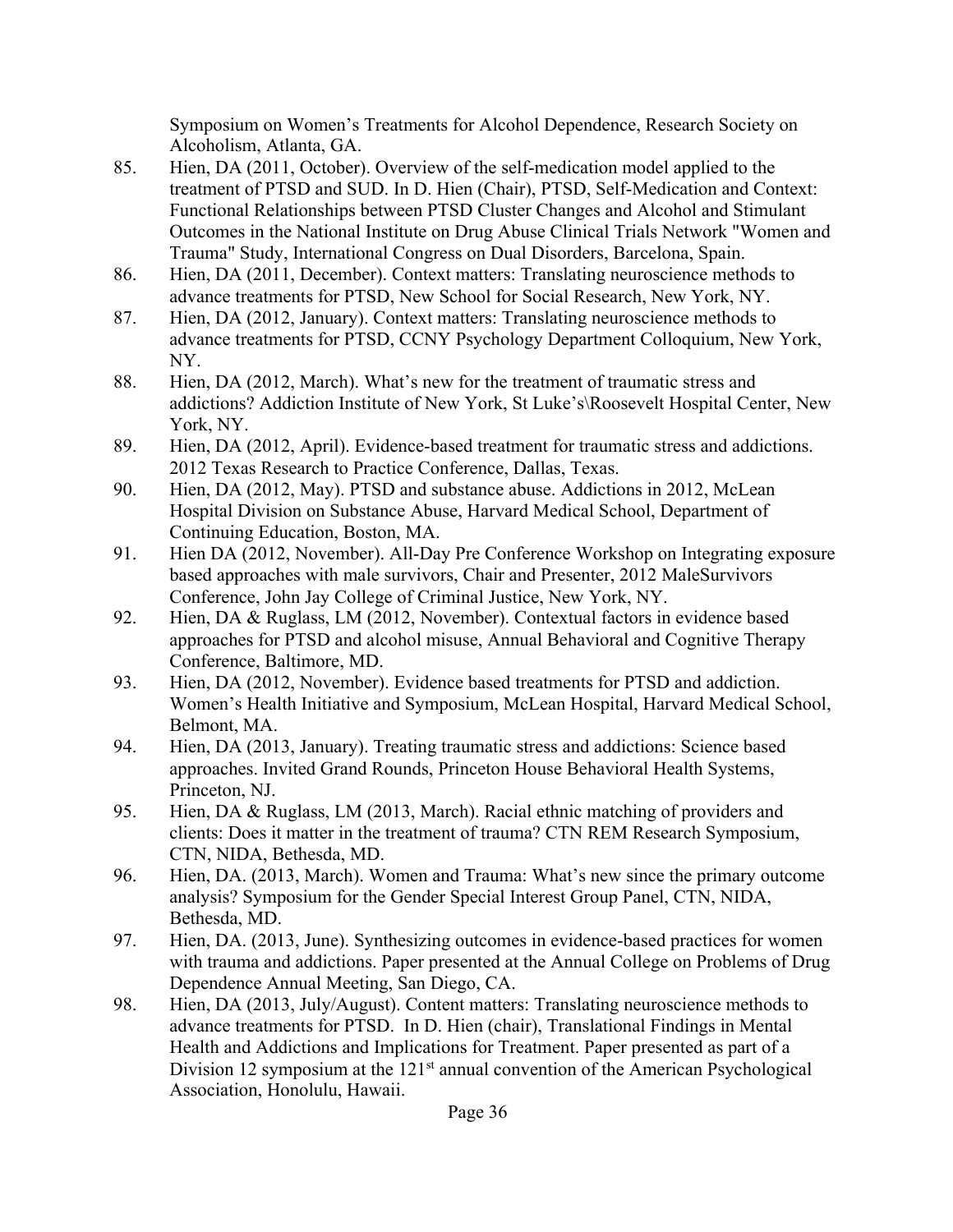- 99. Hien, DA. (2013, July/August). Chair and co-presenter with L. Ruglass, Cross-cultural differences in parenting practices and the impact on children's emotional and behavioral problems. In D. Hien (chair), Perspectives on the Intergenerational Impact of Trauma: Parenting Practices and Child Maladjustment. Paper presented as part of a Division 44 symposium at the 121<sup>st</sup> annual convention of the American Psychological Association, Honolulu, Hawaii.
- 100. Hien, DA. (2013, July/August). Combined Treatments for PTSD, Alcohol Misuse and Use Disorder: A Randomized Clinical Trial. In D. Hien (chair), State of the Art: Treating Comorbid PTSD and Substance Use Disorders. Paper presented as part of a Division 50 symposium at the 121<sup>st</sup> annual convention of the American Psychological Association, Honolulu, Hawaii.
- 101. Hien, DA. (2014, January). Working at the Crossroads: Advances in Treatments for Trauma and Addictions. Grand Rounds, St. Luke's\Roosevelt Hospital Center, NY, NY.
- 102. Hien, DA. (2014, February). Working at the Crossroads: Clinical Findings from a Combined Medication and Behavioral Treatment Trial for PTSD and AUD, Collaborative Perspectives on Addiction Conference, APA Division 28/50, Atlanta GA.
- 103. Hien, DA. (2014, March). Working at the Crossroads: Treating Trauma and Addictions with Cognitive Behavioral Therapy and Medications, The Women's Program, Columbia University Medical Center, New York, NY.
- 104. Hien, DA. (2014, March). Working at the Crossroads: Treating Trauma and Addictions with Cognitive Behavioral Therapy and Medications, Derner Institute for Advanced Psychological Studies, Adelphi University, Garden City, NY.
- 105. Hien, DA. (2014, May). Treating Trauma and Addictions with Cognitive Behavioral Therapy and Medications. Seminar Series, Neurobiology of Anxiety, Stress and Trauma, New York University, NY, NY.
- 106. Hien, DA. (2014, June). Enhancing the Effects of CBT with Psychopharmacology for PTSD and AUDs, in Symposium "The Dangerous Duo" (Chair, Katherine Mills), Annual Meeting of the College on Problems of Drug Dependence, San Juan, Puerto Rico.
- 107. Hien, DA. (2014, August). Enhancing the Effects of CBT with Psychopharmacology for PTSD and AUDs, in Symposium Advances in Treatments for Trauma and Alcohol Addictions (Chair, Denise Hien), Annual Meeting of the American Psychological Association, Washington, DC.
- 108. Hien, DA. (2014, October). Treatment Advances for Interpersonal Violence, Traumatic Stress and Addictions, Grand Rounds, Department of Psychiatry, Columbia University College of Physicians and Surgeons, New York, NY.
- 109. Hien, DA. (2014, December). Working at the Crossroads: Advancing Treatments for Traumatic Stress and Addictions, Grand Rounds, Hunter College School of Social Work, New York, NY.
- 110. Hien, DA (2014, December). Workshop on PTSD and Addiction Comorbidity,  $25<sup>th</sup>$ Annual Meeting of the American Academy of Addictions Psychiatry, Aventura, Florida.
- 111. Hien, DA. (2015, May). Working at the Crossroads: Treatment Advances for Interpersonal Violence, Traumatic Stress and Addictions. 168th Annual Meeting of the American Psychiatric Association, Toronto, Canada.
- 112. Hien, DA. (2015, June). Taking Stock: What We Know about Trauma and Addiction and Where We Need to Go. Grand Rounds, Department of Psychiatry, Maimonides Medical Center, Brooklyn, NY.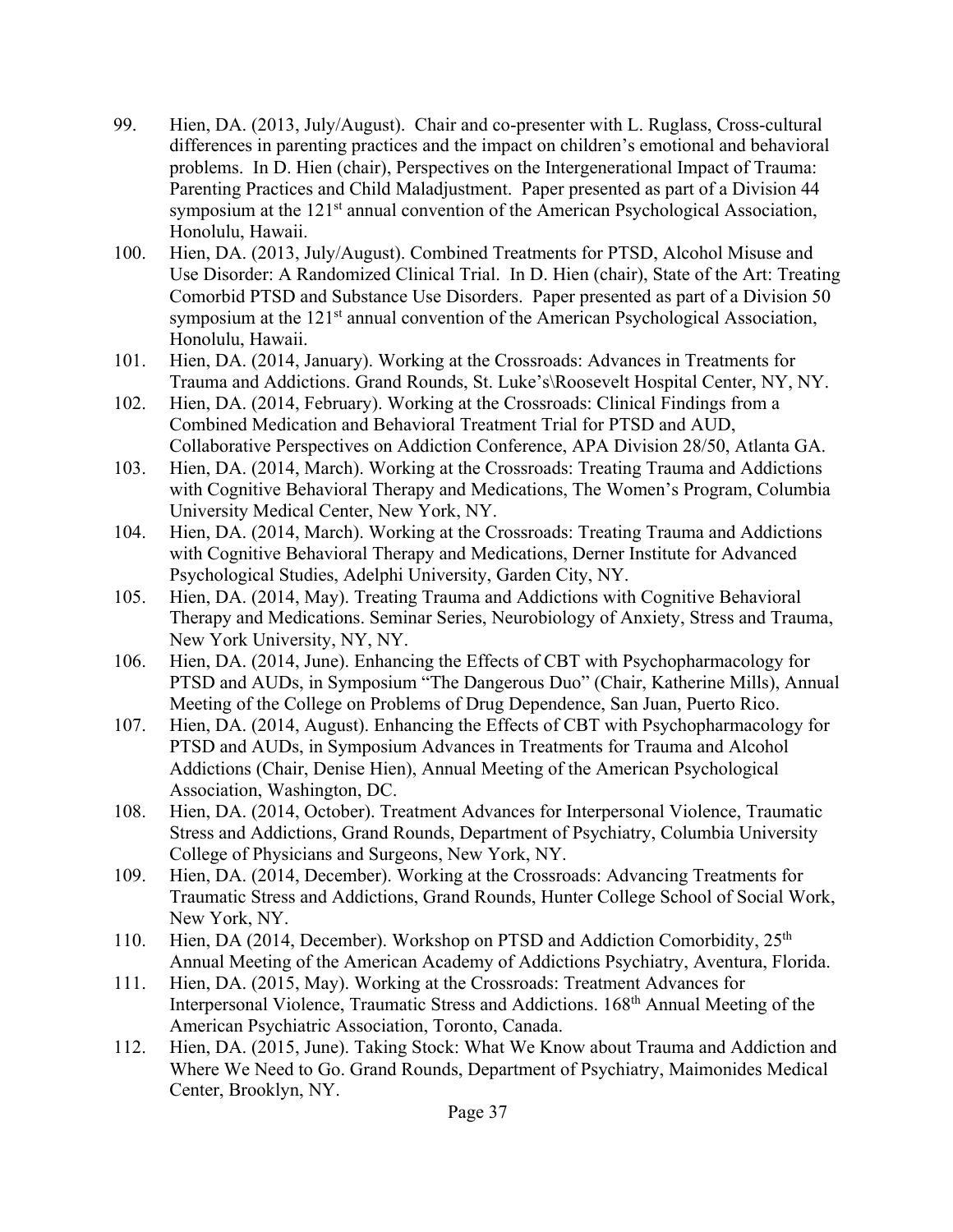- 113. Hien, DA. (2015, June). At the Crossroads: Finding from an Integrative Treatment for Comorbid PTSD and Alcohol Use Disorders in Symposium "Posttraumatic Stress and Substance Use Disorders: Treatment Initiatives and Challenges" (Chairs: Joy Schmitz & Anka Vujanovic), College on Problems of Drug Dependence Annual Meeting, Phoenix, Arizona.
- 114. Hien, DA. (2015, November). Does Targeting PTSD with Combination Therapy Improve Alcohol Use Outcomes? In Symposium "Innovations in Treatments for PTSD and Substance Use Disorders" (Chair: Thomas Ehring), International Society for Traumatic Stress Studies Annual Meeting, New Orleans, Louisiana.
- 115. Hien, DA (2015, November). Treatments for PTSD and SUD: Maximizing Limits of Clinical Trials. In Symposium "Novel Treatments for PTSD and SUD" (Chair: Julianne Flanagan) Association of Behavioral and Cognitive Therapy Annual Meeting, Chicago, Illinois.
- 116. Hien, DA (2016, May). What's New in the Pipeline: Advancing treatments for PTSD and Substance Abuse. Addictions 2016, McLean Hospital Division on Substance Abuse, Harvard Medical School, Department of Continuing Education, Boston, MA.
- 117. Hien, DA (2016, May). Keynote Address, Doctoral Hooding Ceremony, Adelphi University, Garden City, NY.
- 118. Hien, DA. (2016, June). Concurrent Treatment with Prolonged Exposure for Co-Occurring PTSD and SUD: A Randomized Clinical Trial. Paper presented at the Annual College on Problems of Drug Dependence Annual Meeting, Palm Springs, CA.
- 119. Hien, DA. (2016, June). Concurrent Treatment with Prolonged Exposure for Co-Occurring PTSD and SUD: A Randomized Clinical Trial. Paper selected and presented in symposium, "What's Hot: CPDD Media Form" (Chairs: Bertha Madras & Launette Rieb) at the Annual College on Problems of Drug Dependence Annual Meeting, Palm Springs, CA.
- 120. Hien, DA. (2016, October). Trajectories of Change for Individuals in Treatment for PTSD+AUD. Paper presented at the 50<sup>th</sup> Association for Behavioral and Cognitive Therapies Meeting, New York, NY.
- 121. Hien, DA. (2016, November). How Patients Changed in Combined Treatment for PTSD+SUD. International Society for Traumatic Stress Studies Annual Meeting, Dallas, Texas.
- 122. Hien, DA. (2017, January). What Have We Learned in the Past Twenty Years about Treating Traumatic Stress and Substance Use Disorders? Invited speaker for the Division of Behavioral Health Services and Policy Research Monthly Seminar, Columbia University College of Physicians and Surgeons, NY, NY.
- 123. Hien, DA. (2017, June). Development and Implementation of a Culturally Competent Intervention Targeting Mental and Sexual Health of Asian American Young Women: A Stage 1 trial of the AWARE intervention. Paper presented in symposium (Chair: Kathy Burlew), Advancing Addiction Treatments for Racial Ethnic Minorities, College on Problems of Drug Dependence Annual Meeting, Montreal, Canada.
- 124. Hien, DA. (2017, August). *Trauma and Addiction in the Context of Primary Care: When and How to Intervene.* Keynote speaker for Christiana Care Health System Training for State of Delaware Providers.
- 125. Hien, DA (2017, November). Discussant for Symposium Understanding Affect and Impulsivity: Informing Models of Shared Risk and Maintenance in Trauma, PTSD, and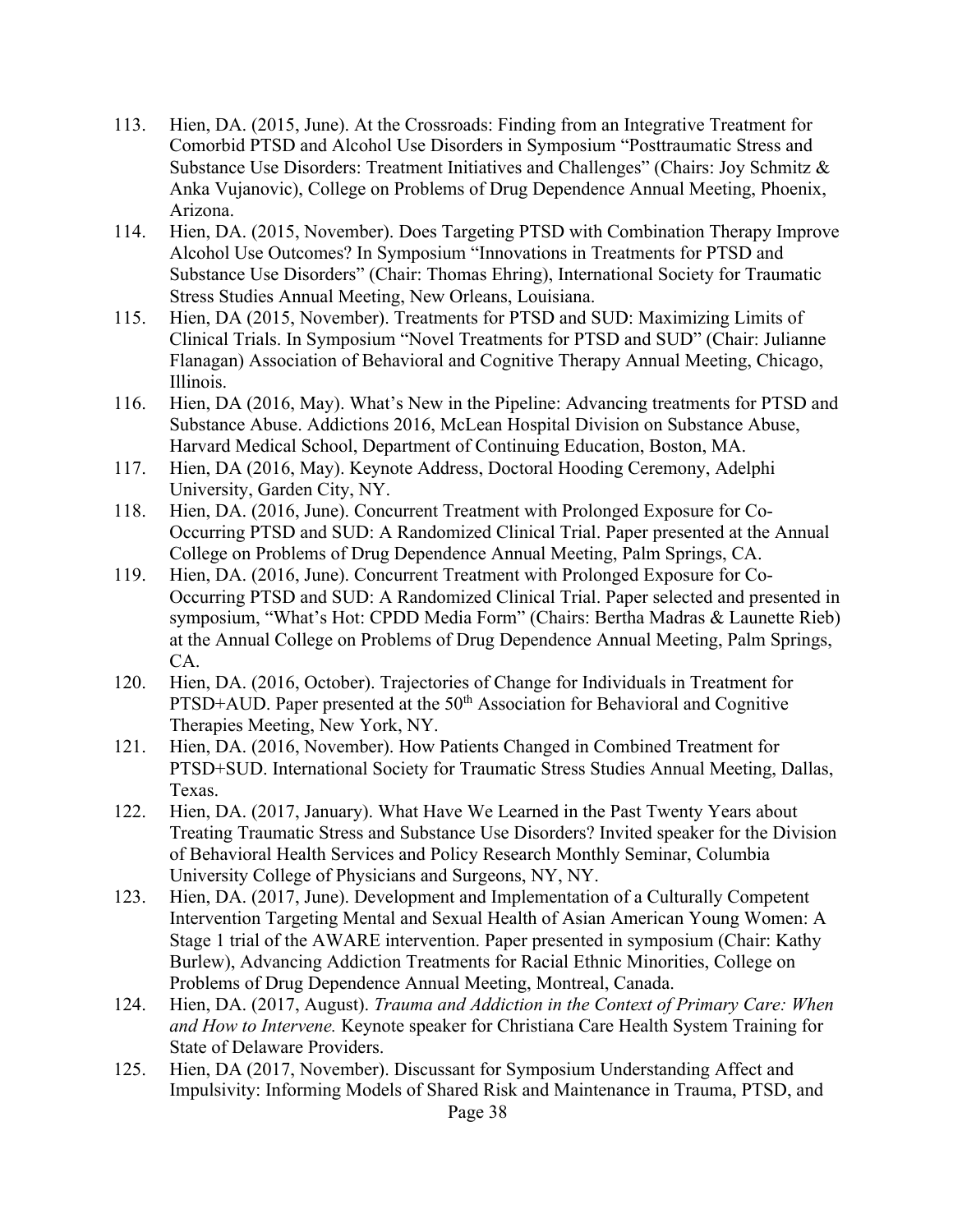Substance Abuse, 33rd Annual Meeting of the International Society of Traumatic Stress Studies, Chicago, Illinois.

- 126. Hien, DA (2017, December). What's New in the Evidence Base for Trauma and Addiction Treatments? Seminar Series: Psychology Department, Hunter College, City University of New York.
- 127. Hien, DA (2017, December). Workshop on *Treating Trauma and Substance Use: Can We Work Together? Client, Clinician and Research Experiences*. (Chair J. Foote). AAAP 28th Annual Meeting and Scientific Symposium, Rancho Bernardo Inn in San Diego, California.
- 128. Hien, DA. (2018, February). *Managing the Complex Comorbidity of PTSD and Substance Use Disorders*. 23rd National Psychopharmacology Update, Nevada Psychiatric Association, Las Vegas, Nevada.
- 129. Hien, DA (2018, March). *Treatment of Patients with Comorbid Substance Use Disorders and PTSD*. Posttraumatic Stress Disorder: The Latest from Neurobiology to Treatment Conference, McLean Hospital Division on Substance Abuse, Harvard Medical School, Department of Continuing Education, Boston, MA.
- 130. Hien, DA (2018, April). *Beyond the Horserace: Individual Differences in the Efficacy of Treatments for PTSD and Substance Use Disorders*. Minisymposium on Substance Abuse, Brain Health Institute, Rutgers University, Piscataway, NJ.
- 131. Hien, DA (2018, June). *Treatments for Trauma and Mental Health Issues in Opioid Users: Adjunctive/Alternative Approaches*. Population Health Summit, New Jersey Department of Health, Bridgewater, NJ.
- 132. Hien, DA (2018, October). *Managing the Complex Comorbidity of PTSD and Addiction*. Grand Rounds, Department of Psychiatry, RBHS, University Behavioral Health Care, Piscataway, NJ.
- 133. Hien, DA (2018, December). *At the Crossroads of Trauma and Addictions: An Overview of Evidence Based Treatments*. 2nd Annual Trauma at the Core Conference: Working with Adults and Adolescents with Substance Use Disorders. Center for Great Expectations, Raritan Valley Community College, NJ.
- 134. Hien, DA (2019, February). *Intersections between Traumatic Stress and Addictions: Call for Collaborative Approaches*. Keynote speaker for the 2019 Big Ten Counseling Centers Conference "We're in this Together" Rutgers University-New Brunswick, New Jersey.
- 135. Hien, DA (2019, May). *Treatments for PTSD and Addictions: Addressing Childhood Maltreatment in Adults with Substance Use Disorders*. Invited speaker for the National Institute on Drug Abuse Webinar Series.
- 136. Hien, DA (2019, June). *Trauma-Focused Therapies in the Treatment of Comorbid PTSD and Substance Use Disorders*, Discussant, European Society for Traumatic Stress Studies Annual Meeting, Rotterdam, Netherlands, June 15, 2019
- 137. Hien, DA (2019, September). *Advances in Treatments for the Complex Comorbidity of PTSD and Substance Use Disorders*. Invited Keynote for the Carle Foundation Hospital Annual Conference, Urbana, Illinois.
- 138. Hien, DA (2019, September). *Advances in Treatments for the Complex Comorbidity of PTSD and Substance Use Disorders*. Presentation to psychiatric fellows at Robert Wood Johnson Medical School, Newark, NJ.
- 139. Hien, DA (2019, November). *How Traumatic Stress and Addiction have been Together Understood: Charting a Course Forward in Unifying their Research and Treatment*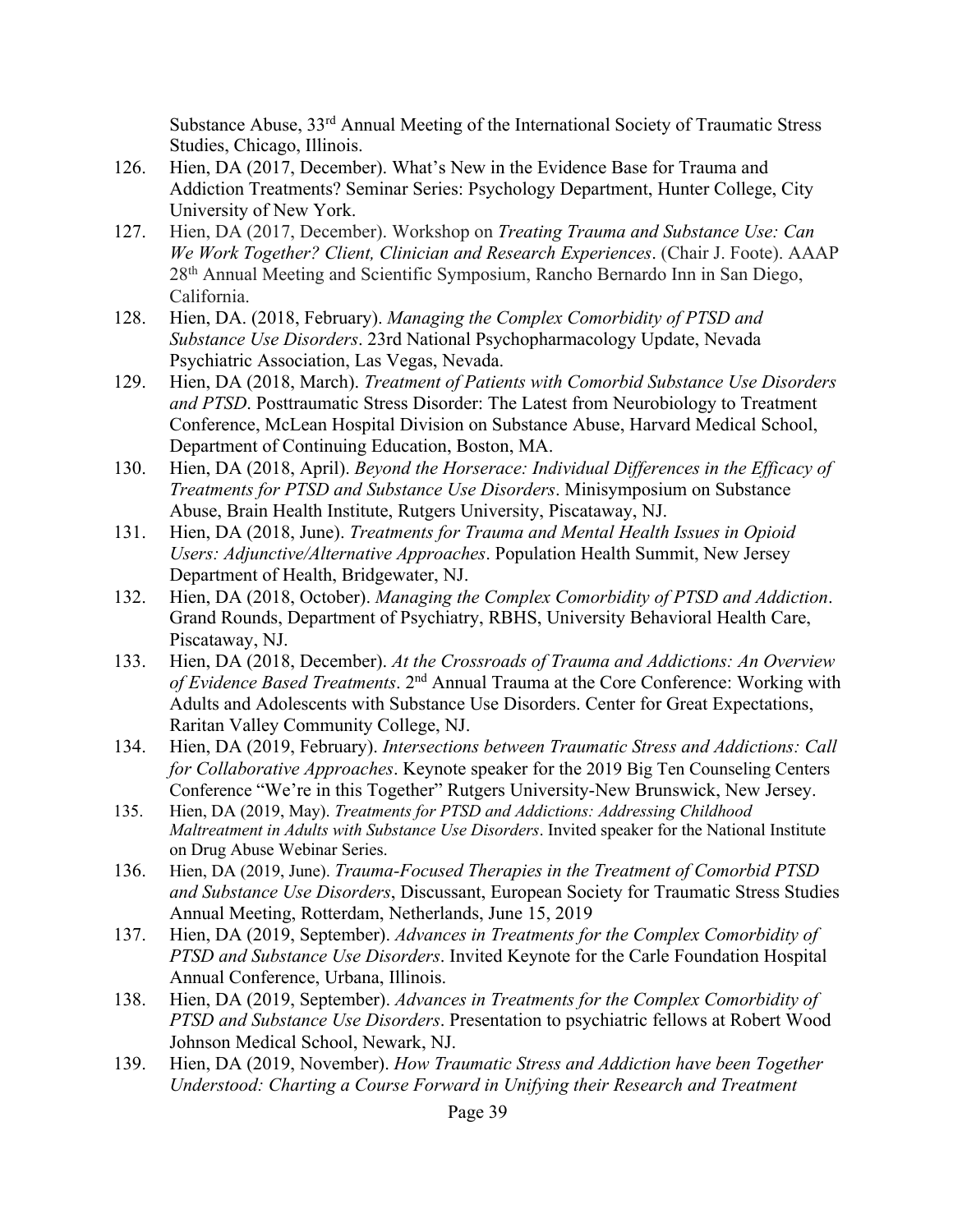Invited Keynote for the International Society of Traumatic Stress Studies Annual Meeting, Boston, MA.

- 140. Hien, DA (2019, December). *Resilience in Youth Exposed to Trauma: A Panel Discussion*. Discussant and Chair, Invited symposium for the 3rd Annual Trauma at the Core: Risk and Resiliency, Center for Great Expectations, The College of New Jersey, Ewing, New Jersey.
- 141. Hien, DA (2020, February). *What's New in the Treatment of Traumatic Stress and Addictions*, Eminent Scholar Lecture, Department of Psychology, UMBC, Baltimore, Maryland.
- 142. Hien, DA (2020, April). *Mind & body: Frameworks for Integrating Treatments for PTSD and Addictions,* Invited Grand Rounds Lecture, Cathie Cook Lecture, McLean Hospital Grand Rounds, Harvard University Medical School. Belmont, MA. Virtual.
- 143. Hien, DA (2020, July). *Wellness in Recovery, Self-Care Management to Reduce Substance Use*, Beautiful Minds Summit, Graduate School of Applied and Professional Psychology, Rutgers-New Brunswick. Virtual.
- 144. Hien, DA (2020, July). *What We Know about Treatment Addictions and PTSD,* Invited Grand Rounds Lecture, Summer Institute Keynote for DART Program, Medical University of South Carolina, Charleston, SC. Virtual.
- 145. Hien, DA (2020, August). *Treatments for Patients with Comorbid Substance Use Disorders and PTSD*. Posttraumatic Stress and Related Disorders Conference, McLean Hospital Division on Substance Abuse, Harvard Medical School, Department of Continuing Education, Boston, MA. Virtual.
- 146. Hien, DA (2021, January). *Managing the Complex Comorbidity of Trauma and Addictions*. Department of Psychiatry Grand Rounds, UPENN Medicine Princeton House Behavioral Health, Princeton, NJ. Virtual.
- 147. Hien, DA (2021, January). *Neurobiology of Trauma*. NYC Mayor's Office of Violence Services, Trauma Informed Lawyering Series, NYU-Langone and Columbia University Medical Centers, NY, NY, Virtual.
- 148. Hien, DA (2021, June). *PTSD Comorbidity*. In Mini-symposium: Deaths of Despair: Negative Affect/Hyperkatifeia, Addiction and Co-Occurring Psychiatric Disorders - A Brainstorm with George Koob on the Future of Comorbidity Research. CHOSEN Center at Columbia University, Virtual.

#### **SPONSORED DISSERTATIONS**

- 1998 Feerick, M. Child maltreatment and adulthood violence: The role of attachment and drug abuse in a sample of low-income, minority women. Cornell University, *Dissertation Abstracts International, 59 (7-B)*, 3732.
- 1998 Reig, M. Child sexual abuse and related symptomatology: Risk for revictimization among inner-city women. Temple University, *Dissertation Abstracts International, 59 (10-B),* 5585.
- 1999 Bangston, L. Factors contributing to violent offending in incarcerated women. Adelphi University.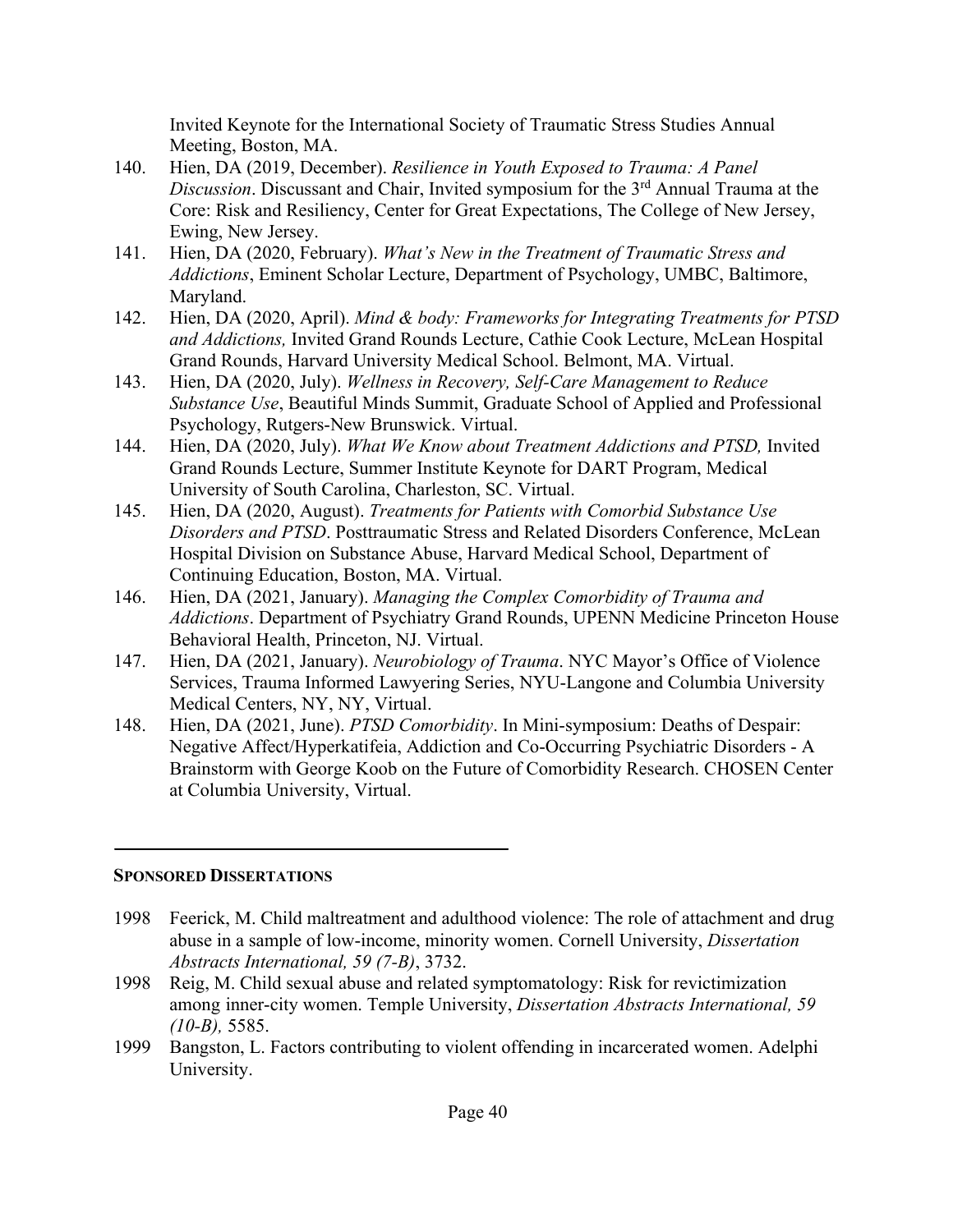- 1999 Honeyman, T. Path analysis of the effects of childhood trauma, psychic functioning, and dissociation on maternal impairment in depressed, drug abusing and normal inner-city women. Adelphi University, *Dissertation Abstracts International, 60 (4-B),* 1854.
- 2000 Bleiberg, K. Disclosure of childhood sexual abuse and post-traumatic stress disorder related to symptoms of cognitive and affective impairment. Adelphi University, *Dissertation Abstracts International, 61(2-B),* 1072.
- 2000 Bukszpan, C. Attachment styles and affect regulation in a highly traumatized sample: Can they enhance our understanding of Post-traumatic Stress Disorder? Adelphi University.
- 2000 Gele, K. The role of internal working model in the pathway from childhood abuse to maternal impairment in inner-city women. Adelphi University, *Dissertation Abstracts International, 61 (2-B),* 1080.
- 2000 Kling, H. Antisocial personality disorder in inner-city female drug users. Adelphi University, *Dissertation Abstracts International, 60 (10-B),* 5227.
- 2000 Leite, T. Cultural differences in the coping resources of Caribbean-Latina and African-American women. Adelphi University, *Dissertation Abstracts International, 61 (4-B),* 2207.
- 2000 McKay, K. Attachment patterns and the use of social support networks in mediating the depressive effects of child abuse. Adelphi University, *Dissertation Abstracts International,* UMI no. 9970525.
- 2001 Bloom, A. Preventing homelessness in mentally-ill adults: A study of the Critical Time Intervention. Adelphi University, *Dissertation Abstracts International, 62 (9-B),* 4210.
- 2002 Andreopoulus, S. Childhood sexual abuse, partner violence and attachment in men with substance use disorders. *Dissertation Abstracts International,* UMI no. 3034570.
- 2002 Levine, D. The role of executive cognitive functioning and substance abuse in the parenting of urban mothers. Yeshiva University.
- 2003 Arango, M. (2003). Targeted drug treatment interventions for women, power and gender roles in sex: Are they relevant for HIV risk? Adelphi University.
- 2003 Jin, X. Identifying risk factors in Chinese immigrant male batterers. Adelphi University.
- 2004 Caldeira, N. Dissociation and treatment outcome in urban women with comorbid PTSD and substance use disorders. Adelphi University.
- 2004 Gaiton, L. Investigation of therapeutic alliance in a treatment study with substanceabusing women with PTSD. Adelphi University.
- 2004 Ganz, E. Intergenerational transmission of trauma: Grandchildren of Holocaust survivors. Adelphi University.
- 2004 Gordon, T. Disciplinary practice and behavior problems in a community sample of African-American and Latina mothers and their children. St. John's University.
- 2004 Kaplan, A. The role of affect regulation as a mediating mechanism between childhood trauma and adolescent and adult substance abuse. Adelphi University.
- 2004 Neeman, K. Living beside a wall: Exploring the outlook of the Jewish-Israeli women and their relationship with their spouses during the second *Intefada*. Adelphi University.
- 2005 Daisy, N. The cycle of violence: The role of dissociation in the relationship between child maltreatment and intimate partner violence among urban women with and without a history of substance abuse. Adelphi University.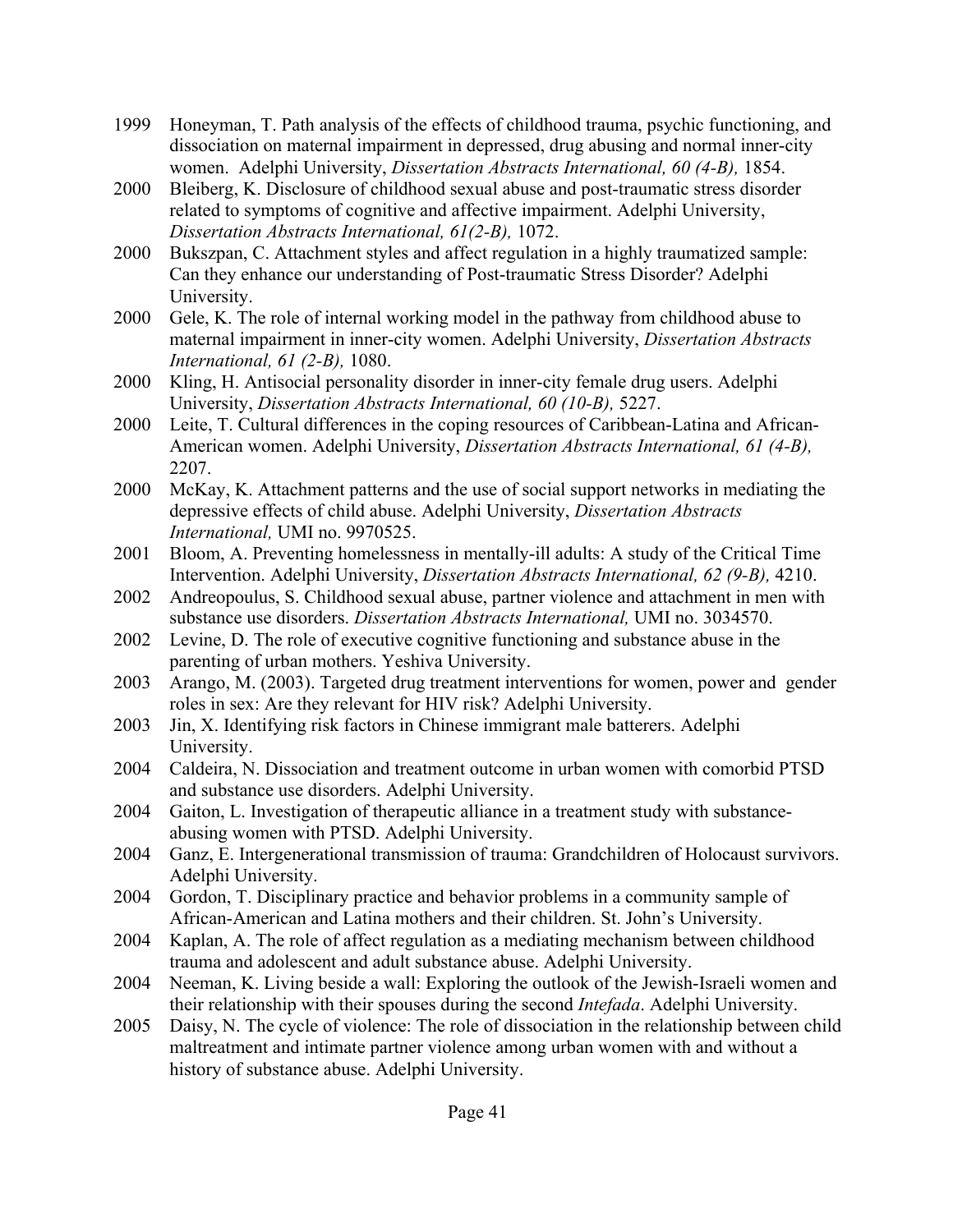- 2005 Ruglass, L. Ethnocultural differences in therapeutic alliance in a sample of minority women in psychotherapy treatment for PTSD and SUD. New School for Social Research.
- 2007 Hamid, R. Perceived parental acculturation and psychological well-being of South Asian college students and young adults. Adelphi University.
- 2008 Capstick, C. The role of higher-order cognition in maternal reflective functioning: A correlational study of executive and reflective capacities and the contributions of maternal substance abuse and depression, City College of New York and the City University of New York.
- 2012 Lopez-Castro, T. Outcome trajectories for women in substance abuse treatment, a reanalysis of the Clinical Trials Network "Women and Trauma" Study, City College of New York and the City University of New York.
- 2012 Tal, N. Emotional regulation, personality and addictions in a sample of overweight individuals: A mixed method study, City College of New York and the City University of New York.
- 2012 Freidin, E. Attachment, trauma and sexual risk behavior among high-risk minority adolescents. City College of New York and the City University of New York.
- 2013 Basow, M. The role of sexual satisfaction in couple relationship satisfaction, individual stress and quality of life. City College of New York and the City University of New York.
- 2013 Vinocur, M. Mi vieja tierra, mi nuevo pais: An exploration of the relationship between idealization, devaluation and degree of acculturation in Latina mothers' descriptions of their country of origin and the US. City College of New York and the City University of New York.
- 2014 Yoon, P. Psychic collapse and traumatic defense: How the mind mediates trauma living in the body. City College of New York and the City University of New York
- 2014 Wallach, J. Emotion dyregulation: A predictor for cognitive behavior therapy treatment outcomes in a comorbid PTSD and SUD population. City College of New York and the City University of New York.
- 2015 Mangan, A. The influence of a child's learning disability on a parent's psychological experience: A comparison of parents with and without learning disabilities. City College of New York and the City University of New York.
- 2015 Cione, G. The relationship between maternal depression and negative outcomes in children: Parenting deficits' impact on children's emotional regulation and behavioral expression. City College of New York and the City University of New York.
- 2015 Franco, C. Examining a biopsychosocial model for the intergenerational transmission of vulnerability. City College of New York and the City University of New York.
- 2015 Mueller, B. Maternal dissociation, meta-emotion, and child emotion regulation: A study of residents in a family homeless shelter for victims of domestic violence. City College of New York and the City University of New York.
- 2015 Flores, A. "Beauty practices among latinas: The impact of acculturation, skin color, and sex roles." City College of New York and the City University of New York.
- 2015 Schwartz, H. "Self-Esteem as a predictor of posttraumatic growth and adaptation among maltreated early adolescents." City College of New York and the City University of New York.